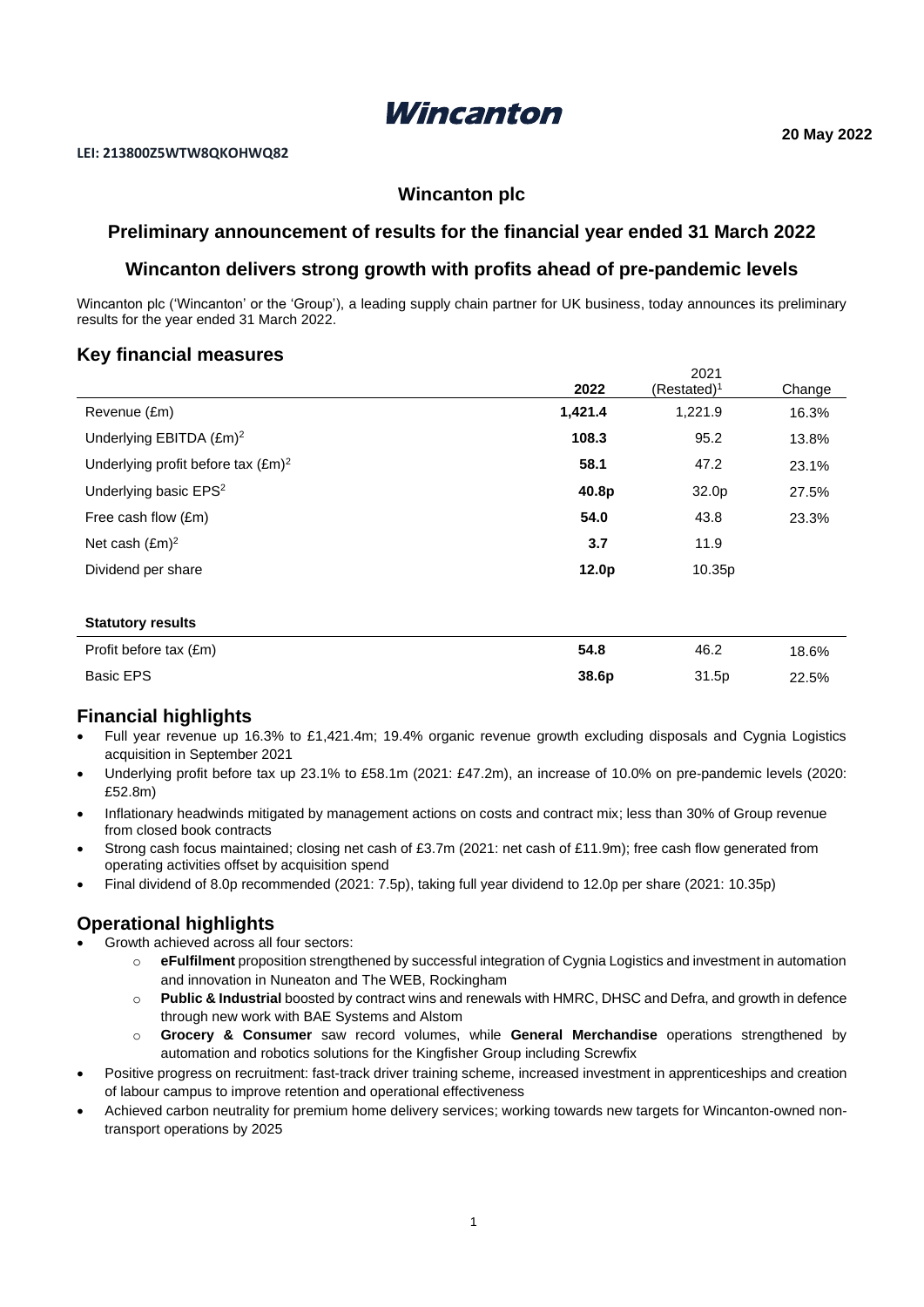# **Outlook**

- Wincanton is well positioned to maintain its positive performance across its chosen markets, driven by ongoing investment in the business and continued progress against our strategy
- While the Group remains mindful about the macro-economic headwinds and the potential impact on consumer sentiment, there is good momentum in the new business pipeline and we are confident in the future growth opportunities across all four of our sectors and in our continued ability to deliver our strategy successfully

## **James Wroath, Chief Executive Officer, said:**

"Wincanton has delivered another strong set of results, with growth across all four sectors leading to a substantial increase in revenue and profit ahead of pre-pandemic levels. The core foundation sectors of Grocery & Consumer and General Merchandise continue to be a source of strength for the Group, and we have made significant progress in our focused growth markets of Public & Industrial and eFulfilment.

We have invested behind our strategy, particularly in eCommerce with the successful integration of Cygnia Logistics and the eFulfilment capacity created at The WEB, Rockingham. We continue to develop automation solutions and robotic technologies to create supply chains that are efficient, agile and resilient. This approach, coupled with Wincanton's longstanding reputation for high quality service delivery enabled us to secure a number of high-profile new contracts and extensions.

I want to thank all our people who have driven this performance through their relentless attention on delivering for our customers in what were often challenging operating conditions. While mindful about the macro-economic headwinds facing our sector, we are confident in the growth opportunities we have ahead of us and in our continued ability to deliver our strategy successfully."

### **Capital Markets Event – July 2022**

On Thursday 7 July 2022, Wincanton will host an in-person Capital Markets Event for sell-side analysts and institutional investors focused on the Group's eFulfilment sector. The event will include guided tours of Wincanton's eFulfilment facility The WEB, Rockingham in Northampton, and one of the nearby Cygnia facilities. No update on current trading will be provided, nor any material information disclosed.

Should you wish to attend the event, please contact wincanton@headlandconsultancy.com for further information.

### **For further enquiries please contact:**

| <b>Wincanton plc</b><br>James Wroath, Chief Executive Officer<br>James Clarke, Interim Chief Financial Officer | Tel: 01249 710 000 |
|----------------------------------------------------------------------------------------------------------------|--------------------|
| <b>Headland</b><br>Susanna Voyle<br><b>Henry Wallers</b>                                                       | Tel: 0203 805 4822 |

#### **Analyst presentation and conference call:**

A presentation for analysts will be held at 09:30am today, Friday 20 May 2022. The presentation will be followed immediately by a Q&A conference call for analysts with James Wroath and James Clarke.

The webcast can be found at: <https://webcasting.brrmedia.co.uk/broadcast/627e2edc81ae755c56ba276c>

For those wishing to ask a question in the Q&A, please dial into the call using the following details:

| <b>Phone Number</b>       | +44 (0)330 165 4012 |
|---------------------------|---------------------|
| <b>Confirmation Code:</b> | 6069200             |

The presentation and Q&A will be made available to watch on demand shortly after it finishes. This will be hosted on Wincanton's website[: https://www.wincanton.co.uk/investors/r](https://www.wincanton.co.uk/investors/)esults-reports-and-presentations/

## **Notes**

- Certain comparatives have been restated due to a required change in accounting policy which has resulted in costs previously capitalised now presented as a non-underlying expense within net operating profit, as explained in Note 1 to the accompanying financial statements.
- <sup>2</sup> The section on Alternative Performance Measures (APMs) below and Note 2 to the accompanying financial statements provide further information on underlying measures, including definitions and a reconciliation of APMs to statutory measures.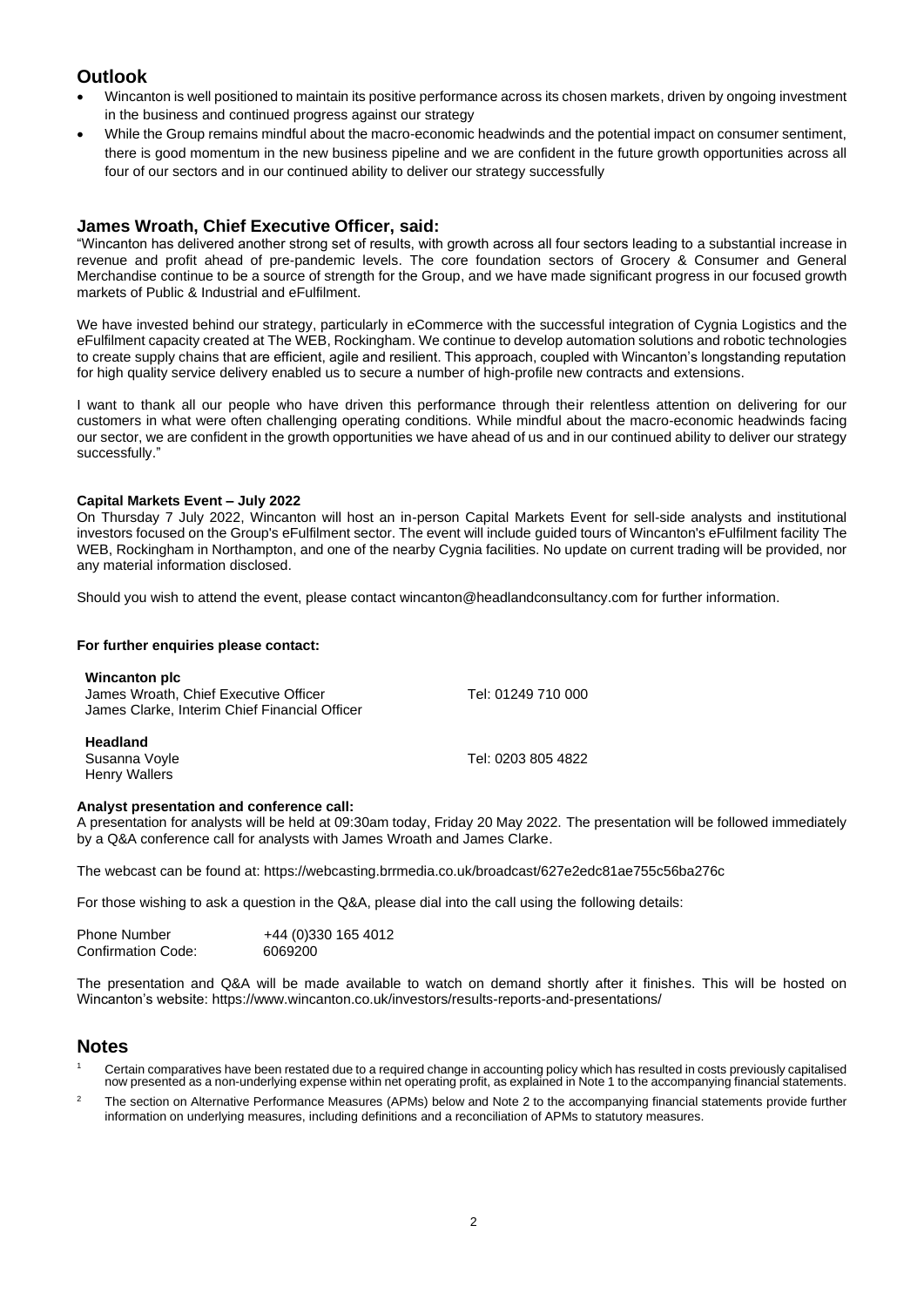## **Group performance overview**

Financial performance for the year ended 31 March 2022 was excellent, with revenue increasing 16.3% versus last year and importantly also up by 18.3% on pre-pandemic levels (2020: £1,201.2m). Retail volumes remained strong and we saw the benefit of new contract wins, particularly in our key strategic growth markets: eCommerce, Public sector, and Infrastructure.

Underlying profit before tax increased by 23.1% against last year and was up 10.0% on pre-pandemic levels (2020: £52.8m), demonstrating the Group's positive momentum. We are in attractive markets with widening opportunities. Our performance was good despite inflationary pressures experienced this year together with the lag effect of price renegotiations with customers. We remain vigilant to respond to future market conditions as necessary.

Our service levels remain excellent, and Wincanton's reputation and track record for delivering at scale for customers continues to be industry-leading. Notwithstanding the well-publicised challenges around driver and warehouse resource availability in our industry during the year, we worked closely with our customers to mitigate these issues and kept the country moving, clothed, fed, and of course supplied with essential Covid-19 tests and personal protective equipment (PPE) during the pandemic.

Our industry leading safety programme remains a clear priority for Wincanton. This year we outperformed our Group Lost Time Incident Frequency Rate performance indicator target, which was 0.37 for the year, by achieving 0.33 (2021: 0.32).

## **Sector performance**

### **eFulfilment**

Our three major sub-markets within eFulfilment all made major strides forward in the year. Overall revenue has grown to over £220m this year from £115m in the year ended 31 March 2020. In two-person home delivery, volumes continued to accelerate and will be further boosted by a three year contract extension with Loaf starting in June 2022. In omnichannel, the ramp-up of our 'dark store' operations for Waitrose & Partners has driven further growth alongside wins including Dobbies Garden Centres. Finally, in high-volume eFulfilment we made major investments with the acquisition of Cygnia and the new facility The WEB, Rockingham, to significantly increase our scale and presence in this high-growth market.

Automation and robotics are central to our strategy to drive service enhancement and efficiency in this sector. The WEB, Rockingham, is our new highly automated facility, and during the year further investments in robotic technology in our Nuneaton and Cygnia operations have been made. The demand from the market for later cut-off times and lower cost to serve will provide opportunities and deliver attractive returns and growth in the coming years.

The announcement of our contract with The White Company is a milestone for Wincanton. They are a premium omnichannel retailer who have recognised the huge benefit our approach will afford them, and they will be a cornerstone customer in Rockingham. The acquisition of Cygnia further diversifies our portfolio, and we are delighted to welcome brands such as Molton Brown, Feelunique, Moonpig, BrewDog and Whittard of Chelsea to our customer base. Brands such as these, allied to Wincanton's significant retail logistics reputation, are already leading to exciting growth opportunities with new customers.

End-to-end capabilities are essential in eFulfilment, so it was pleasing to have onboarded new customers such as Wickes and City Plumbing Supplies onto our carrier management services platform. These customers, when added to the Cygnia volumes, increase our scale and buying power significantly in this critical area.

Further new business with DFS in our two-person home delivery network, an extension of this service for Wickes and the award of IKEA's new Dartford distribution centre further demonstrate Wincanton's strength and reputation in this growth sector.

### **Public & Industrial**

Our Public & Industrial sector has gone from strength to strength. Revenue was up 15.7% on a pandemic-impacted year, and importantly was up 6% on the year ended 31 March 2020 as construction volumes were more consistent and the full year effect of our HMRC contract was realised.

We continued to build on our relationship with the public sector and in particular our inland border operations for the UK Government. We secured an additional contract with the Department for Environment, Food and Rural Affairs (Defra) and expanded the number of Inland Border Clearance facilities. We also continued our support operations for the national pandemic response, shipping over one billion Covid-19 tests throughout the UK and managing the storage of PPE.

The recovery in volumes in our construction business brought operational and commercial challenges, with demand uneven and resources stretched, particularly for mechanical-offload vehicles. We successfully concluded price renegotiations with many customers, passing through the impact of wage inflation. Our discipline on re-tendering, pricing and margins has resulted in some lost business but our offering remains well positioned in the market.

Finally, we secured long-term extensions to our key relationships in the defence and infrastructure markets with BAE Systems and Alstom.

### **Grocery & Consumer**

Our Grocery & Consumer sector continued to perform well throughout the year despite challenges with drivers and high levels of Covid-19 absence. Record volumes were again delivered, often twice: once from our consumer goods warehouses to retailers; and again when we picked and delivered them from supermarket distribution centres into stores.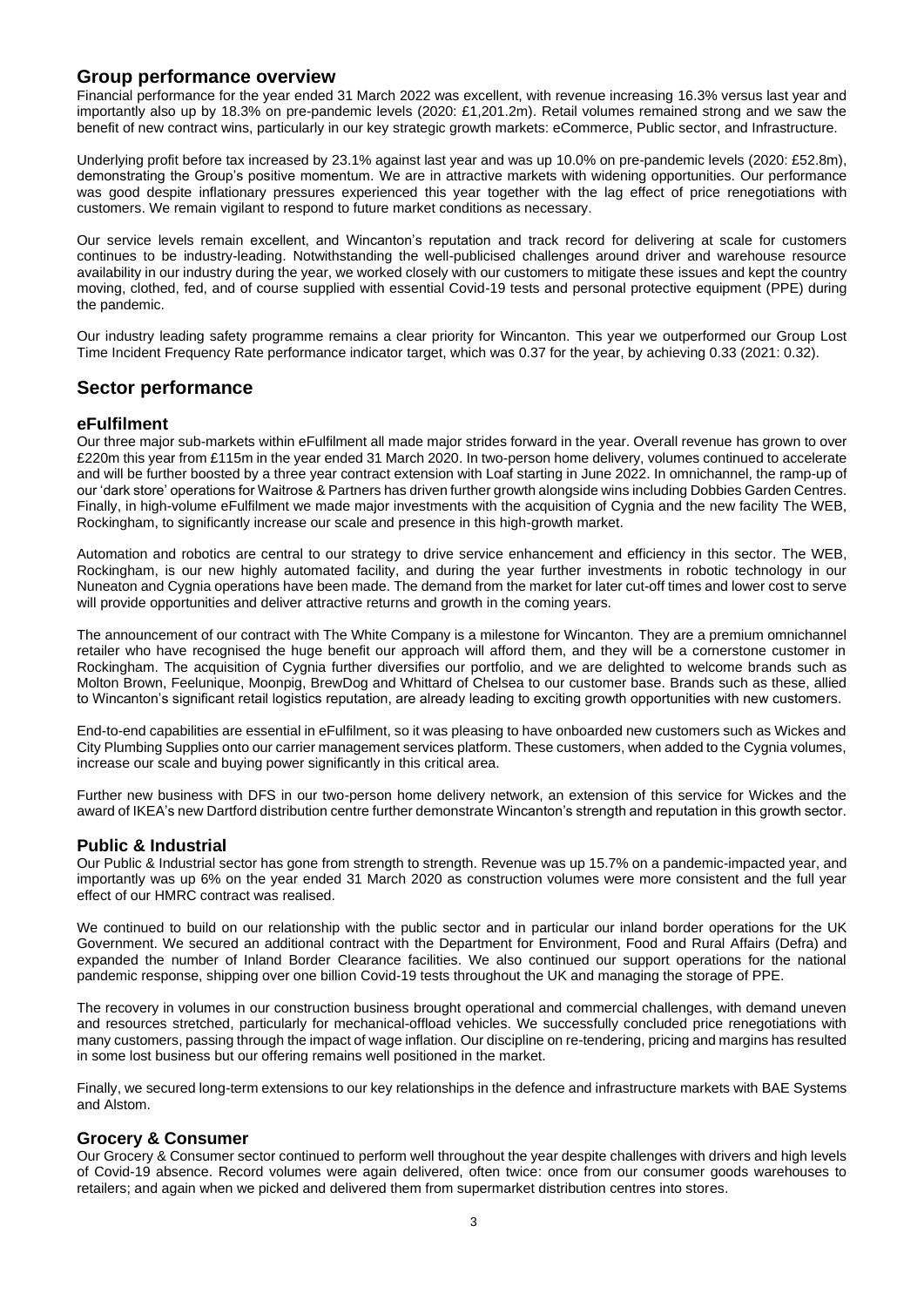As a result, revenue was up 15.8% year on year, despite the previous year already seeing strong pandemic-driven volumes. Additional transport business was awarded by Asda in the North West and important renewals were secured with Co-op, Nestlé Purina and La Doria. However, some lost business illustrates the necessity to continue working on growth opportunities in the sector for which we have a healthy pipeline.

### **General Merchandise**

The General Merchandise sector continued to support new and existing customers through a period of increased volumes as the pandemic and lockdowns focused customer demand on life at home. Consequently, revenue was 18.6% higher versus last year and over 32.5% against the year ended 31 March 2020.

We completed automation and robotics projects in two of our Kingfisher distribution centres, increasing throughput and reducing reliance on people as the labour market tightened. We also opened a new dedicated location for the Kingfisher Group, as well as launching an operation for them in The WEB, Rockingham.

Notably, we entered the apparel market this year with a five-year Primark contract for the provision of transport services. Wincanton will make more than 50,000 deliveries to 191 stores across the UK each year and deliver significant operational efficiencies to the supply chain.

Finally, we also commenced a toys and games warehouse and transport operation for MGA Entertainment, further broadening our General Merchandise offering.

### **Group Operations**

The power of the structural reorganisation implemented in 2020 was evident this year, most obviously in the success of the team delivering a 'One Wincanton' operations approach across our sectors.

In Group Transport, an industry leading transport management system was implemented, allowing us to increase visibility of our transport operations across the business for the benefit of both our customers and our haulier partners. This exciting initiative lays a firm foundation for driving further efficiencies and synergies from our transport networks and is a differentiator in the marketplace. Winsight Powered by ORTEC provides the Group with a substantial opportunity to sell Transport Control Tower services (4PL) to the market. In this technology-led business model, ownership or management of the assets becomes an additional consideration for the Group rather than the core offer.

The Group Transport team also led the recruitment of over 480 new drivers in the year, working across our four sectors and with the UK Government to attract people to the industry and to Wincanton.

Group Operations co-ordinates and leads on the automation and robotics activities described in this report, and we continue to build capability and expertise via a growing team of IT experts and engineers, ensuring we lead the market in this area.

Furthermore, the team provides class leading capability in continuous improvement, start-ups, fleet operations and compliance which are critical to both our own and our customers' operations. In response to labour and skill shortages, we also developed and launched an innovative 'labour campus' model in the year, hiring Wincanton permanent colleagues and deploying them flexibly during periods of peak activity in geographies where we have multiple operations.

# **Outlook**

The Group is well positioned to maintain its positive performance across its chosen markets, driven by ongoing investment in the business and continuing progress in delivering our strategy. We remain focused on delivering sustainable, profitable growth over the long-term which is underpinned by a relentless focus on customer service. Our healthy cashflow enables continued investment in our people, innovations and distributions to shareholders.

Whilst we are mindful about the macro-economic headwinds and the potential impact on consumer sentiment, there is good momentum in the new business pipeline and we remain confident in the future growth opportunities across all four of our sectors and in our continued ability to deliver our strategy successfully.

## **Market environment**

The current economic environment, driver shortages, Covid-19, inflation and the war in Ukraine have all created additional pressures on the supply chain. The Board has been shocked and saddened by Russia's invasion of Ukraine in February 2022 and ongoing events in the region. In response to the conflict and the economic sanctions placed on Russia, we have reviewed our own supply chains and procurement channels and remain mindful of the ongoing geo-political and macro-economic uncertainties. Management continues to closely monitor key suppliers, though we remain confident that our supply channels are robust.

Retail markets have stabilised in recent months following the relaxation of Covid-19 restrictions although there has been a significant impact from the pandemic with high levels of staff absence across all sectors. The stop-start pattern of lockdowns through 2020 and 2021 has made comparison of our financial results more challenging, with significant swings between H1 and H2.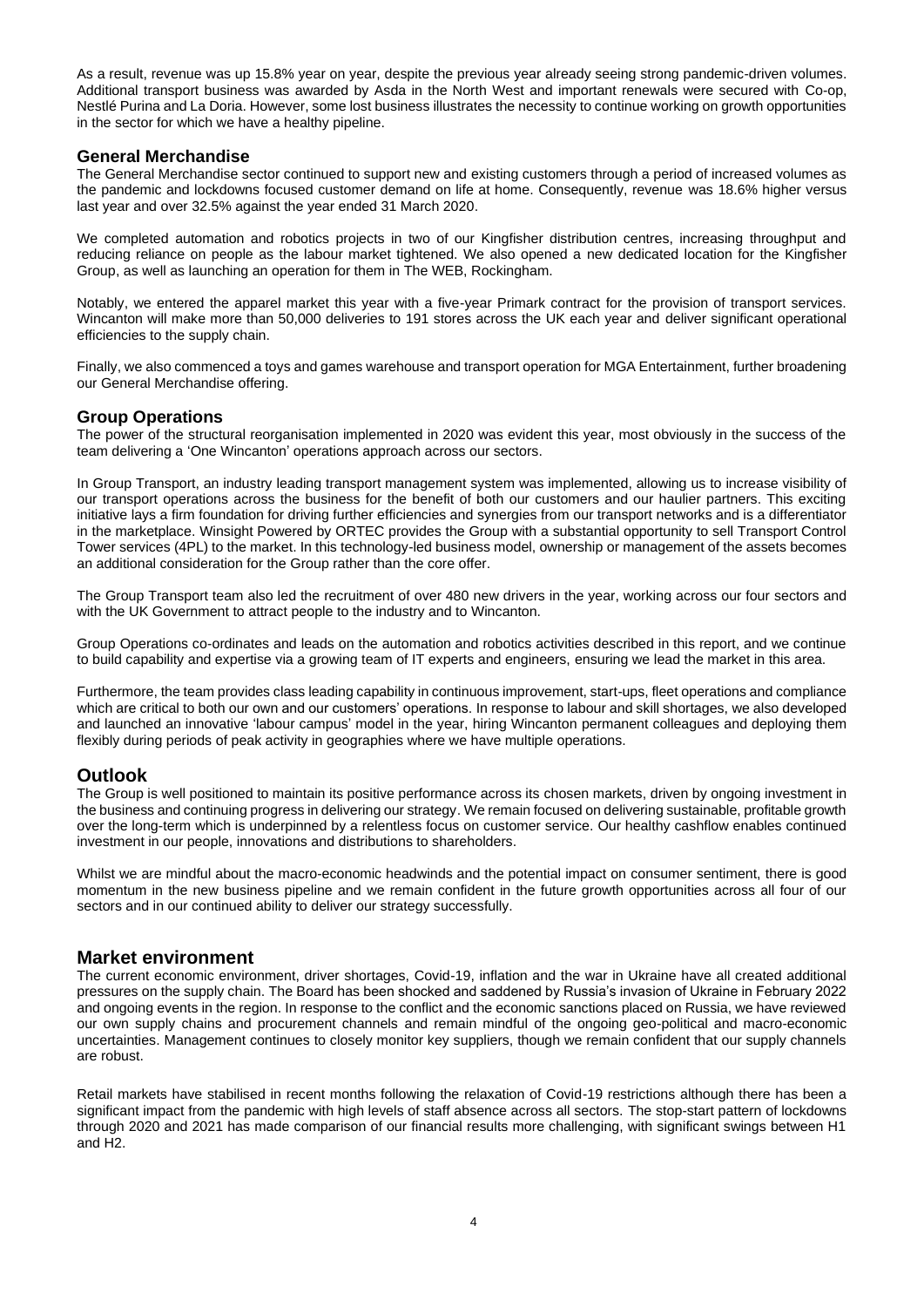Wincanton is largely protected from the recent increases in fuel prices through the fuel price escalation clauses built into many of our contracts with customers and, with 72% of revenue derived from open book contracts, the Group is navigating the current inflationary environment well and does not consider it a significant risk.

# **The Wincanton Way, our ESG strategy**

The Group continues to build on our ESG commitments and strategy. From an environmental performance perspective, although our growth led to increased carbon emissions, our carbon intensity ratio decreased again year-on-year. Our strategy makes explicit environmental commitments both for the long term, net-zero carbon emissions by 2040, and for the near-term, delivering our commitment to a carbon neutral two-person home delivery business this year. Additionally, we announced this year that our own non-transport operations will be carbon neutral by 2025. Meanwhile, we made good progress towards our target of doubling our recycling from residual waste by 2025.

Engagement with our colleagues remains a critical ingredient to our success. Throughout the pandemic we ran shorter pulse surveys followed by our full bi-annual survey in the summer. Areas of strength remain in 'Safety', 'Meaningful Work' and 'Peer Relationships'. Communication is an area for improvement: this has been partially addressed with the roll-out of our Group wide intranet, 'MyPlace' in April 2022. This enables every colleague to have immediate access to information such as Company news and job vacancies. New questions were added to the survey last year on inclusion, the results of which were encouraging with 8 out of 10 of our colleagues recognising our efforts towards creating a better culture in this area.

There is scope to improve our ethnic diversity across the business. We are one of the first signatories of the CBI's Change the Race: Ratio Charter showing our commitment to improving our representation of ethnic minority groups. Alongside this external pledge, we have spent time with groups across our business to understand some of the perceived barriers to attracting talent from such backgrounds and identifying opportunities to improve. Education of all our line managers is key to this, starting at the very top.

We are also seeking to improve our support for under-represented groups and in the past year we have introduced practical initiatives into employment including ex-offenders and ex-service personnel, as well as offering work experience opportunities to those with physical or learning disabilities.

Our culture remains focused on health, safety and wellbeing; learning and development; diversity and inclusion; and colleague engagement. Our sites actively work with their communities, fundraising for local schemes.

Our graduate group, the Wincantoneers, raised £13,000 for the Prince's Trust which has been matched by the Group, and they were a runner-up for the 'Shoot for the Stars Award'. We use initiatives such as a funding match to encourage further involvement in social engagement and most recently the Group matched colleagues' local fundraising totals for victims of the Ukraine conflict.

For governance, we have continued to build on our Code of Conduct, strengthening our awareness programmes around 'Speaking Up', 'Modern Slavery', 'Data Protection' and 'Anti-Bribery and Corruption'. Our governance framework is embedded within the business and has been supplemented this year with an ESG Committee with our CEO as Chair.

## **Delivering on our strategy**

The Executive Management Team and Board remain focused on Wincanton's vision: 'Great people delivering sustainable supply chain value'.

We deliver this through the continued development of our people, alongside technology enabled products for our chosen markets.

We have a clear market strategy. Grocery, consumer, non-food retail markets, building materials, fuel and gases and bulk food markets form the foundation of our business, providing scale as well as demonstrating capability in the highest pace supply chain environments. We are optimistic about our sales pipeline across all of these markets.

Meanwhile, we have made key moves in the markets we have identified as key strategic growth opportunities, being eCommerce, public sector and infrastructure.

We acquired Cygnia, a specialist in multichannel fulfilment with expertise spanning the full breadth of their customers' requirements, including high-volume order fulfilment, returns and carrier management services. Cygnia has approximately 700 colleagues across three sites. The acquisition boosts our reputation in the market and broadens our customer base. Cygnia's shared-user model does expose us to more risk with volumes than our more traditional open-book dedicated retail contracts. This year's peak season did highlight this, with trading softer than expected; however, we remain convinced that it will be a driver of longer-term growth in eCommerce. Furthermore, as our first acquisition in over ten years it paves the way for further selective bolt-on opportunities.

We have also invested in property specifically for eFulfilment. Critically, however, we have done so alongside automation and robotics deployment. We see a clear opportunity in the market for a pureplay logistics provider to offer customers efficient, scalable services to drive the growth of their businesses. In doing so, we believe there will be opportunities for increased Wincanton margins.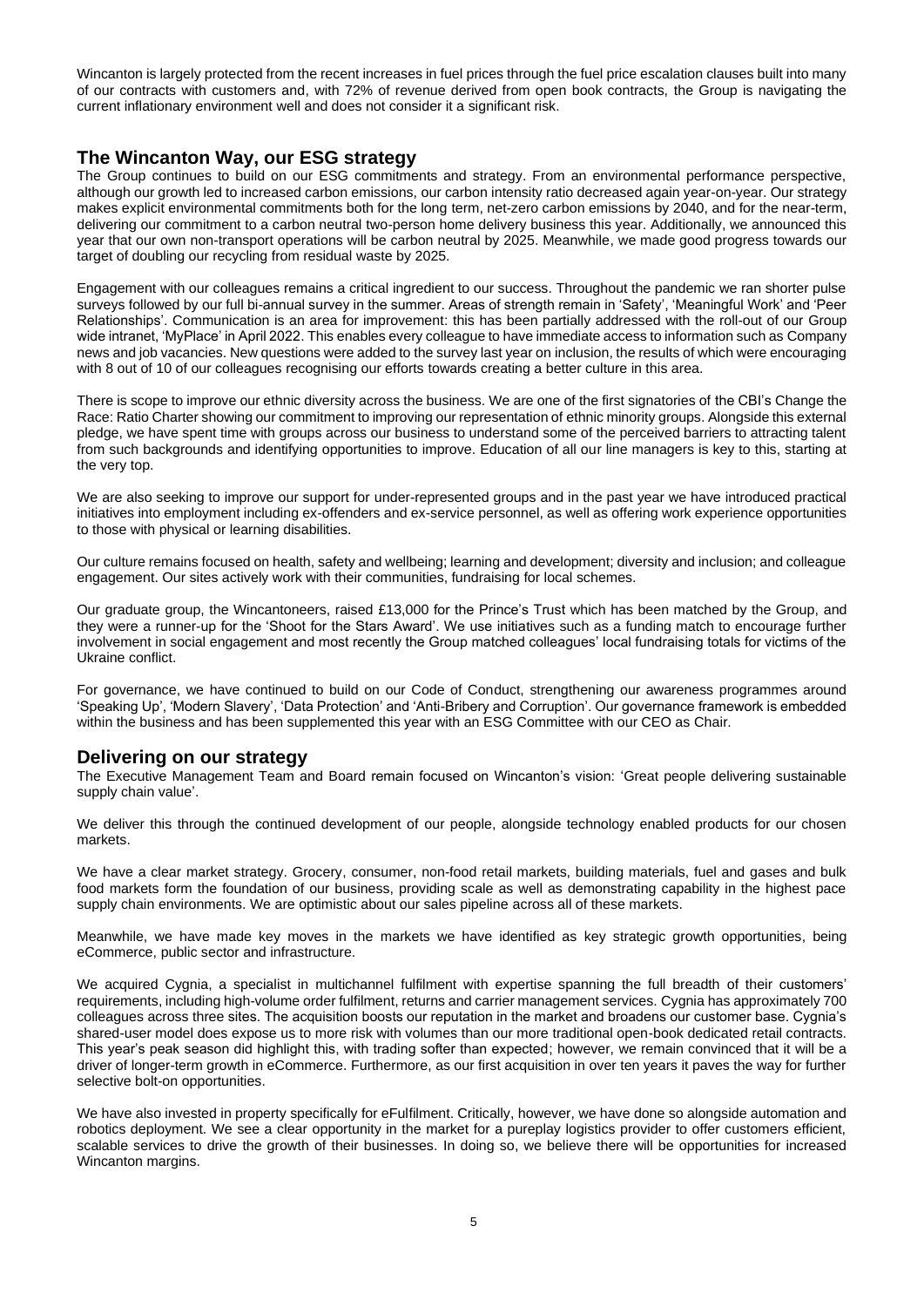The Group continues to invest in supply chain innovation enabled by our  $W^2$  Labs programme; digital solutions to support people recruitment, asset tracking and warehouse performance management are all in extended pilots. In Nuneaton, we deployed our first Autonomous Mobile Robots (AMRs) in combination with glove technology to improve speed, accuracy and safety for Neal's Yard Remedies. Further deployment of AMRs across our warehousing businesses is ongoing.

Wincanton's presence in public sector logistics has increased significantly, delivering solutions to HMRC, Defra, Department for Transport (DfT) and Department of Health & Social Care (DHSC) that are underpinned by scalable IT systems.

Finally, Winsight Supply Chain Integrator (WSCI), our major infrastructure product designed for EDF, is live and is attracting substantial interest from similar large-scale projects.

### **Financial review**

Financial performance for the year ended 31 March 2022 was strong, with revenue increasing 16.3% versus last year and importantly also up by 18.3% on pre-pandemic levels (2020: £1,201.2m). Revenue increased across all four sectors and we saw the benefit of new contract wins, particularly in our key strategic growth markets: eCommerce; public sector; and infrastructure.

Underlying profit before tax increased by 23.1% against last year's Covid-19 affected result and was up 10.0% on prepandemic levels (2020: £52.8m), demonstrating the Group's positive momentum.

Positive cashflow performance is reflected in net cash of £3.7m (2021: net cash £11.9m) notwithstanding the acquisition of Cygnia for £27.6m in September 2021. The net pension asset has increased to £114.5m (2021: £48.2m) with net assets at £63.6m (2021: net liabilities £1.7m). We have also successfully renewed our revolving credit facility (RCF) for a further four years until March 2026 and extended the commitment to £175.0m.

The key financial aspects are outlined below with the results presented on an underlying basis, excluding non-underlying items, to provide a better understanding of the underlying performance. Reconciliations to statutory numbers are set out in the Alternative Performance Measures section at the end of this review and Note 2 to the accompanying financial statements which also includes details of the items reported as non-underlying in the current and prior year.

**2021**

|                                              | 2022    | LVL I<br>$(Restated)^1$ |         |
|----------------------------------------------|---------|-------------------------|---------|
|                                              | £m      | £m                      | Change  |
| Revenue                                      | 1,421.4 | 1,221.9                 | 16.3%   |
| Underlying EBITDA <sup>2</sup>               | 108.3   | 95.2                    | 13.8%   |
| Underlying EBITDA margin $(\%)^2$            | 7.6%    | 7.8%                    | (20bps) |
| Net financing costs                          | (6.6)   | (4.6)                   | 43.5%   |
| Underlying profit before tax <sup>2</sup>    | 58.1    | 47.2                    | 23.1%   |
| Underlying profit before tax margin $(\%)^2$ | 4.1%    | 3.9%                    | 20bps   |
| Non-underlying items <sup>3</sup>            | (3.3)   | (1.0)                   |         |
| Profit before tax                            | 54.8    | 46.2                    | 18.6%   |
| Income tax                                   | (6.9)   | (7.1)                   |         |
| Profit after tax                             | 47.9    | 39.1                    | 22.5%   |
| <b>Underlying EPS</b>                        | 40.8p   | 32.0p                   | 27.5%   |
| <b>Basic EPS</b>                             | 38.6p   | 31.5p                   | 22.5%   |
| Closing net cash (£m)                        | 3.7     | 11.9                    | (8.2)   |
| Dividend per share                           | 12.00p  | 10.35p                  |         |

## **Financial performance summary**

1 Certain comparatives have been restated due to a required change in accounting policy which has resulted in costs previously capitalised now presented as a non-underlying expense within net operating profit, as explained in Note 1 to the accompanying financial statements.

2 The section on Alternative Performance Measures (APMs) below and Note 2 to the accompanying financial statements provide further information on these underlying measures, including definitions and a reconciliation of APMs to statutory measures.

3 Details of items reported as non-underlying in the current and prior year are included in the section headed non-underlying items below and in Note 2 to the accompanying financial statements.

Revenue for the year ended 31 March 2022 was at its highest level since the 2011 Group restructuring, increasing over the prior year by £199.5m to £1,421.4m despite lost revenue following the disposal of the Specialist Services businesses (Containers and Pullman Fleet Services) in the prior year. Compared to the year ended 31 March 2020, revenue increased 18.3%; this reflects the excellent trading across all four sectors. Growth came from increased volumes and new contracts as well as renewals and extensions with existing customers. The Group also benefited from the full year impact of a number of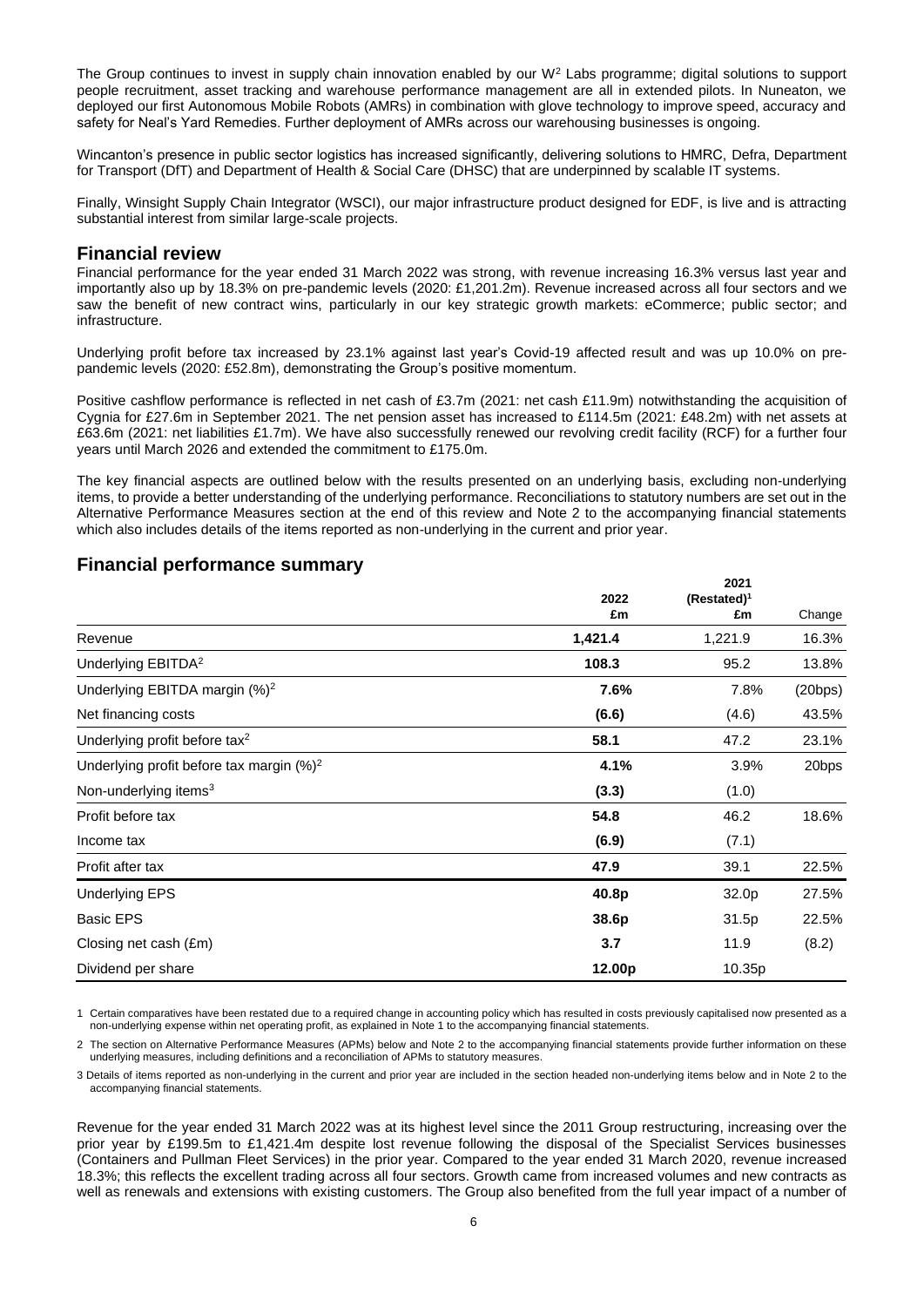the new contracts such as the Waitrose & Partners 'dark store', Dobbies Garden Centres and HMRC Inland Border Clearance facilities which commenced late in the previous year. Growth was particularly strong in the eFulfilment sector from two-person home deliveries, omnichannel and high-volume eFulfilment.

The Group's underlying profit before tax also saw significant growth of 23.1%, increasing by £10.9m to £58.1m, with growth of 10.0% against the year ended 31 March 2020. The underlying profit margin has strengthened to 4.1% (2021: 3.9%). This is despite headwinds in labour and fuel costs, and other inflationary pressures, which are mostly mitigated by our business model and strategy. Revenue from open book contracts which provide protection from price increases was 72% (2021: 69%) of our total revenue. Furthermore, for the majority of our closed book contracts, contract renegotiations have been completed in the year with price increases agreed at an average of 15%. In addition, our driver training programmes have enrolled over 480 colleagues to become future drivers in our business and this both ensures a good pipeline of future drivers as well as reducing the reliance on more expensive agency labour.

Statutory profit before tax of £54.8m (2021: £46.2m as restated) is impacted by non-underlying costs primarily reflecting cloud computing configuration and customisation costs now expensed as a result of changes in accounting guidance and acquisitionrelated costs. Non-underlying credits include the release of a historic warranty provision and consequential gains on business and asset disposals. Profit after tax for the year on a statutory basis increased to £47.9m (2021: £39.1m as restated), an increase of 22.5%.

Underlying EPS, which excludes earnings from non-underlying items, increased by 27.5% to 40.8p (2021: 32.0p), reflecting increased profits and the benefit of a lower effective tax rate. Basic EPS increased by 22.5% to 38.6p (2021: 31.5p as restated).

# **Acquisition of Cygnia Logistics**

On 10 September 2021, the Group acquired Cygnia Logistics, a specialist in multichannel fulfilment with expertise spanning the full breadth of their customers' requirements, including high-volume order fulfilment, returns and carrier management services. The Group paid consideration of £23.9m for the business including the repayment of borrowings acquired and there was a further £3.7m of cash outflow in respect of working capital acquired and capital expenditure incurred after the lockbox date. The accounting for the acquisition has been finalised and further details can be found in Note 11 to the accompanying financial statements.

Cygnia contributed £22.6m to revenue in the period since acquisition in September 2021 and, alongside our existing automated facilities, has resulted in significant new business wins. Customer retention has been strong, with Wincanton re-securing over 95% of Cygnia's existing customers at contract renewal.

# **Systems investment**

We have successfully implemented phase one of a new enterprise-wide finance and HR system, Oracle Cloud, across the business, on time and on budget. The new system, together with the standardised processes and controls to support it, are being embedded. We are moving into phase two of the project, which is to rationalise and insource payroll operations across the business and is scheduled to be completed in 2022. Following new accounting guidance (an IFRS Interpretations Committee agenda decision), the costs of this project can no longer be capitalised and costs incurred in the year have been expensed as a non-underlying charge of £4.1m. To complete this project over the next 12 months, a similar cost to this year is expected to be incurred.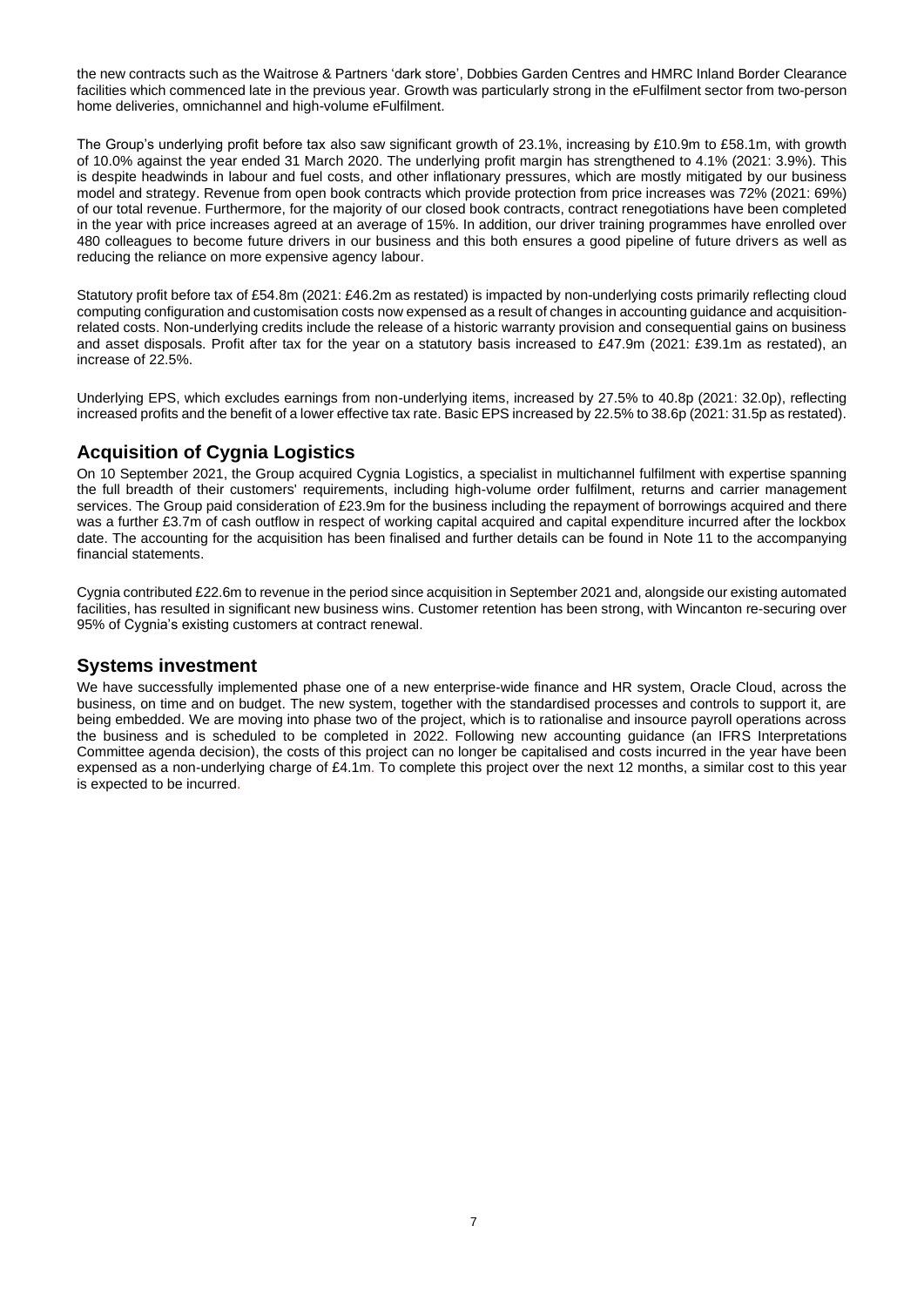# **Sector revenue**

|                            | 2022<br>£m | 2021<br>£m | Change<br>% |
|----------------------------|------------|------------|-------------|
| eFulfilment                | 223.2      | 144.4      | 54.6%       |
| Public & Industrial        | 284.2      | 245.6      | 15.7%       |
| Grocery & Consumer         | 517.6      | 447.0      | 15.8%       |
| <b>General Merchandise</b> | 396.4      | 334.3      | 18.6%       |
| Ongoing operations         | 1,421.4    | 1,171.3    | 21.4%       |
| Disposed businesses        |            | 50.6       | $(100.0)\%$ |
| Total                      | 1.421.4    | 1.221.9    | 16.3%       |

eFulfilment was our fastest growing sector for the second successive year, reflecting the strong demand for its services from retail markets. Organic growth was 38.9% reflecting both new business wins as well as the full year impact of contract wins in the previous year which included the Waitrose & Partners 'dark store'. Our investment into The WEB, Rockingham, an automated facility, also provided further growth capacity where we commenced operations with Lakeland, Snug and Saint-Gobain. In time the recently secured contract with The White Company will transition to this facility. The acquisition of Cygnia delivered additional revenue to the sector of £22.6m. This was slightly down on our expectation reflecting some softening in consumer online demand during the final quarter although the sales pipeline has presented some good prospects for continued growth.

The Public & Industrial sector saw full year revenue growth of 15.7% and importantly grew against pre-pandemic levels. The recovery seen during the second half of the previous year continued within the construction and energy markets. The strategy to increase our public sector business saw the full year impact of our HMRC Inland Border Clearance facility contract and we were successful in securing a new contract with Defra (border checks and clearance of imported plants and animals) where mobilisation commenced towards the end of the year. We also started a new contract to receive, sort and store PPE on behalf of the UK Government, which was facilitated through our innovative shared warehousing platform, OneVAST warehouse. Finally, we also expanded our relationship with BAE Systems through an additional site at Linwood.

Both Grocery & Consumer and General Merchandise sectors have seen similar levels of strong growth in the year reflecting the largely strong consumer demand for our customers' products as well as contract expansion and new business wins. We continue to support the growth of the Kingfisher Group and opened a further distribution centre in Daresbury, welcoming 400 new colleagues to Wincanton. We also won new work with MGA Entertainment and Primark and benefited from the full year revenues of Heineken and Kelkay.

The mix of open to closed book business continues to be a focus as we seek to balance the relative risks and opportunities presented from each sector. With strong growth across all four sectors the mix of business remained fairly consistent with revenue from open book contracts increasing slightly to 72% (2021: 69%).

# **Net financing costs**

|                                                   | 2022<br>£m | 2021<br>£m | Change<br>£m |
|---------------------------------------------------|------------|------------|--------------|
| Interest income                                   |            | 0.1        | (0.1)        |
| Interest on the net defined benefit pension asset | 1.1        | 2.3        | (1.2)        |
| Interest expense                                  | (2.1)      | (2.8)      | 0.7          |
| Unwinding of discount on provisions               | (0.4)      | (0.4)      |              |
| Interest on lease liabilities                     | (5.2)      | (3.8)      | (1.4)        |
| <b>Net financing costs</b>                        | (6.6)      | (4.6)      | (2.0)        |

Net financing costs were £6.6m (2021: £4.6m), £2.0m higher year on year. The largest proportion of this relates to interest on lease liabilities which reflects a higher proportion of leased assets acquired for new contracts.

Bank interest payable on loans of £2.1m (2021: £2.8m) includes commitment fees and arrangement fees of £0.7m (2021: £1.5m).

Non-cash net interest income of £1.1m (2021: £2.3m) relates to the net defined benefit pension asset. The discount rate applied in calculating the interest decreased from 2.3% to 2.0%, reducing the net position from £2.3m to £1.1m in the current year.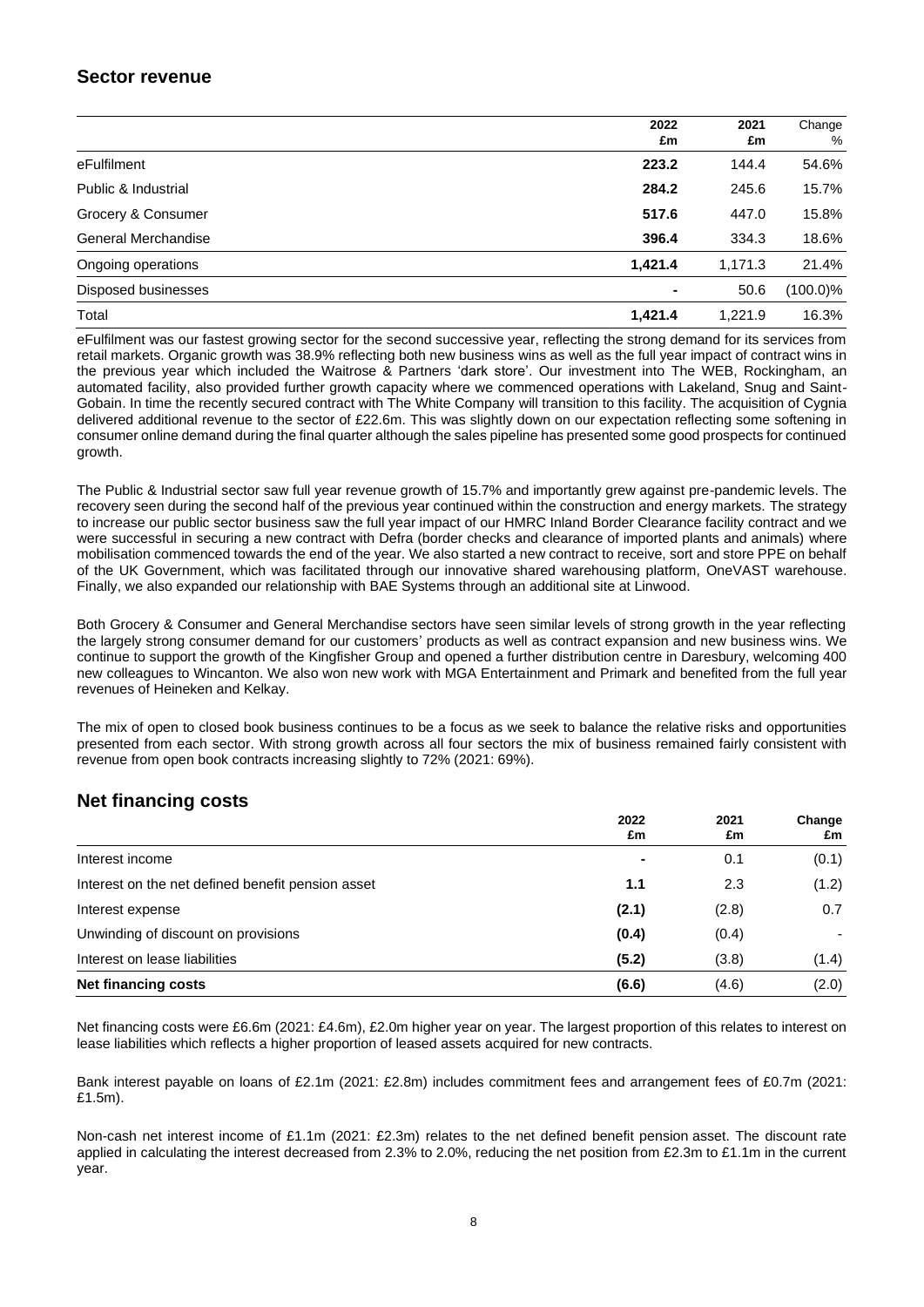# **Taxation**

|                                                    | 2022<br>£m | 2021<br>£m | Change<br>£m     |
|----------------------------------------------------|------------|------------|------------------|
| Underlying profit before tax <sup>1</sup>          | 58.1       | 47.2       | 10.9             |
| Underlying tax charge                              | (7.5)      | (7.5)      |                  |
| Non-underlying tax                                 | 0.6        | 0.4        | 0.2 <sub>0</sub> |
| Tax charge as reported                             | (6.9)      | (7.1)      | 0.2              |
| Effective tax rate on underlying profit before tax | 12.9%      | 15.9%      | (300bps)         |

Refer to the Alternative Performance Measures section at the end of this review and Note 2 to the accompanying financial statements.

The underlying tax charge of £7.5m (2021: £7.5m) represents an underlying effective tax rate (ETR) of 12.9% (2021: 15.9%) on underlying profit before tax and is stated before net tax credits of £0.6m (2021: £0.4m) in respect of non-underlying items. Corporation tax paid in the year was £3.3m (2021: £5.7m).

The ETR is lower than the statutory rate of 19.0%, in part due to the introduction of super capital allowances of 130% on qualifying assets which will remain effective until 31 March 2023. The benefit of this deduction has reduced underlying tax by £1.4m resulting from the permanent deduction of 30% on qualifying capital spend and has reduced the tax paid in the year by £5.2m. In addition, the Group has optimised the use of tax losses and will accelerate tax payments to benefit from the change in tax rates from 19% to 25% from 1 April 2023.

In line with the increase in the corporation tax rate to 25% from 1 April 2023, the rate at which deferred tax is calculated has increased. Net deferred tax at the end of the year is a liability of £16.9m (2021: £1.6m) which mainly comprises deferred tax liabilities related to the net pension assets, partially offset by deferred tax assets arising on tax losses carried forward and the tax treatment of IFRS 16 leases. As the movement in deferred tax liability related to the net pension asset is reported through other comprehensive income it does not impact the profit and loss tax charge.

# **Profit after tax and earnings per share**

Underlying profit before tax for the year increased by 23.1% to £58.1m (2021: £47.2m as restated) due to the increased revenue as outlined above. There was also a smaller contribution to underlying profits resulting from improved margins across the Group, following the implementation of cost control measures and contract renegotiations completed in the year. This increase was partially offset by increased net financing costs, principally due to higher interest payable on leases and less interest income on the defined benefit pension surplus.

Underlying profit after tax for the year is £50.6m (2021: £39.7m). The increase of 27.5% reflects the increase in underlying profit before tax as well as the reduction in the underlying effective tax rate from 15.9% to 12.9% as explained above.

Profit after tax for the year on a statutory basis increased to £47.9m (2021: £39.1m as restated), an increase of 22.5%. This reflects increases in non-underlying costs primarily relating to cloud computing configuration and customisation costs now expensed as a result of changes in accounting guidance and acquisition-related costs. Non-underlying credits include the release of a historic warranty provision and consequential gains on business and asset disposals.

Underlying EPS, which excludes earnings from non-underlying items, increased by 27.5% to 40.8p (2021: 32.0p). Basic EPS increased by 22.5% to 38.6p (2021: 31.5p as restated).

The calculation of these EPS measures is set out in Note 5 to the accompanying financial statements. The weighted average number of shares used in the calculation of basic EPS is impacted by shares issued and purchased during the year related to share options, and for diluted EPS, by share options in issue not yet exercised.

# **Dividends and dividend policy**

|                  | 2022<br>pence | 2021<br>pence |
|------------------|---------------|---------------|
| Interim          | 4.00          | 2.85          |
| Final (proposed) | 8.00          | 7.50          |
| <b>Total</b>     | 12.00         | 10.35         |

In setting the dividend the Board considers a range of factors, including the Group's strategy (including downside sensitivities), the current and projected level of distributable reserves and projected cash flows, including cash payments to the pension scheme and deferred payment arrangements.

The Board is proposing a final dividend of 8.0p (2021: 7.5p), which, together with the interim dividend of 4.0p per share (2021: 2.85p per share), will result in a total dividend per share for 2022 of 12.0p (2021: 10.35p). This brings the total dividend back above pre-pandemic levels and broadly tracks the improvement in underlying earnings. The proposed final dividend is subject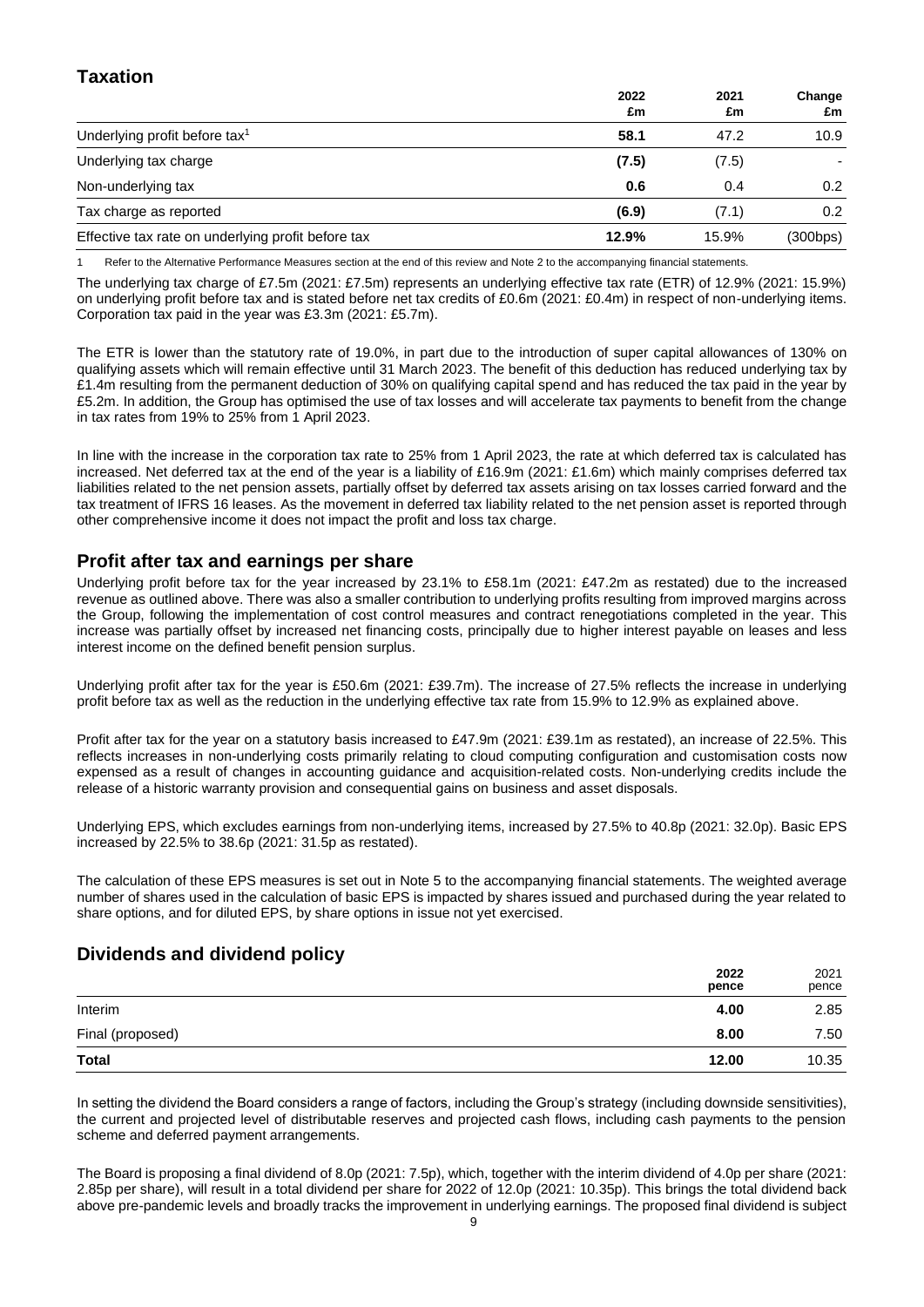to approval by shareholders at the Annual General Meeting on 12 July 2022 and if approved by shareholders, will be paid on 5 August 2022 to shareholders on the register on 15 July 2022. The estimated final dividend amount to be paid is £10m and in accordance with Adopted IFRS has not been included as a liability in these statements.

Dividend payments in the year of £14.3m (2021: £3.5m) comprised the final 2021 dividend and the 2022 interim dividend (2021: interim 2021 dividend only).

# **Financial position**

The summary financial position of the Group is set out below:

|                                                                        | 2022<br>£m | 2021<br>Restated <sup>1</sup><br>£m | Change<br>£m |
|------------------------------------------------------------------------|------------|-------------------------------------|--------------|
| Non-current assets (excluding pension assets)                          | 325.6      | 235.1                               | 90.5         |
| Net current liabilities (excluding net cash)                           | (156.2)    | (158.0)                             | 1.9          |
| Non-current liabilities (excluding pension liabilities and borrowings) | (224.0)    | (138.9)                             | (85.1)       |
| Net cash (excluding lease liabilities)                                 | 3.7        | 11.9                                | (8.2)        |
| Net pension asset (excluding deferred tax)                             | 114.5      | 48.2                                | 66.3         |
| <b>Net assets</b>                                                      | 63.6       | (1.7)                               | 65.3         |

<sup>1</sup>The comparative for non-current assets has been restated following a required change in accounting policy as explained in Note 1 to the accompanying financial statements.

The increase in net assets of £65.3m since 31 March 2021 relates primarily to the positive movement on the net pension asset which has increased to £114.5m (2021: £48.2m), an increase of £66.3m. The pension movement is primarily due to the impact of external market factors as explained in the Pension section below.

The increase in both non-current assets and non-current liabilities during the year reflects significant new leases for property and other assets, including those acquired with Cygnia, with right-of-use (ROU) assets being offset by increased lease liabilities. Movements in non-current assets also include goodwill recognised on the business combination, with non-current liabilities reflecting increased borrowings and deferred tax liabilities, mainly related to the net pension asset.

Revenue growth and good cash management have led to the Group reporting a net cash position of £3.7m at 31 March 2022 (2021: £11.9m net cash), despite reporting a net debt position at the end of H1 of £16.4m, shortly after completion of the Cygnia acquisition. The prior year cash position included the benefit of significant temporary cash protection measures including the deferral of VAT, corporation tax and pension recovery payments and the Coronavirus Job Retention Scheme (CJRS), which were repaid during the second half of the prior year.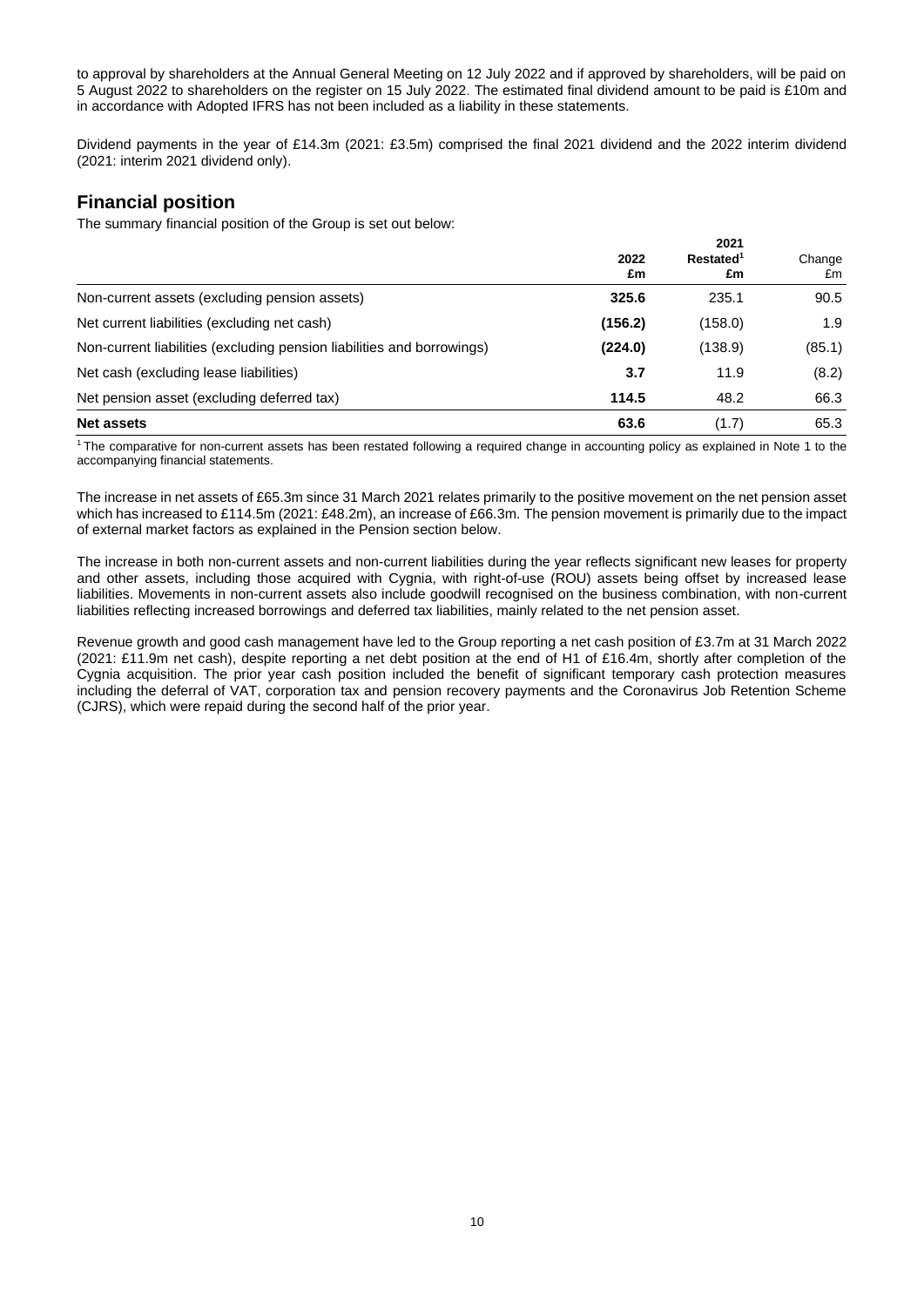# **Cash flow and net debt/cash**

Net cash at 31 March 2022 was £3.7m (2021: net cash £11.9m), reflecting a net cash outflow of £8.2m over the intervening 12 months. Free cash flow, defined as the movement in net debt/cash before acquisitions, pension payments, dividends and the purchase of own shares, was an inflow of £54.0m (2021: £43.8m inflow).

**2021**

|                                       | 2022<br>£m | 2021<br>$(Restated)^1$<br>£m | Change<br>£m |
|---------------------------------------|------------|------------------------------|--------------|
| Underlying EBITDA <sup>2</sup>        | 108.3      | 95.2                         | 13.1         |
| Working capital                       | 6.0        | 3.0                          | 3.0          |
| Tax                                   | (3.3)      | (5.7)                        | 2.4          |
| Net interest                          | (8.3)      | (6.3)                        | (2.0)        |
| Other items                           | (2.7)      | (2.2)                        | (0.5)        |
| Repayment of obligations under leases | (37.7)     | (35.1)                       | (2.6)        |
| Capital expenditure                   | (11.2)     | (9.6)                        | (1.6)        |
| Proceeds from asset disposals         | 2.9        | 4.5                          | (1.6)        |
| Free cash flow                        | 54.0       | 43.8                         | 10.2         |
| Pension payments                      | (18.5)     | (18.3)                       | (0.2)        |
| <b>Dividends</b>                      | (14.3)     | (3.5)                        | (10.8)       |
| Own shares acquired                   | (1.8)      |                              | (1.8)        |
| Acquisition:                          |            |                              |              |
| Consideration                         | (23.9)     |                              | (23.9)       |
| Additional net assets acquired        | (3.7)      | ۰                            | (3.7)        |
| (Decrease)/increase in net cash       | (8.2)      | 22.0                         | (30.2)       |

1 Certain comparatives have been restated due to a required change in accounting policy which has resulted in costs previously capitalised now presented as a non-underlying expense within net operating profit, as explained in Note 1 to the accompanying financial statements.

2 Refer to the Alternative Performance Measures section at the end of this review and Note 2 to the accompanying financial statements.

Working capital movement in the year resulted in an inflow of £6.0m (2021: inflow of £3.0m) driven mainly by good cash management, the mix of revenue growth from both new and existing customers on favourable terms, and a timing difference on payables supporting growth.

The Group paid cash tax in the year of £3.3m, benefiting from enhanced capital allowances together with tax deductions received on pension contributions. Additional tax of £3.9m was paid in April 2022 as a consequence of group tax losses being deferred until future years to benefit from the higher rate of tax 25% from 1 April 2023.

Net interest includes arrangements fees of £1.4m paid on completion of the Group successfully renegotiating its revolving credit facility. During H2, additional drawdowns were made against the Group's revolving credit facility principally to fund the Cygnia acquisition and support cashflows associated with the peak period for the foundation markets.

The Group manages capital expenditure tightly as demonstrated during the pandemic period. This year it has made significant investment in the upgrade and replacement of assets where appropriate. Capital expenditure increased to £11.2m (2021: £9.6m) supporting growth through investment in automation and innovation in Nuneaton and The WEB, Rockingham; the prior year has been restated to reflect the change in accounting policy around cloud computing implementation costs.

Net proceeds from asset disposals of £2.9m relates to the disposal of a number of specialist vehicles in the year and includes the proceeds of assets recorded as held for sale at 31 March 2021. In the prior year, the net proceeds of £4.5m primarily relate to the disposal of sundry vehicles.

Other items of £2.7m (2021: £2.2m) comprise non-cash items relating to net movements on provisions and share-based payment charges in the year. It also includes cash costs relating to the upgrade of our finance and HR systems that have been expensed in line with our revised accounting policy around cloud computing implementation costs and acquisition-related expenses, offset by contingent consideration from the disposal of our Specialist Services businesses in the prior year.

The cash contributions to fund the pension deficit in the current year to 31 March 2022 were £19.2m (31 March 2021: £18.9m) less administration costs of £0.7m (2021: £0.7m). The Group expects to contribute £20.7m to the pension scheme in the next financial year.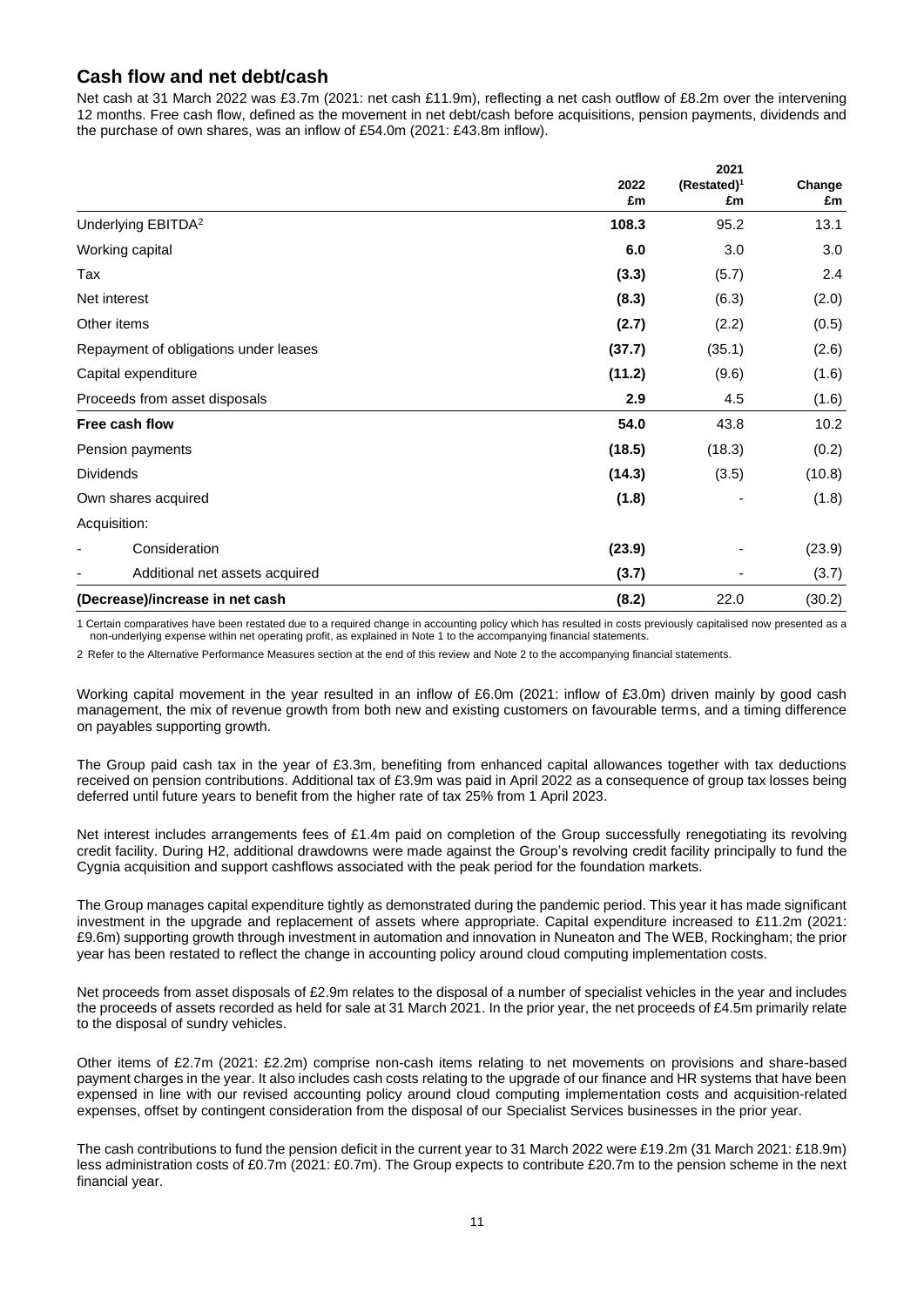Equity dividends of £14.3m (2021: £3.5m) were paid in the year, reflecting the return to the Group's progressive dividend policy. The interim cash dividend paid in the second half was £4.9m (2021: £3.5m). As noted above, the recommended final dividend for the year ended 31 March 2022 will result in an estimated cash outflow of £10.0m in the first half of the year ended 31 March 2023.

The Group acquired 500,000 of its own shares (2021: nil) during the year for a total payment of £1.8m (2021: nil) to provide shares for the Employee Benefit Trust in respect of its long term incentive plan commitments.

The acquisition of Cygnia in September 2021 resulted in a net cash outflow of £27.6m as described above.

## **Financing and covenants**

The Group has a £175.0m (2021: £141.2m) committed RCF which has been renegotiated during the year and matures in March 2026. The headroom in these committed facilities in addition to net cash of £3.7m at 31 March 2022 was £150.0m (2021: £132.2m). The Group also has a Receivables Purchase Facility (RPF) and operating overdrafts which provide day to day flexibility, amounting to a further capacity of up to £50m and £7.5m respectively in uncommitted facilities. At 31 March 2022, utilisation of the Group's non-recourse RPF was £4.1m (2021: £7.1m).

Wincanton operates comfortably within its banking covenants, as summarised in the table below:

| Covenant           | Ratio     | At 31 March 2022 | At 31 March 2021 |
|--------------------|-----------|------------------|------------------|
| Leverage ratio     | $<3.0:1*$ | 0.7              | 0.3              |
| Interest cover     | >3.5:1    | 38.8             | 29.2             |
| Fixed charge cover | >1.4:1    | 2.7              | 2.8              |

\* Leverage ratio was <2.75:1 under previous RCF agreement

The calculation of these covenants and reconciliations to reported numbers are included in Note 10 to the accompanying financial statements.

## **Pensions**

The Group operates a number of pension arrangements in the UK and Ireland.

### **Defined benefit arrangements**

The Wincanton plc Pension Scheme (the Scheme) includes defined benefit sections which were closed to future accrual on 31 March 2014.

The Group has reported an IAS 19 net asset of £114.5m (£85.9m net of deferred tax) at 31 March 2022 (2021: £48.2m).

| £m                | 31 March 2022 | 30 September 2021 | At 31 March 2021 |
|-------------------|---------------|-------------------|------------------|
| Assets            | 1,208.3       | 1,256.4           | 1,211.9          |
| Liabilities       | (1,093.8)     | (1, 188.8)        | (1, 163.7)       |
| Net pension asset | 114.5         | 67.6              | 48.2             |
| Discount rate (%) | 2.7%          | 2.0%              | 2.0%             |

The movement in the net defined benefit asset in the year was primarily the result of the impact of external market factors. Scheme liabilities are calculated using a discount rate based on high quality corporate bond yields while Scheme assets are hedged against movements in gilt yields. Credit spreads on corporate bonds increased due to market uncertainty resulting in a reduction in the liabilities, which was not matched with a corresponding fall in the value of assets as at 31 March 2022.

The deficit funding contribution in the year, net of expenses, was £18.5m (2021: £18.3m).

The estimated actuarial deficit on a technical provision basis has reduced to £37m at 31 March 2022, compared to £67m at 31 March 2021. At 31 March 2022, the Scheme's investments were split between 19% in return-seeking assets and 81% in defensive assets. The inflation and interest rate risks facing the Scheme are hedged to mitigate the quantum of any future movements in the actuarial valuation.

The sensitivities of the present value of the Scheme obligations to changes in the key actuarial assumptions have been assessed; an increase of 0.25% in the discount rate has been estimated to further reduce the liability by £41m and reduce the assets by £52m, a net reduction in the net asset of £11m.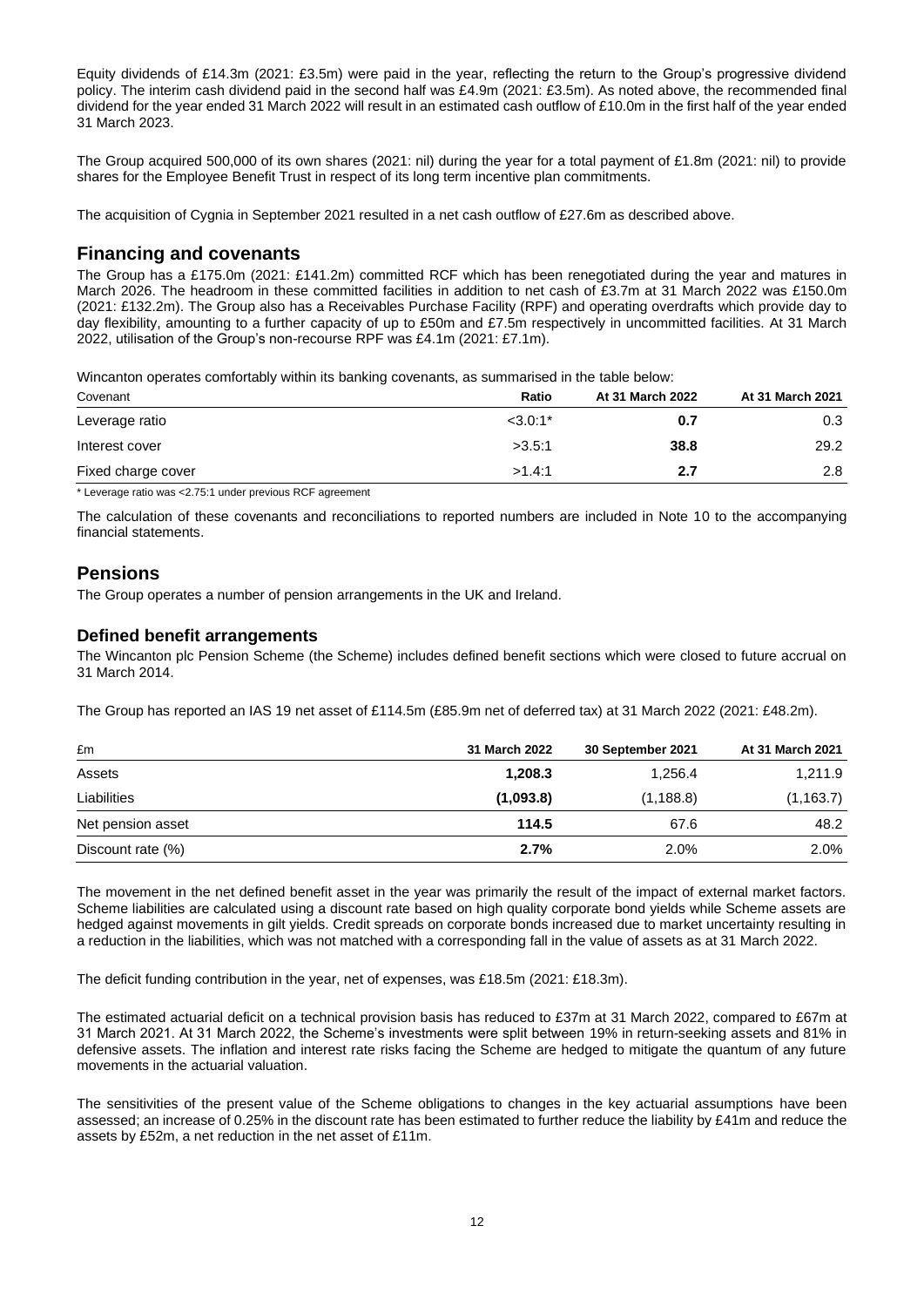## **Defined contribution arrangements**

The Group's defined contribution arrangements include the Retirement Savings Section, including the Auto Enrolment section, and the Pension Builder Plan in the UK, Cygnia contributions to a Master trust and a separate similar local scheme in Ireland. The charge incurred for these arrangements total £36.7m (2021: £34.0m).

# **Contingent liabilities**

From time to time, the Group is notified of legal claims in respect of work carried out and the potential exposure can be material. Where management believes we are in a strong position to defend these claims and the likelihood of an outflow of economic benefit is not probable, no provision is made.

The Group has received notification of a potential claim from a former customer and is in the early stages of defending this claim. At this time, the Group considers that it is not probable that any claim will result in an outflow of economic benefit. The Group is actively seeking further information to substantiate the allegations made. Given the early stage of the legal and commercial process it is not practicable to make an estimate of the potential financial impact. In parallel, the Group continues to work with its insurance providers to confirm coverage if required.

## **Going concern**

The financial statements have been prepared on a going concern basis. Having considered the ability of the Company and the Group to operate within its existing facilities and meet its debt covenants, the Directors have a reasonable expectation that the Company and the Group have adequate resources to continue in operational existence for the foreseeable future.

In determining whether the financial statements can be prepared on a going concern basis, the Directors considered the Group's business activities, together with the principal risks and uncertainties likely to affect its future performance and position. The review also included the financial position of the Group, its cash flows, and adherence to its banking covenants.

The Board considered the following key uncertainties in considering the Group's future:

- a deterioration in trading performance together with unplanned working capital outflows
- further waves of the Covid-19 pandemic and its impact on trading
- a decline in current market conditions, including the impact of further increases in inflation and increased competition, resulting in lower Group revenues and profits

The Board has also considered a base case and a severe but plausible downside case. In both scenarios, the Group has adequate headroom in existing bank facilities to meet its liabilities as they fall due, and it complies with the financial covenants under its committed borrowing facilities throughout the forecast period.

The forecasts on which the going concern assessment is based have also been subject to sensitivity analysis and stress testing to assess the impact of the above uncertainties. The Directors also reviewed the potential mitigation actions that could be taken in the event that revenues are worse than expected, to ensure that operating profit and cash flows are protected.

The Directors have considered the impact of climate related matters on the Group's going concern assessment, and do not expect this to have a significant impact on the going concern assessment throughout the forecast period to 30 September 2023.

Further details are provided in Note 1 'Accounting policies' in the accompanying financial statements.

## **Alternative Performance Measures**

The Alternative Performance Measures (APMs) or underlying results reported in this announcement represent statutory measures adjusted for items which management considers could distort the understanding of performance and comparability year on year.

APMs are used by the Board to assess the Group's performance and are applied consistently from one period to the next. They therefore provide additional useful information for shareholders on the underlying performance and position of the Group but should not be viewed in isolation. Additionally, underlying profit before tax is used in determining annual bonus payments and underlying EPS is used as a key performance indicator for most awards under the Long Term Incentive Plan (LTIP) share incentive scheme. These measures are not defined by IFRS and are not intended to be a substitute for IFRS measures. Wincanton's underlying measures may not be comparable to similarly titled measures used by other companies.

The Group presents underlying EBITDA, operating profit, profit before tax and EPS which are calculated as the statutory measures stated before non-underlying items. These are items which the Directors consider separate disclosure would assist both in a better understanding of the financial performance achieved and in making projections of future results. A balanced approach to both gains and losses is applied, to be both consistent and clear in the accounting and disclosure of such items.

The Group identifies items as non-underlying based on the following principles:

• items that are significant in nature. The event or transaction is clearly unrelated to, or only incidentally related to, the trading activities of the Group or the event or transaction would not reasonably be expected to recur in the foreseeable future; and/or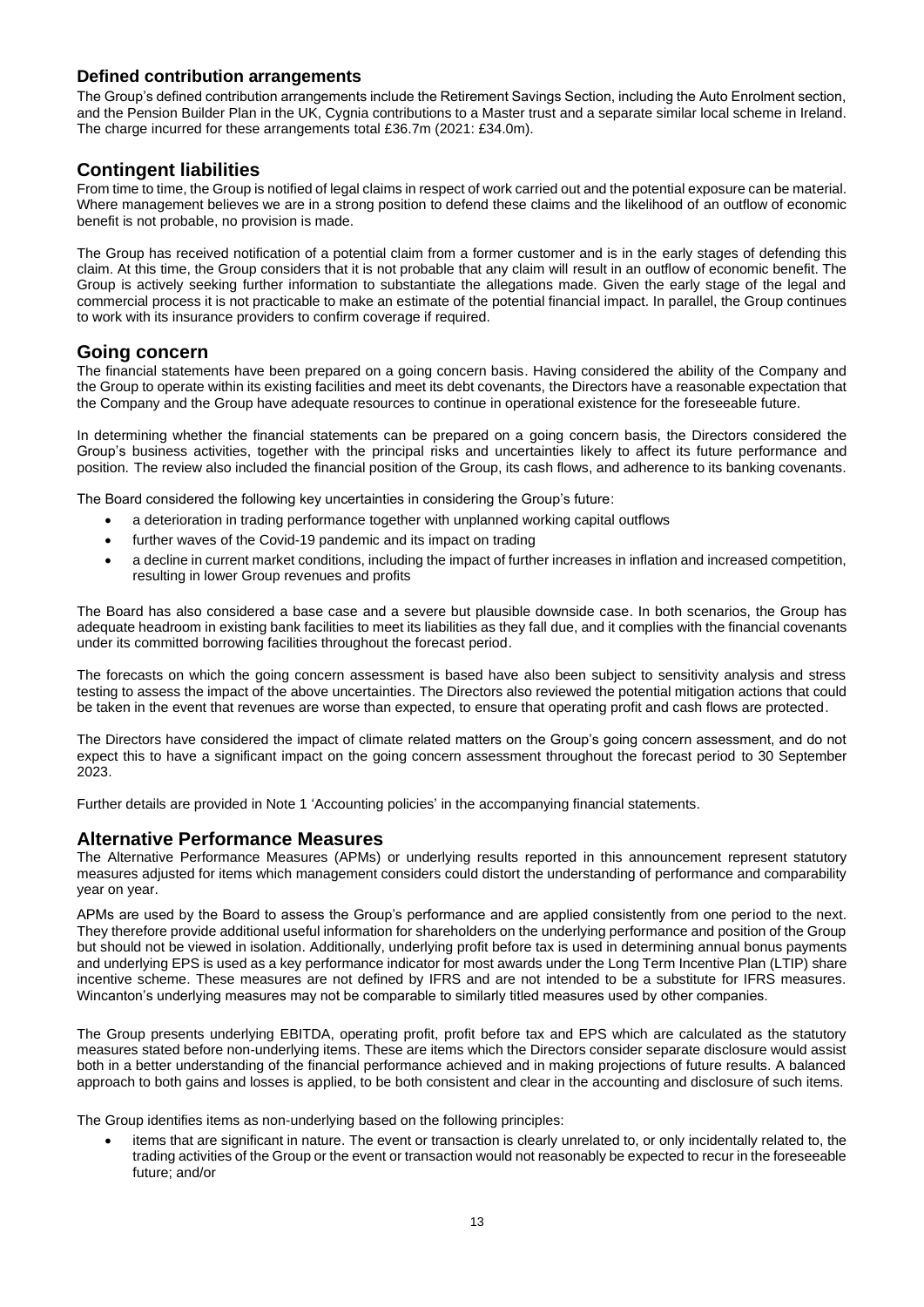• items that are significant in size. The event is considered significant in size and therefore distorts the underlying results

In addition, the Group will always disclose the items below as 'non-underlying items':

- amortisation charges relating to acquired intangible assets
- profits or losses arising on the disposal of continuing or discontinued operations
- adjustments to amounts previously reported as non-underlying
- the tax impact of non-underlying items

Further details of underlying results and the definition of non-underlying items can be found in Note 2 to the accompanying financial statements.

EBITDA refers to earnings (operating profit) before interest, tax, depreciation of property, plant and equipment and right-ofuse assets and amortisation of finite-lived intangible assets. This measure also excludes the impact of impairment of noncurrent assets.

Other APMs used which relate to cash flow are net debt/cash and free cash flow. Net debt/cash is the sum of cash and bank balances, bank loans and overdrafts and other financial liabilities excluding lease liabilities. Note 7 to the accompanying financial statements provides a breakdown of net debt/cash for the current and prior year. Free cash flow is defined as the movement in net debt/cash before acquisitions, pension payments, dividends and purchase of own shares.

The table below reconciles the APMs to the statutory reported measures.

|                                            |                  |                                   | 2022                   |                  |                                                     | 2021                              |
|--------------------------------------------|------------------|-----------------------------------|------------------------|------------------|-----------------------------------------------------|-----------------------------------|
|                                            | Underlying<br>£m | Non-<br>underlying<br>items<br>£m | <b>Statutory</b><br>£m | Underlying<br>£m | Non-<br>underlying<br>items<br>$(Restated)^1$<br>£m | Statutory<br>$(Restated)^1$<br>£m |
| Revenue                                    | 1,421.4          | ۰                                 | 1,421.4                | 1,221.9          | $\overline{a}$                                      | 1,221.9                           |
| <b>EBITDA</b>                              | 108.3            | (2.7)                             | 105.6                  | 95.2             | 0.6                                                 | 95.8                              |
| EBITDA margin (%)                          | 7.6%             |                                   | 7.4%                   | 7.8%             |                                                     | 7.8%                              |
| Depreciation, amortisation and impairments | (43.6)           | (0.6)                             | (44.2)                 | (43.4)           | (1.6)                                               | (45.0)                            |
| Operating profit                           | 64.7             | (3.3)                             | 61.4                   | 51.8             | (1.0)                                               | 50.8                              |
| Net financing costs                        | (6.6)            | -                                 | (6.6)                  | (4.6)            | $\overline{a}$                                      | (4.6)                             |
| Profit before tax                          | 58.1             | (3.3)                             | 54.8                   | 47.2             | (1.0)                                               | 46.2                              |
| Income tax                                 | (7.5)            | 0.6                               | (6.9)                  | (7.5)            | 0.4                                                 | (7.1)                             |
| Profit after tax                           | 50.6             | (2.7)                             | 47.9                   | 39.7             | (0.6)                                               | 39.1                              |
| Earnings per share <sup>2</sup>            | 40.8p            |                                   | 38.6p                  | 32.0p            |                                                     | 31.5p                             |
| Dividend per share                         | 12.00p           |                                   | 12.00p                 | 10.35p           |                                                     | 10.35p                            |
| Net cash excluding lease liabilities       | 3.7              |                                   | 3.7                    | 11.9             |                                                     | 11.9                              |

1 Comparatives have been restated following a required change in accounting policy as explained in Note 1 to the accompanying financial statements.

2 Refer to Notes 2 and 5 to the accompanying financial statements.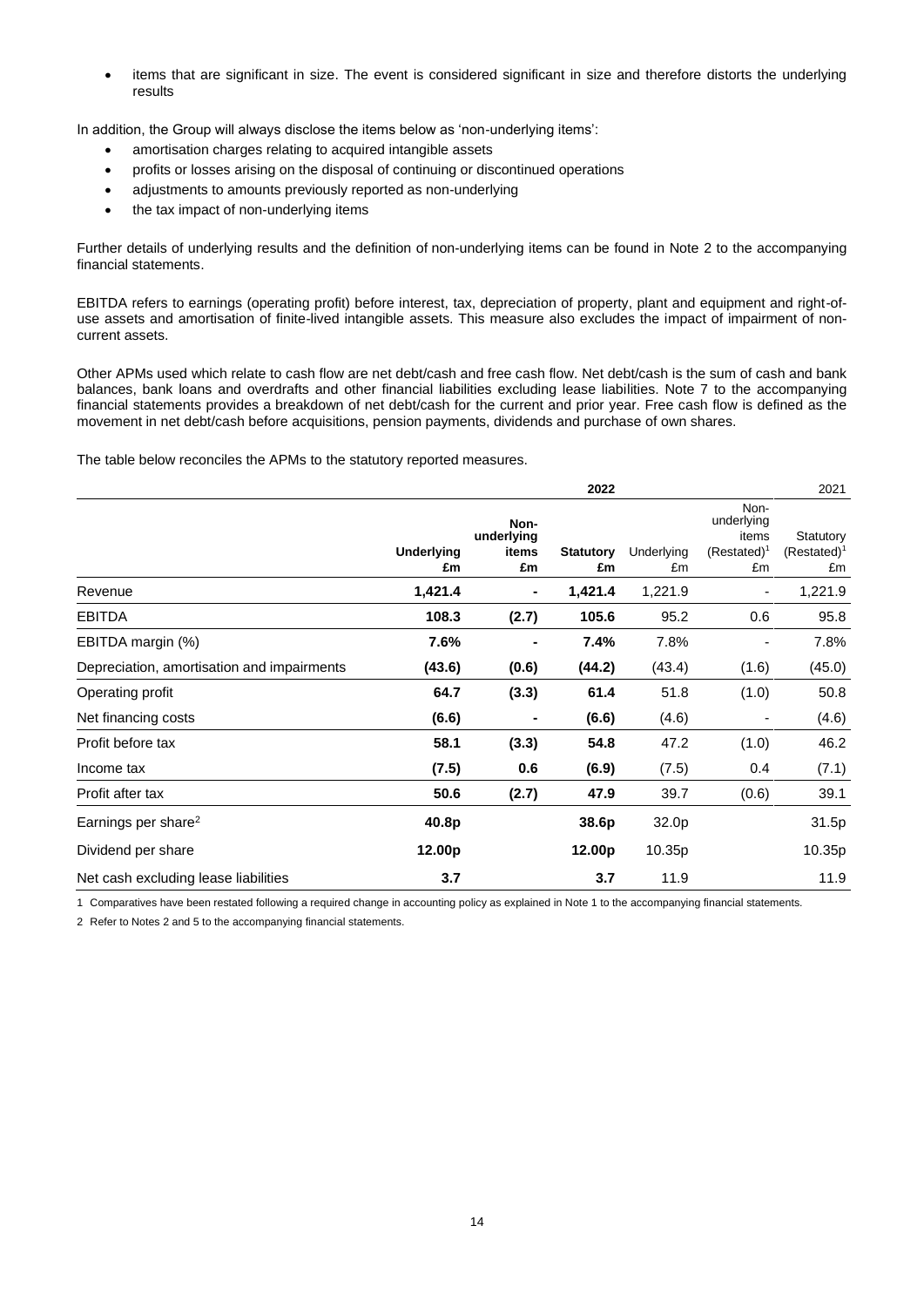# **Non-underlying items**

|                                                                    | 2022  | $(Restated)^1$ | Change |  |
|--------------------------------------------------------------------|-------|----------------|--------|--|
|                                                                    | £m    | £m             | £m     |  |
| Cloud computing configuration and customisation costs <sup>1</sup> | (4.1) | (2.2)          | (1.9)  |  |
| Acquisition-related costs                                          | (1.0) | 0.2            | (1.2)  |  |
| Amortisation of acquired intangibles                               | (0.6) |                | (0.6)  |  |
| Release of warranty provision                                      | 1.0   |                | 1.0    |  |
| Gain on disposal of businesses                                     | 0.9   | 0.4            | 0.5    |  |
| Net profit on disposal of assets and freehold property             | 0.5   | 1.3            | (0.8)  |  |
| Pension Scheme – Guaranteed Minimum Pension (GMP)                  | ۰     | (0.7)          | 0.7    |  |
|                                                                    | (3.3) | (1.0)          | (2.2)  |  |

1 Certain comparatives have been restated due to a required change in accounting policy which has resulted in costs previously capitalised now presented as a non-underlying expense within net operating profit, as explained in Note 1 to the accompanying financial statements.

The Group has reviewed and clarified its policy on non-underlying items during the year and seeks to take a balanced approach to both gains and losses, to be both consistent and clear in the accounting and disclosure of such items.

Cloud computing configuration and customisation costs relate to a major systems implementation which has gone live during the year. These costs have been expensed following a revised accounting policy implemented in accordance with updated accounting guidance. They have been presented as a non-underlying item as they are not reflective of underlying performance. Comparatives have been restated to reflect the change of accounting policy, with £2.2m previously capitalised now being expensed.

The Group has incurred acquisition-related costs, professional fees and integration costs of £1.0m related to the acquisition of Cygnia, which have been recognised as an expense as required by accounting standards. In the prior year, a balance related to estimated costs of aborted M&A activities was released following the conclusion of these bids.

The Group has released the value of a potential claim under a historic warranty provision now considered to be remote and has recognised a gain of £0.9m arising from contingent consideration recognised on the Group's disposal of its Containers business in October 2020. Further gains which relate to the disposal in the year of a number of specialist vehicles that were not required for ongoing operations have also been treated as non-underlying.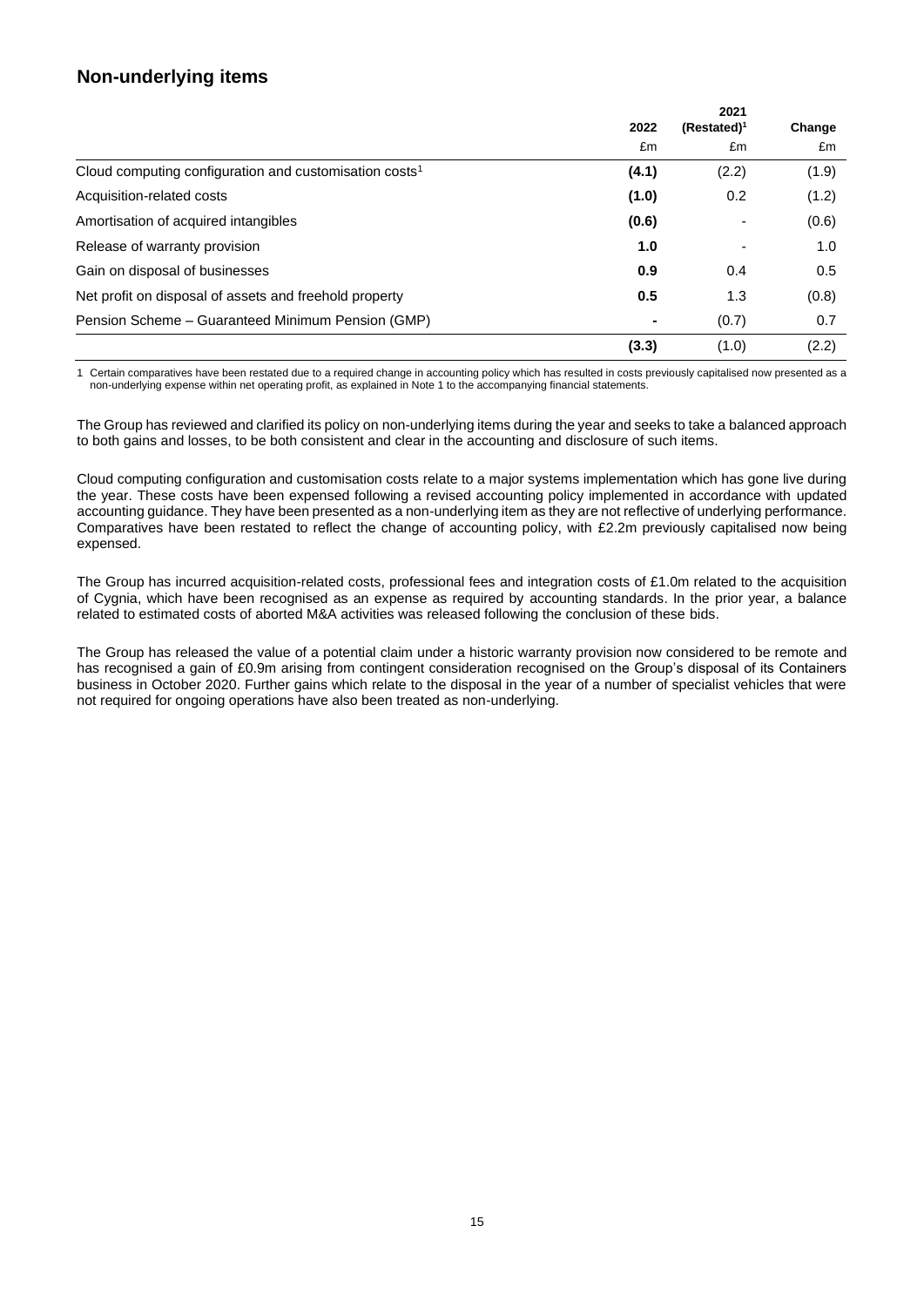#### **Cautionary statement**

This announcement has been prepared to provide the Company's shareholders with a fair review of the business of the Group and a description of the principal risks and uncertainties facing it. It may not be relied upon by anyone, including the Company's shareholders, for any other purpose. This announcement contains forward-looking statements that are subject to risk factors including the economic and business circumstances occurring from time to time in countries and markets in which the Group operates and risk factors associated with the Group's broad industry sectors. By their nature, forward-looking statements involve a number of risks, uncertainties and assumptions because they relate to events and/or depend on circumstances that may or may not occur in the future and could cause actual results and outcomes to differ materially from those expressed in or implied by the forward-looking statements. Forward-looking statements in this announcement include, but are not limited to, statements about the Group's future financial and operational performance, management's ability to successfully execute the new strategy, and the ability of the Group and its industry sectors generally to respond to the effects and aftermath of the Covid-19 pandemic. No assurance can be given that the forward-looking statements in this announcement will be realised. Statements about the Directors' expectations, beliefs, hopes, plans, intentions and strategies are inherently subject to change and they are based on expectations and assumptions as to future events, circumstances and other factors which are in some cases outside the Group's control. Actual results could differ materially from the Group's current expectations. It is believed that the expectations set out in these forward-looking statements are reasonable but they may be affected by a wide range of variables which could cause actual results or trends to differ materially.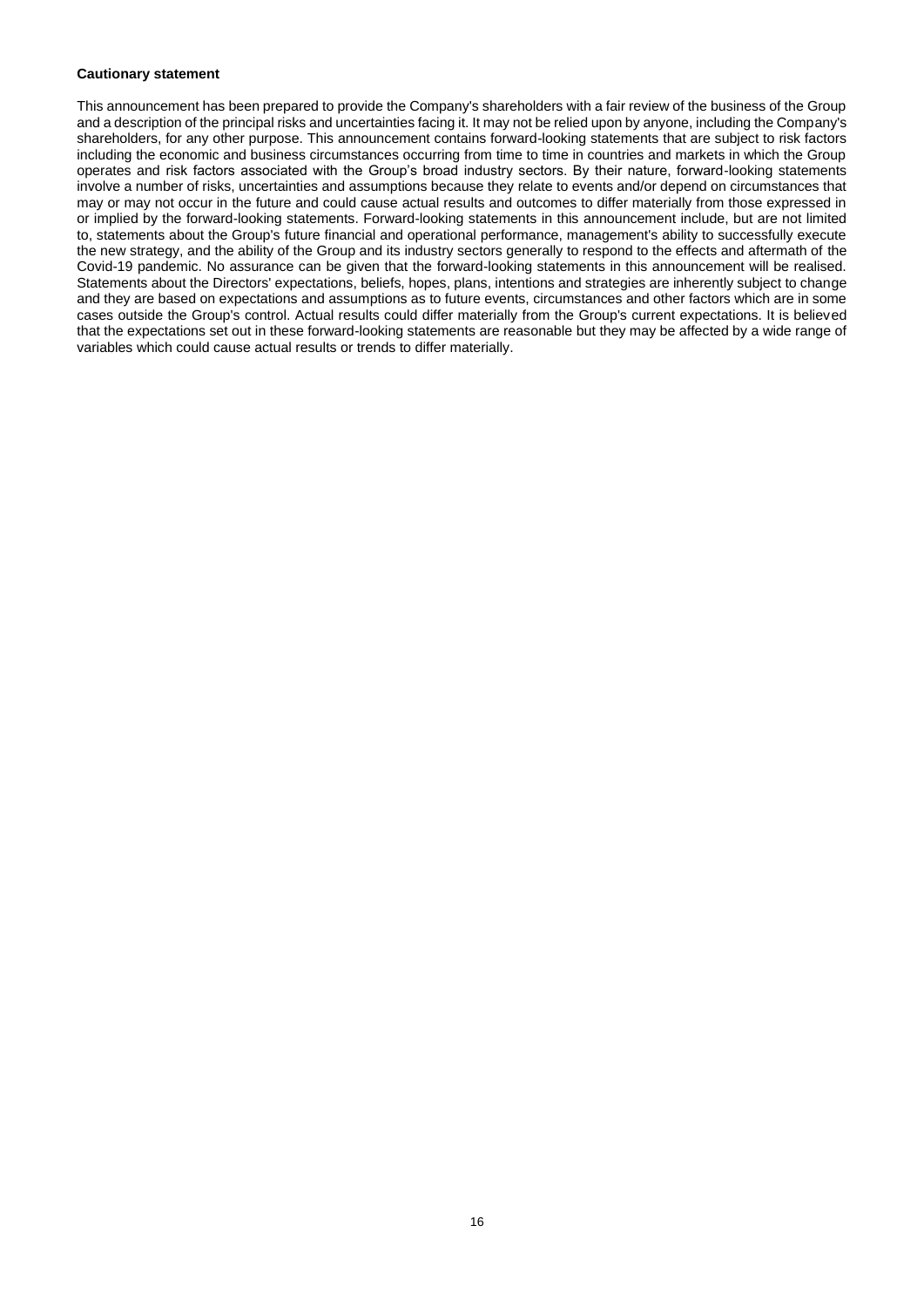# **CONSOLIDATED INCOME STATEMENT FOR THE YEAR ENDED 31 MARCH 2022**

|                                                                       |      |                         |                          | 2022               |                  |                                            | 2021                          |
|-----------------------------------------------------------------------|------|-------------------------|--------------------------|--------------------|------------------|--------------------------------------------|-------------------------------|
|                                                                       | Note | <b>Underlying</b><br>£m | Non-<br>underlying<br>£m | <b>Total</b><br>£m | Underlying<br>£m | Non-<br>underlying<br>$(Restated)^1$<br>£m | Total<br>$(Restated)^1$<br>£m |
| Revenue                                                               |      | 1,421.4                 |                          | 1,421.4            | 1,221.9          |                                            | 1,221.9                       |
| Net operating costs                                                   |      | (1, 356.7)              | (3.3)                    | (1,360.0)          | (1, 170.2)       | (1.0)                                      | (1, 171.2)                    |
| Share of results of joint venture                                     |      |                         |                          |                    | 0.1              |                                            | 0.1                           |
| <b>Operating profit</b>                                               |      | 64.7                    | (3.3)                    | 61.4               | 51.8             | (1.0)                                      | 50.8                          |
| Financing income                                                      | 3    | 1.1                     |                          | 1.1                | 2.4              |                                            | 2.4                           |
| Financing cost                                                        | 3    | (7.7)                   | -                        | (7.7)              | (7.0)            | $\qquad \qquad$                            | (7.0)                         |
| Profit/(loss) before tax                                              |      | 58.1                    | (3.3)                    | 54.8               | 47.2             | (1.0)                                      | 46.2                          |
| Income tax expense                                                    | 4    | (7.5)                   | 0.6                      | (6.9)              | (7.5)            | 0.4                                        | (7.1)                         |
| Profit/(loss) attributable to equity<br>shareholders of Wincanton plc |      | 50.6                    | (2.7)                    | 47.9               | 39.7             | (0.6)                                      | 39.1                          |
| <b>Earnings per share</b>                                             |      |                         |                          |                    |                  |                                            |                               |
| – basic                                                               | 5    | 40.8p                   |                          | 38.6p              | 32.0p            |                                            | 31.5p                         |
| - diluted                                                             | 5    | 40.3p                   |                          | 38.2p              | 31.7p            |                                            | 31.2p                         |

1 Certain comparatives have been restated due to a required change in accounting policy as explained in Note 1 'Accounting policies'.

# **CONSOLIDATED STATEMENT OF COMPREHENSIVE INCOME FOR THE YEAR ENDED 31 MARCH 2022**

|                                                                                                |      |            | 2021                 |
|------------------------------------------------------------------------------------------------|------|------------|----------------------|
|                                                                                                | Note | 2022<br>£m | $(Restated)^1$<br>£m |
| <b>Profit for the year</b>                                                                     |      | 47.9       | 39.1                 |
| Other comprehensive income/(loss)                                                              |      |            |                      |
| Items which will not subsequently be reclassified to the income statement                      |      |            |                      |
| Remeasurements of net defined benefit asset                                                    | 9    | 47.6       | (65.3)               |
| Deferred tax relating to items that will not subsequently be reclassified to profit or<br>loss | 4    | (14.7)     | 12.4                 |
|                                                                                                |      | 32.9       | (52.9)               |
| Items which are or may subsequently be reclassified to the income statement                    |      |            |                      |
| Net foreign exchange loss on investment in foreign subsidiaries                                |      | (0.1)      | (0.2)                |
| Other comprehensive income/(loss) for the year, net of income tax                              |      | 32.8       | (53.1)               |
| Total comprehensive income/(loss) attributable to equity shareholders of<br>Wincanton plc      |      | 80.7       | (14.0)               |

1 Certain comparatives have been restated due to a required change in accounting policy as explained in Note 1 'Accounting policies'.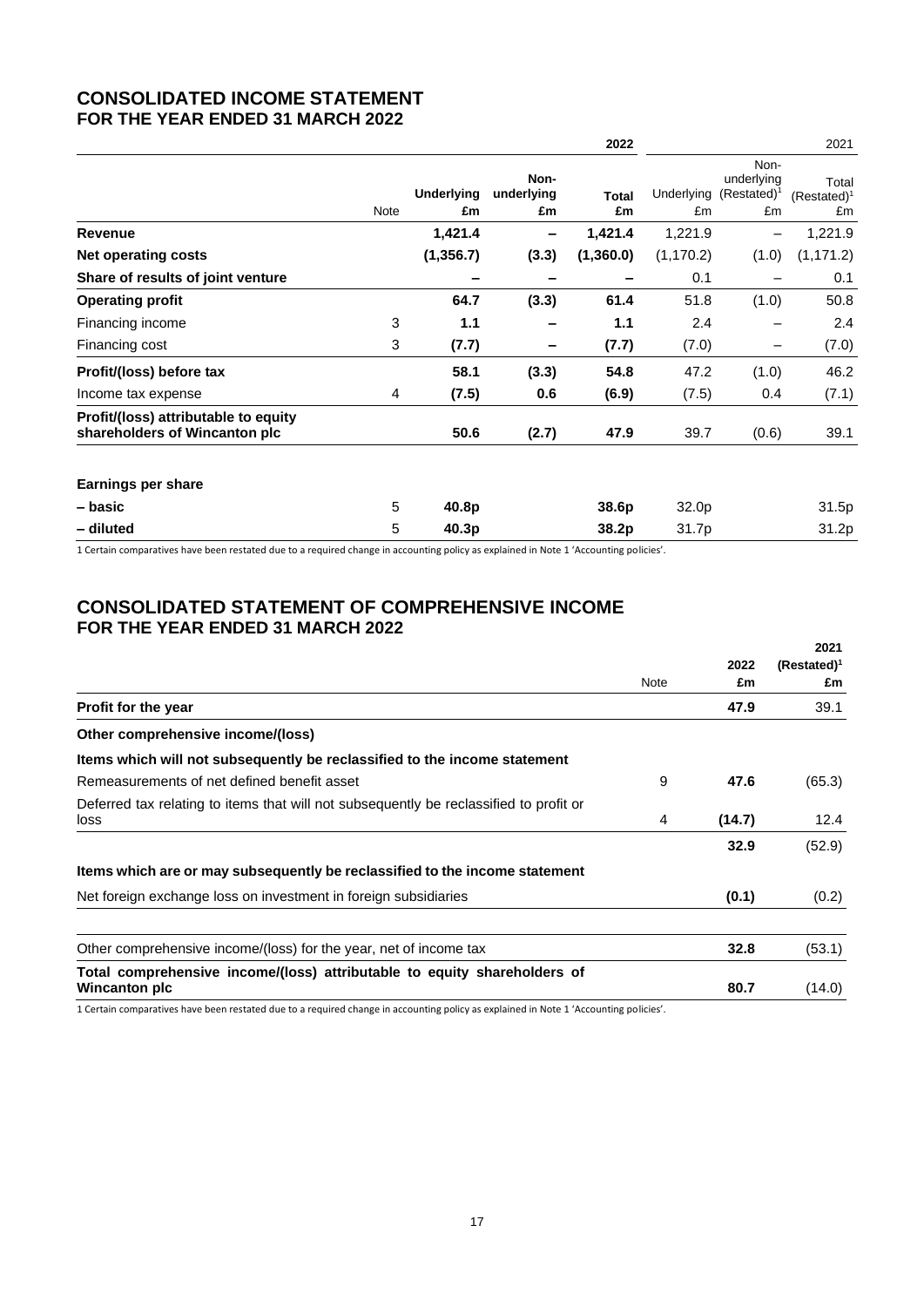# **CONSOLIDATED BALANCE SHEET AT 31 MARCH 2022**

|                                               |                |                   | 2021                    |
|-----------------------------------------------|----------------|-------------------|-------------------------|
|                                               |                | 2022              | (Restated) <sup>1</sup> |
|                                               | Note           | £m                | £m                      |
| <b>Non-current assets</b>                     |                |                   |                         |
| Goodwill and intangible assets                |                | 110.7             | 84.6                    |
| Property, plant, equipment and vehicles       |                | 25.9              | 21.0                    |
| Right-of-use assets                           |                | 189.0             | 129.3                   |
| Investments, including those equity accounted |                | $\qquad \qquad$   | 0.2                     |
| Employee benefits                             | 9              | 117.0             | 50.8                    |
|                                               |                | 442.6             | 285.9                   |
| <b>Current assets</b>                         |                |                   |                         |
| Inventories                                   |                | 2.6               | 1.4                     |
| Trade and other receivables                   |                | 207.4             | 190.2                   |
| Income tax receivable                         |                |                   | 0.6                     |
| Cash at bank and in hand                      | $\overline{7}$ | 28.7              | 30.6                    |
|                                               |                | 238.7             | 222.8                   |
| Assets classified as held for sale            |                |                   | 0.9                     |
|                                               |                | 238.7             | 223.7                   |
| <b>Current liabilities</b>                    |                |                   |                         |
| Income tax payable                            |                | (3.3)             |                         |
| Borrowings and other financial liabilities    | 7              |                   |                         |
| Lease liabilities                             |                |                   | (9.7)<br>(32.3)         |
|                                               |                | (26.6)<br>(323.6) | (303.7)                 |
| Trade and other payables                      |                |                   |                         |
| Provisions                                    | 8              | (12.7)            | (15.1)                  |
|                                               |                | (366.2)           | (360.8)                 |
| <b>Net current liabilities</b>                |                | (127.5)           | (137.1)                 |
| <b>Total assets less current liabilities</b>  |                | 315.1             | 148.8                   |
| <b>Non-current liabilities</b>                |                |                   |                         |
| Borrowings and other financial liabilities    | 7              | (25.0)            | (9.0)                   |
| Lease liabilities                             |                | (176.5)           | (113.4)                 |
| Employee benefits                             | 9              | (2.5)             | (2.6)                   |
| Provisions                                    | 8              | (30.6)            | (23.9)                  |
| Deferred tax liabilities                      |                | (16.9)            | (1.6)                   |
|                                               |                | (251.5)           | (150.5)                 |
| Net assets/(liabilities)                      |                | 63.6              | (1.7)                   |
| <b>Equity</b>                                 |                |                   |                         |
| Issued share capital                          |                | 12.5              | 12.5                    |
| Share premium                                 |                | 12.9              | 12.9                    |
| Merger reserve                                |                | 3.5               | 3.5                     |
| <b>Translation reserve</b>                    |                | (0.5)             | (0.4)                   |
| Own shares                                    |                | (2.2)             | (1.0)                   |
| Retained profits/(losses)                     |                | 37.4              | (29.2)                  |
| <b>Total equity/(deficit)</b>                 |                | 63.6              | (1.7)                   |
|                                               |                |                   |                         |

<sup>1</sup> Certain comparatives have been restated due to a required change in accounting policy as explained in Note 1 'Accounting policies'.

These financial statements were approved by the Board of Directors on 19 May 2022 and were signed on their behalf by:

James Wroath Chief Executive Officer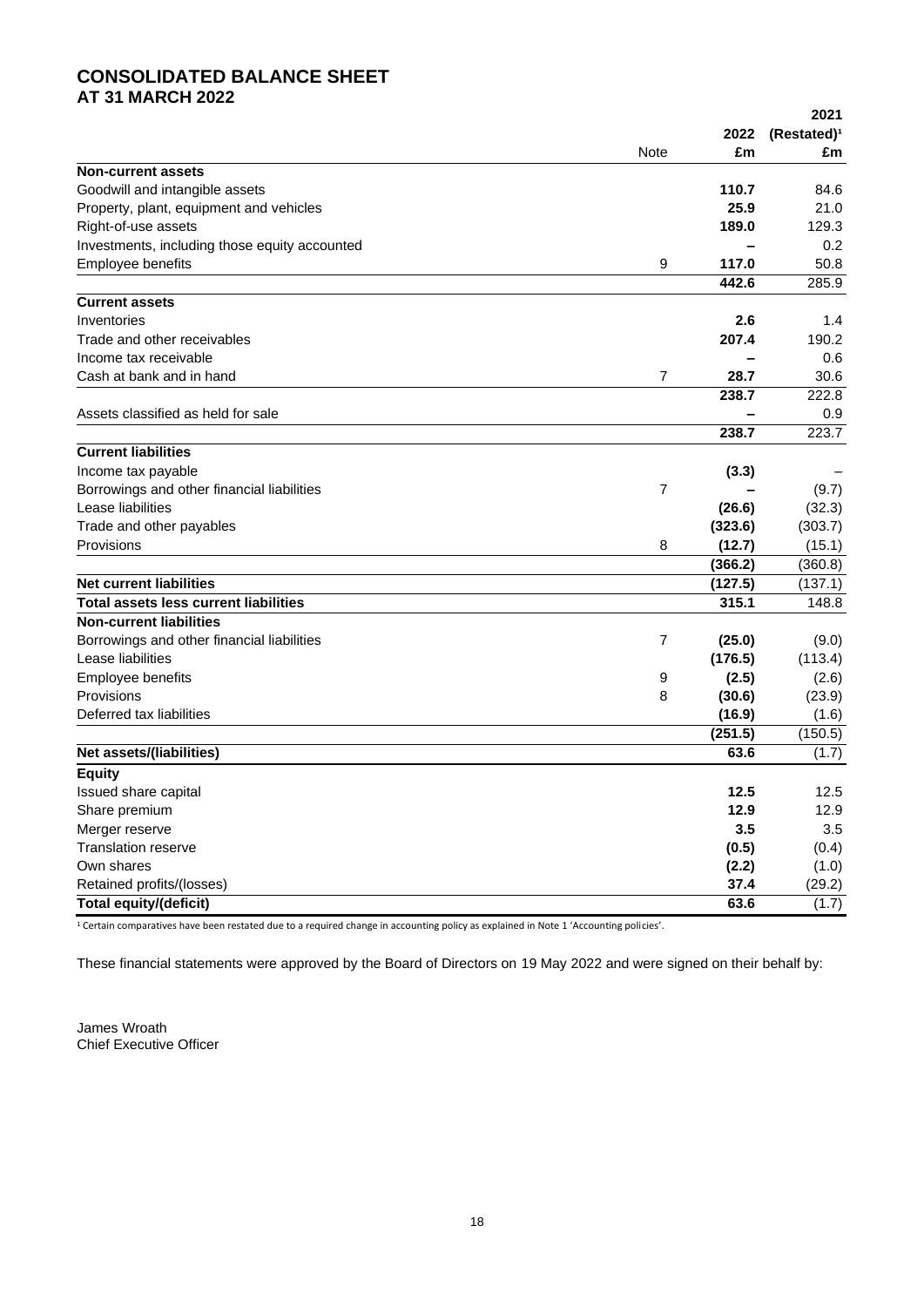# **CONSOLIDATED STATEMENT OF CHANGES IN EQUITY FOR THE YEAR ENDED 31 MARCH 2022**

|                                                              | <b>Issued</b><br>share<br>capital<br>£m | <b>Share</b><br>premium<br>£m | reserve<br>£m | <b>Merger Translation</b><br>reserve<br>£m | Own<br>shares<br>£m      | <b>Retained</b><br>(losses)/<br>earnings<br>£m | <b>Total</b><br>equity/<br>(deficit)<br>£m |
|--------------------------------------------------------------|-----------------------------------------|-------------------------------|---------------|--------------------------------------------|--------------------------|------------------------------------------------|--------------------------------------------|
| Balance at 1 April 2020                                      | 12.5                                    | 12.9                          | 3.5           | (0.2)                                      | (1.5)                    | (12.5)                                         | 14.7                                       |
| Profit for the year (restated)                               |                                         |                               |               |                                            |                          | 39.1                                           | 39.1                                       |
| Other comprehensive loss                                     |                                         |                               |               | (0.2)                                      | -                        | (52.9)                                         | (53.1)                                     |
| Total comprehensive loss (restated)                          |                                         |                               |               | (0.2)                                      | $\overline{\phantom{0}}$ | (13.8)                                         | (14.0)                                     |
| Share based payment transactions                             |                                         |                               |               |                                            | 0.5                      | 0.1                                            | 0.6                                        |
| Current tax on share based<br>payment transactions (note 4)  |                                         |                               |               |                                            |                          | 0.5                                            | 0.5                                        |
| Dividends paid to shareholders (note 6)                      |                                         |                               |               |                                            |                          | (3.5)                                          | (3.5)                                      |
| Balance at 31 March 2021 (restated)                          | 12.5                                    | 12.9                          | 3.5           | (0.4)                                      | (1.0)                    | (29.2)                                         | (1.7)                                      |
| Balance as at 1 April 2021                                   | 12.5                                    | 12.9                          | 3.5           | (0.4)                                      | (1.0)                    | (29.2)                                         | (1.7)                                      |
| Profit for the year                                          |                                         |                               |               |                                            |                          | 47.9                                           | 47.9                                       |
| Other comprehensive (loss)/income                            |                                         |                               |               | (0.1)                                      |                          | 32.9                                           | 32.8                                       |
| Total comprehensive (loss)/income                            |                                         |                               |               | (0.1)                                      |                          | 80.8                                           | 80.7                                       |
| Share based payment transactions                             |                                         |                               |               |                                            | (1.2)                    | (0.3)                                          | (1.5)                                      |
| Current tax on share based payment<br>transactions (note 4)  |                                         |                               |               |                                            |                          | 0.3                                            | 0.3                                        |
| Deferred tax on share based<br>payment transactions (note 4) |                                         |                               |               |                                            |                          | 0.1                                            | 0.1                                        |
| Dividends paid to shareholders (note 6)                      |                                         |                               |               |                                            |                          | (14.3)                                         | (14.3)                                     |
| Balance at 31 March 2022                                     | 12.5                                    | 12.9                          | 3.5           | (0.5)                                      | (2.2)                    | 37.4                                           | 63.6                                       |

Certain comparatives have been restated due to a required change in accounting policy as explained in Note 1 'Accounting policies'.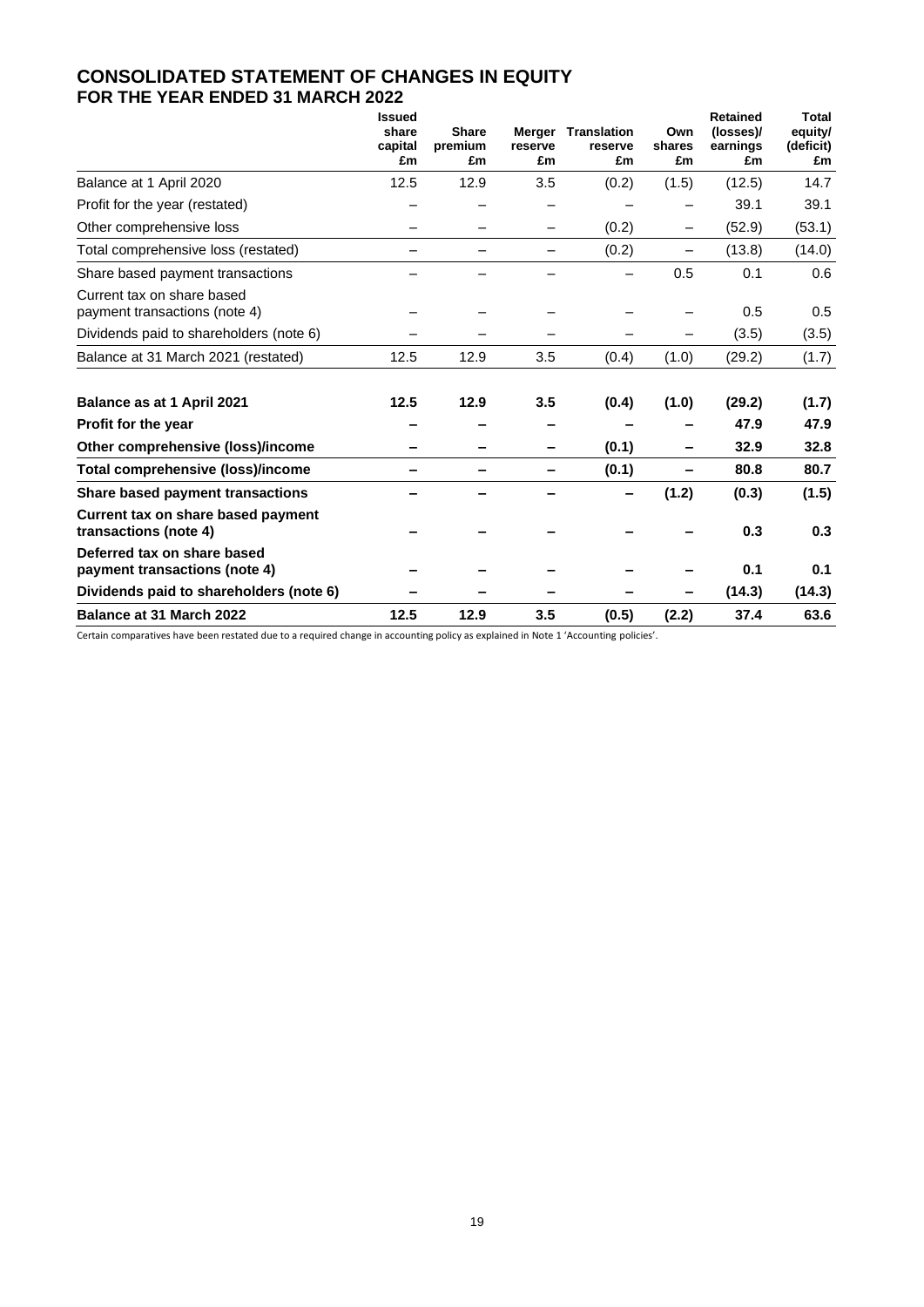# **CONSOLIDATED STATEMENT OF CASH FLOWS FOR THE YEAR ENDED 31 MARCH 2022**

|                                                                 |             |            | 2021                 |
|-----------------------------------------------------------------|-------------|------------|----------------------|
|                                                                 | <b>Note</b> | 2022<br>£m | $(Restated)^1$<br>£m |
| <b>Operating activities</b>                                     |             |            |                      |
| Profit before tax                                               |             | 54.8       | 46.2                 |
| Adjustments for                                                 |             |            |                      |
| - depreciation and amortisation                                 |             | 43.8       | 41.1                 |
| - research and development expenditure credit                   |             | (0.6)      | (1.0)                |
| - net financing costs                                           | 3           | 6.6        | 4.6                  |
| $-$ impairments                                                 |             | 0.4        | 2.3                  |
| – profit on disposal of property, plant, equipment and vehicles |             | (0.1)      | (0.7)                |
| - gain on derecognition of lease liabilities                    |             | 1.2        |                      |
| - profit on disposal of businesses                              |             | (0.9)      | (0.4)                |
| - share of results of joint venture                             |             |            | (0.1)                |
| - write down of trade investment                                |             |            | 0.1                  |
| - share based payment transactions                              |             | 0.3        | 0.6                  |
|                                                                 |             | 105.5      | 92.7                 |
| Decrease/(increase) in trade and other receivables              |             | (7.9)      | (64.8)               |
| (Increase)/decrease in inventories                              |             | (1.1)      | 0.6                  |
| Increase in trade and other payables                            |             | 15.9       | 66.5                 |
| Decrease in provisions                                          |             | (1.7)      | (0.3)                |
| Increase in employee benefits before pension deficit payment    |             | 0.9        | 1.5                  |
| Income taxes paid                                               |             | (3.3)      | (5.7)                |
| Cash generated before pension deficit payment                   |             | 108.3      | 90.5                 |
| Pension deficit payment                                         | 9           | (18.5)     | (18.3)               |
| Cash flows from operating activities                            |             | 89.8       | 72.2                 |
|                                                                 |             |            |                      |
| <b>Investing activities</b>                                     |             |            |                      |
| Proceeds from sale of property, plant and equipment             |             | 2.9        | 4.5                  |
| Purchase of business, net of cash acquired                      | 11          | (13.6)     |                      |
| Net cash outflow from disposal of businesses                    |             |            | (0.2)                |
| Interest received                                               |             |            | 0.1                  |
| Additions of property, plant and equipment                      |             | (10.7)     | (8.2)                |
| Additions of computer software                                  |             | (0.5)      | (1.4)                |
| Cash flows from investing activities                            |             | (21.9)     | (5.2)                |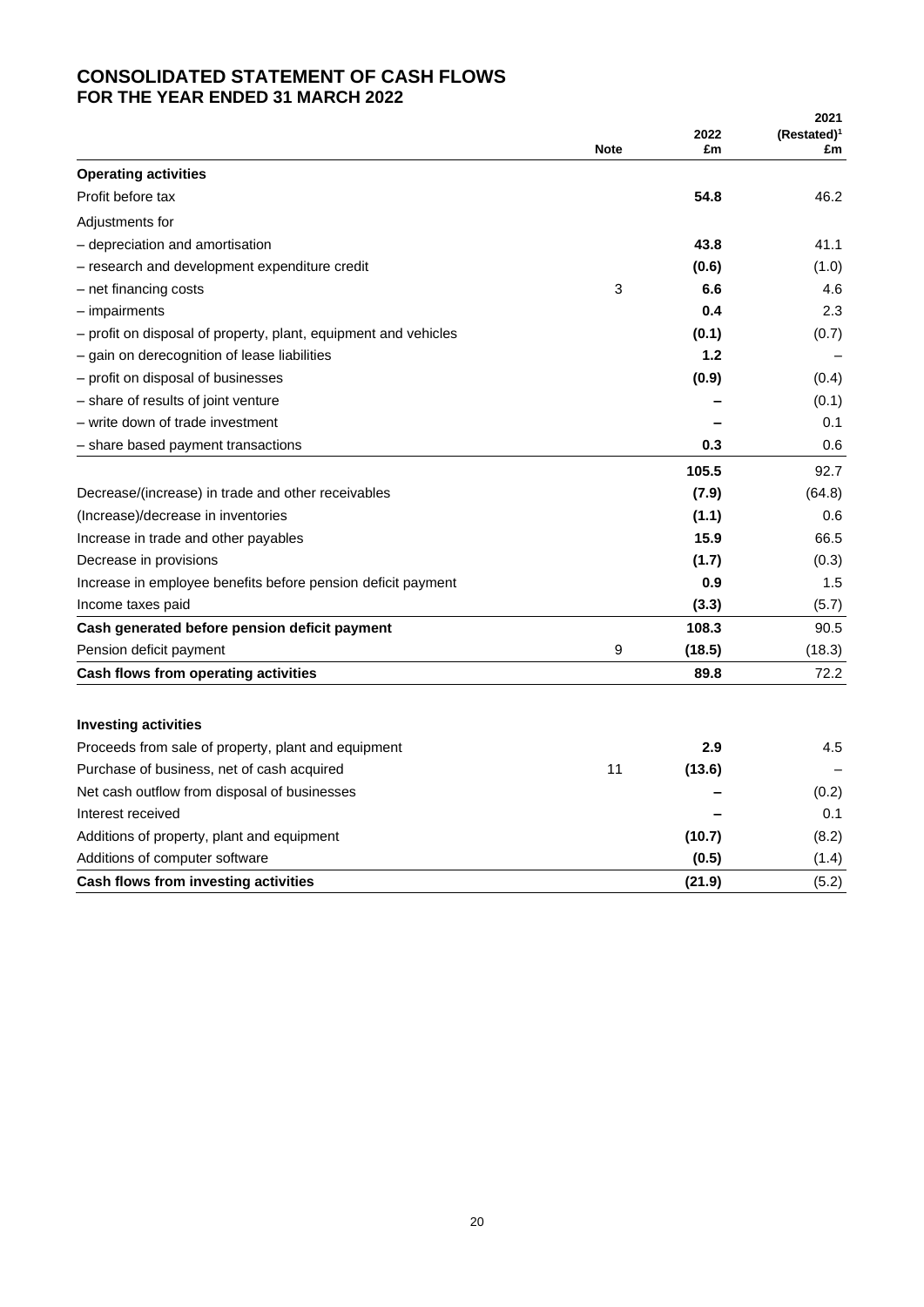# **CONSOLIDATED STATEMENT OF CASH FLOWS (CONTINUED)**

|                                                      |                |            | 2021                 |
|------------------------------------------------------|----------------|------------|----------------------|
|                                                      | <b>Note</b>    | 2022<br>£m | $(Restated)^1$<br>£m |
| <b>Financing activities</b>                          |                |            |                      |
| Increase/(decrease) in borrowings                    | $\overline{7}$ | 9.9        | (62.0)               |
| Repayment of borrowings acquired                     | 11             | (14.0)     |                      |
| Own shares acquired                                  |                | (1.8)      |                      |
| Payment of lease liabilities                         |                | (37.7)     | (35.1)               |
| Equity dividends paid                                | 6              | (14.3)     | (3.5)                |
| Interest paid on borrowings                          |                | (3.1)      | (2.6)                |
| Interest paid on lease liabilities                   |                | (5.2)      | (3.8)                |
| Cash flows from financing activities                 |                | (66.2)     | (107.0)              |
| Net increase/(decrease) in cash and cash equivalents |                | 1.7        | (40.0)               |
| Cash and cash equivalents at beginning of the year   |                | 27.0       | 67.0                 |
| Cash and cash equivalents at end of the year         |                | 28.7       | 27.0                 |
| Represented by:                                      |                |            |                      |
| - cash at bank and in hand                           |                | 28.7       | 30.6                 |
| - bank overdrafts                                    |                |            | (3.6)                |
|                                                      |                | 28.7       | 27.0                 |

<sup>1</sup> Certain comparatives have been restated due to a required change in accounting policy as explained in Note 1 'Accounting policies'.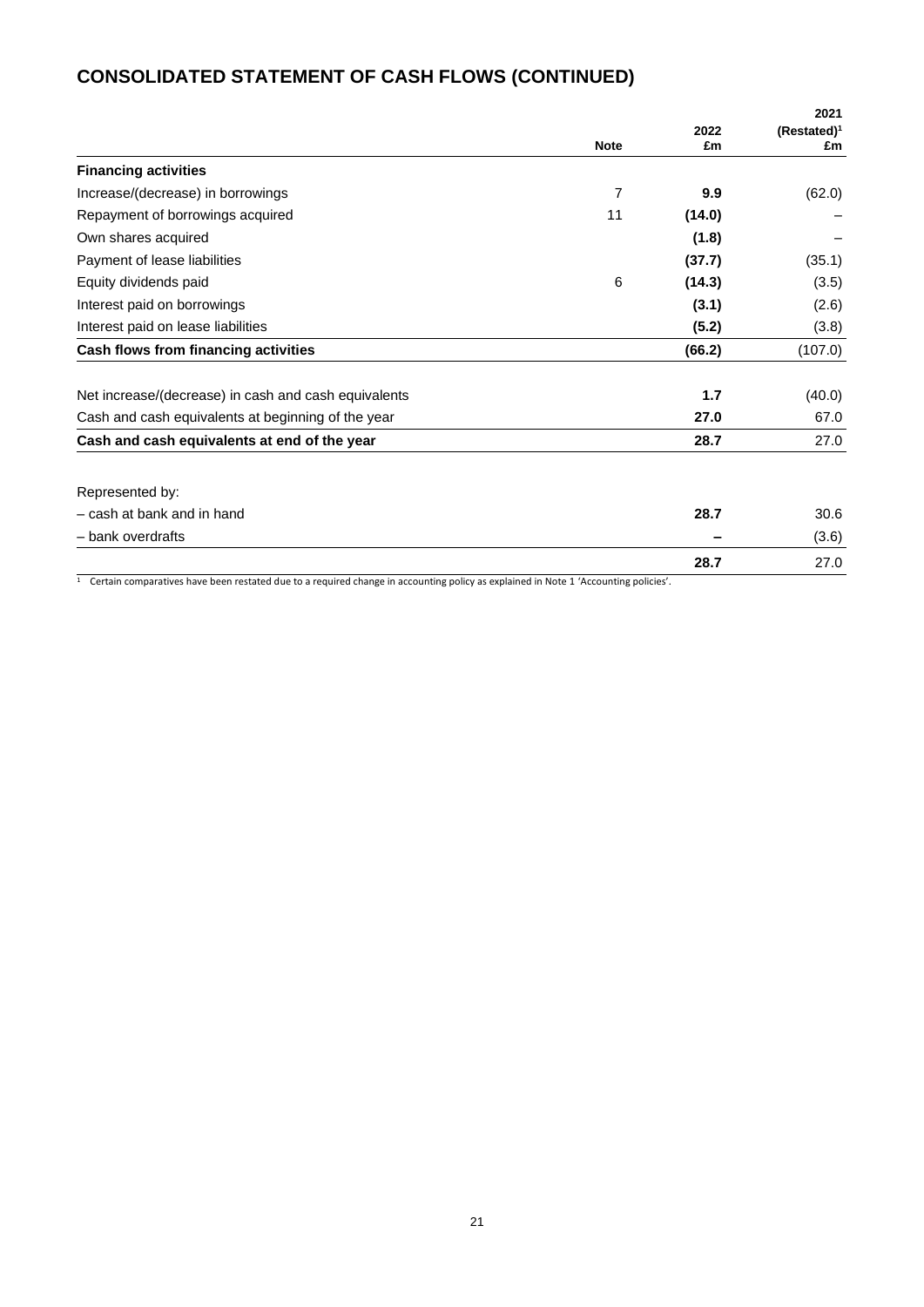# **NOTES TO THE CONSOLIDATED FINANCIAL STATEMENTS**

## **1. Accounting policies**

The financial information set out in this preliminary announcement does not constitute Wincanton plc's statutory accounts for the years ended 31 March 2022 and 31 March 2021. Statutory accounts for the year ended 31 March 2022 will be delivered to the Registrar of Companies following the Company's Annual General Meeting. The Auditor has reported on those accounts; their report was unqualified, did not draw attention by way of emphasis, and did not contain a statement under Section 498 (2) or (3) of the Companies Act 2006. Statutory accounts for the year ended 31 March 2021 have been delivered to the Registrar of Companies. The Auditor has reported on those accounts; their report was unqualified, did draw attention by way of emphasis to going concern, and did not contain a statement under Section 498 (2) or (3) of the Companies Act 2006.

The financial information contained in this results announcement has been prepared on the basis of the accounting policies set out in the statutory financial statements for the year ended 31 March 2022. Whilst the financial information included in this announcement has been computed in accordance with the recognition and measurement requirements of UK-adopted international accounting standards (Adopted IFRS), as applicable to companies reporting under those standards, this announcement does not itself contain sufficient disclosures to comply with Adopted IFRS.

### **Standards, amendments and interpretations effective or adopted in the year**

The following standards and amendments became effective in the year or were available for early adoption but did not have a material impact on the consolidated financial statements:

- Interest Rate Benchmark Reform Phase 2: Amendments to IFRS 9, IAS 39, IFRS 7, IFRS 4 and IFRS 16; and
- Amendments to IFRS 16 Leases: Covid-19 Related Rent Concessions.

### **Prior year restatement**

### **Change in accounting policy – Software-as-a-Service (SaaS) arrangements**

Following the IFRS Interpretations Committee (IFRIC) agenda decision published in April 2021, the Group has reviewed its accounting policy regarding the configuration and customisation costs incurred when implementing a SaaS arrangement. These costs were previously capitalised, but the accounting policy has been changed to expense these costs given the latest IFRIC guidance.

The Group's revised policy aligns with the IFRIC agenda decision whereby:

- in SaaS arrangements where the Group controls the underlying software, configuration and customisation costs are capitalised as part of bringing the identified intangible asset into use
- where the Group does not control the underlying software, but the related configuration and customisation costs are not distinct from access to the software, these costs are expensed over the SaaS contract term
- in all other circumstances, configuration and customisation costs are recognised as an expense as incurred, except in the limited instances where these costs result in a separately identifiable intangible asset.

During the previous financial year, the Group commenced the implementation of a new cloud based ERP and Human Resources system, and at 31 March 2021**,** costs of £2.2m had been capitalised. The above change in accounting policy has been applied retrospectively and results in a prior period restatement to the 31 March 2021 primary statements, to recognise these costs as a non-underlying expense within net operating expense. No costs had been incurred prior to 1 April 2020 and as such there was no impact to the balance sheet as at 31 March 2020, hence a balance sheet at that date has not been presented.

The effect on the 31 March 2021 balance sheet is a reduction in both intangible assets and retained earnings of £2.2m. The effect on the 31 March 2021 cash flow statement is a decrease in cash flows from operating activities of £2.2m, and a corresponding reduction in cash outflows due to investing activities of £2.2m.

### **Going concern**

The Directors have concluded that it is reasonable to adopt a going concern basis in preparing the financial statements. In adopting the going concern basis, the Directors have considered Wincanton's business activities, together with factors likely to affect its future development and performance, as well as Wincanton's principal risks and uncertainties.

The adoption of the going concern basis is based on an expectation that the Group will have adequate resources to continue in operational existence for at least 12 months from the signing of the annual financial statements. For the purpose of this going concern assessment, the Directors have considered an 18 month period from the balance sheet date, aligned with the business forecasting outlook period, to 30 September 2023. The Group has reported a profit before tax of £54.8m for the year ended 31 March 2022 (2021: £46.2m as restated), net current liabilities of £127.5m (2021: £137.1m) and net assets of £63.6m (2021: net liabilities £1.7m as restated).

The Group's committed facilities at 31 March 2022 comprise a syndicated Revolving Credit Facility (RCF) of £175.0m, which matures in March 2026. The Group had £150.0m undrawn amounts against the RCF facility as at 31 March 2022. The RCF requires the Group to comply with the following three financial covenants at 30 September and 31 March each financial year:

- leverage ratio: Consolidated total net borrowings of no more than 3.0 times consolidated EBITDA for the preceding 12 month period
- interest cover: Consolidated EBITDA for the preceding 12 month period is not less than 3.5 times higher than consolidated net finance charges for the preceding 12 month period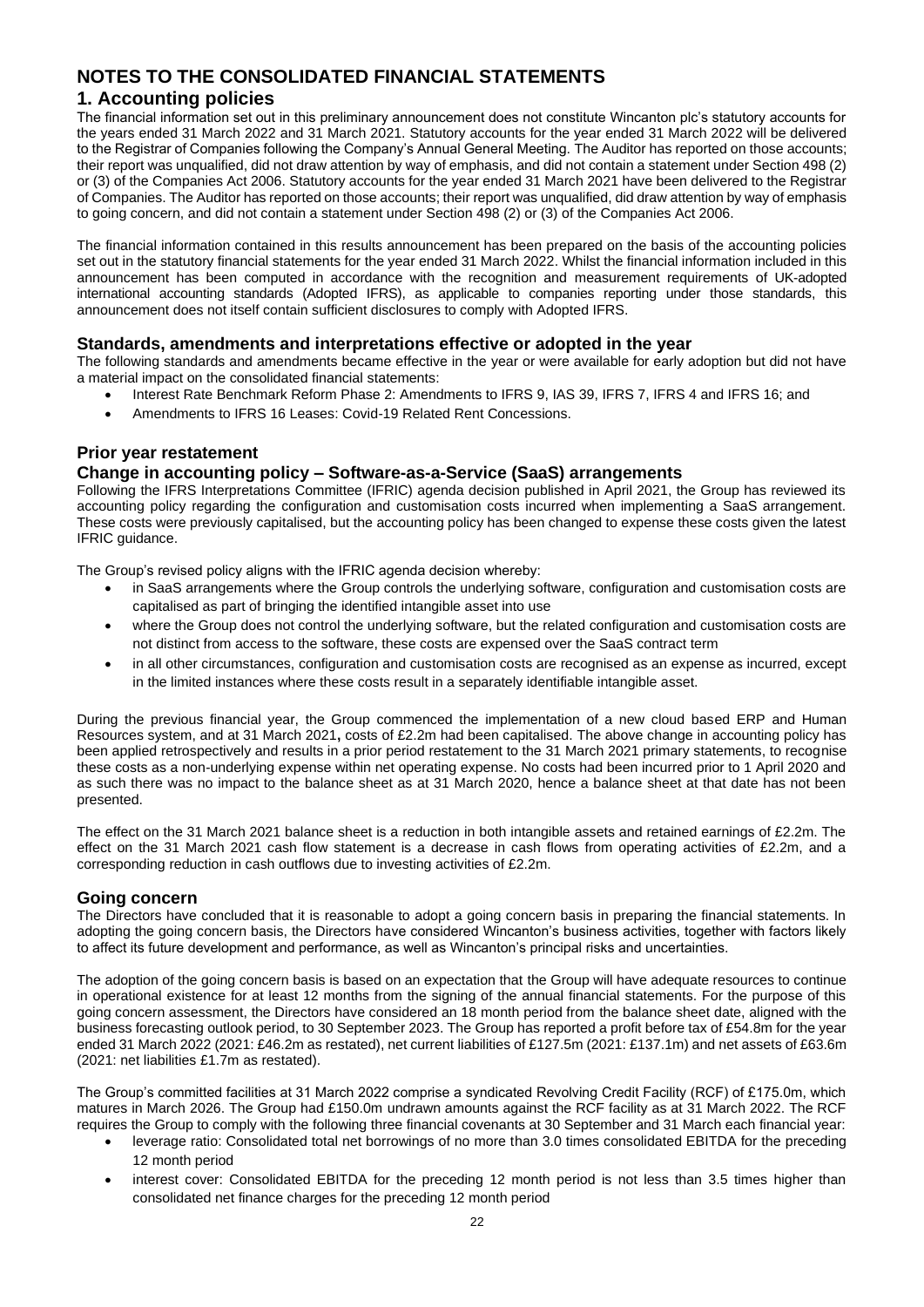fixed charge cover: Consolidated EBITDA plus operating lease costs for the preceding 12 month period is not less than 1.4 times higher than consolidated net finance charges plus operating lease costs for the preceding 12 month period.

See Note 10 for the covenant assessment as at 31 March 2022 which shows we have significant headroom across all of the covenants.

In arriving at the conclusion on going concern, the Directors have given due consideration to whether the funding and liquidity resources above are sufficient to accommodate the principal risks and uncertainties faced by the Group.

The Directors have reviewed the financial forecasts across a range of scenarios. Wincanton has modelled a base case based on revenue and profit run rates at the end of March 2022 that forms the basis of the budget for the year ended 31 March 2023 and three year plan.

The severe but plausible downside case assumes a deterioration in trading performance, with a 10% reduction in profit before tax resulting primarily from a reduction in budgeted trading from a major customer. This scenario also assumes a deterioration in working capital performance compared to the base case as a result of delayed cash receipts, as well as a further material unplanned cash outflow linked to a general commercial dispute. On top of these downsides, an adverse working capital outflow was assumed to occur in the year ended 31 March 2023 to simulate the timing impact of a high inflationary environment on cash collection within our open book contracts, where receipts are normally collected in arrears.

These downsides would be partly offset by the application of further mitigating actions to the extent they are under management's control, including deferrals of capital and other discretionary expenditure, as well as management bonus payment deferral and claiming against insurance cover to offset any commercial dispute.

In both scenarios, the Group has sufficient liquidity and adequate headroom in the committed facilities set out above to meet its liabilities as they fall due throughout the forecast period and the Group complies with the financial covenants under the RCF at 30 September and 31 March throughout the forecast period.

The Group has carried out reverse stress tests against the downside case to determine the performance levels that would result in a breach of covenants. For a breach in covenants to occur during the relevant period, the Group would need to experience a sustained drop in EBITDA (-50%) versus the downside case throughout the period. The Directors do not consider this scenario to be plausible given the ability of the Group to continue its operations through the recent pandemic, the customer contract security within the Group and the buoyant nature of many of the markets within which the Group operates.

Our assessment of the developments in Ukraine and the broader region is that they are not likely to give rise to a material financial impact on the Group, since the Group does not have any operations outside of the United Kingdom and Ireland. As a result, aside from the modelling of higher costs resulting from a rising inflationary environment, it has not been deemed necessary to include any further impact of the war in Ukraine within our forecasts.

The Directors have also considered the impact of climate related matters on the Group's going concern assessment and do not expect this to have a significant impact on the going concern assessment throughout the forecast period. Since performing their assessment, there have been no subsequent changes in facts and circumstances relevant to the Directors' assessment of going concern.

### **Operating segments**

Operating segments are identified on the basis of information that is provided to the Chief Executive Officer (CEO) to allocate capital and resources and to assess performance. The CEO is a member of the Executive Management Team and the Board, and is the Group's Chief Operating Decision-Maker. The Group is structured as a single operating segment with one segment manager who reports to the CEO.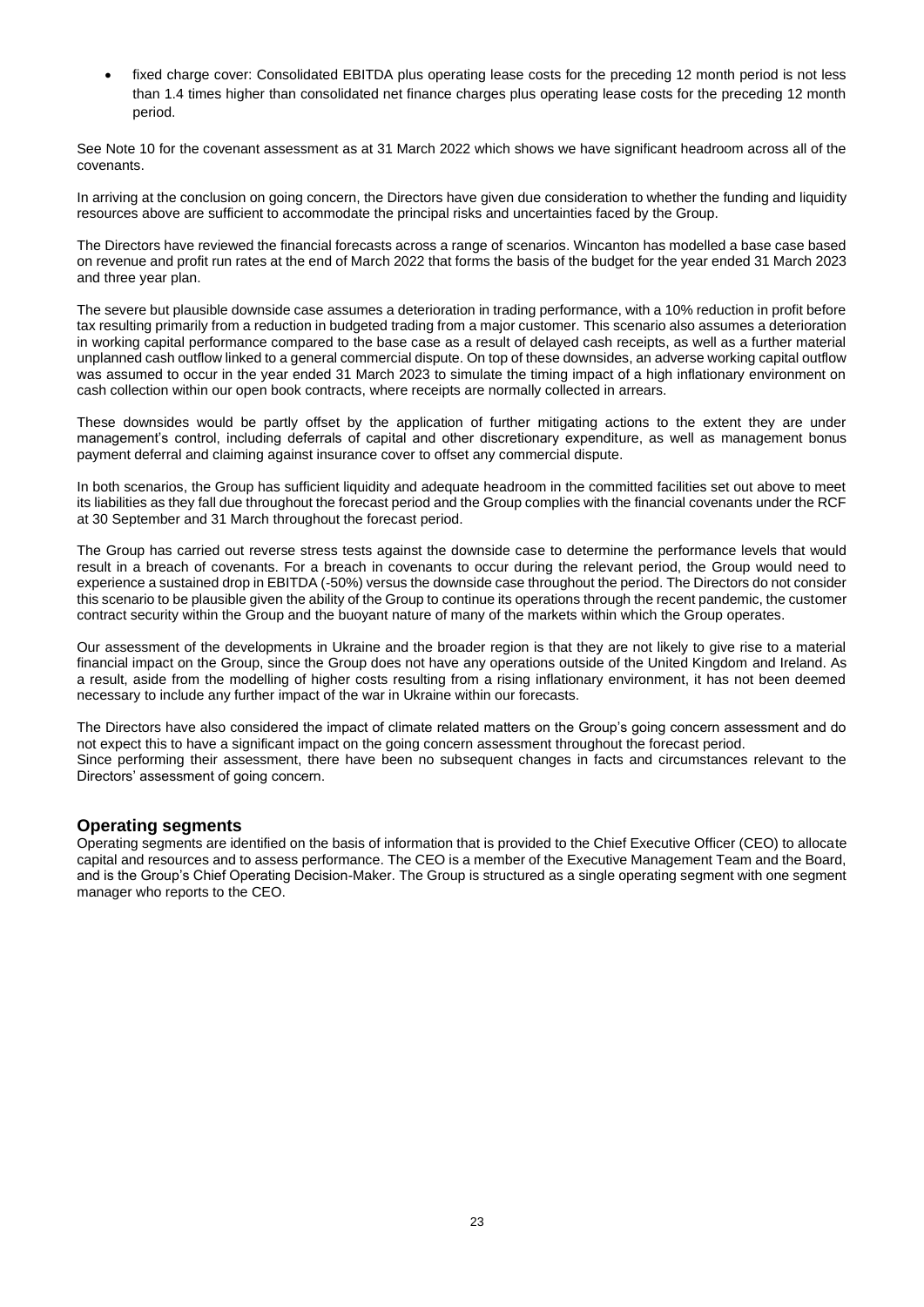# **2. Alternative performance measures (APMs)**

The alternative performance measures (APMs) or underlying results reported in this preliminary announcement represent statutory measures adjusted for items which management consider could distort the understanding of performance and comparability year on year.

APMs are used by the Board to assess the Group's performance and are applied consistently from one period to the next. They therefore provide additional useful information for shareholders on the underlying performance and position of the Group but should not be viewed in isolation. Additionally, underlying profit before tax is used in determining Annual Bonus payments and underlying EPS is used as a key performance indicator for most awards under the LTIP share incentive scheme. These measures are not defined by IFRS and are not intended to be a substitute for IFRS measures. Wincanton's underlying measures may not be comparable to similarly titled measures used by other companies.

The Group presents underlying EBITDA, operating profit, profit before tax and EPS which are calculated as the statutory measures stated before non-underlying items. These are items which the Directors consider separate disclosure would assist both in a better understanding of the financial performance achieved and in making projections of future results. A balanced approach to both gains and losses is applied, to be both consistent and clear in the accounting and disclosure of such items. The Group identifies items as non-underlying based on the following principles:

- items that are significant in nature. The event or transaction is clearly unrelated to, or only incidentally related to, the trading activities of the Group or the event or transaction would not reasonably be expected to recur in the foreseeable future; and/or
- items that are significant in size. The event is considered significant in size and therefore distorts the underlying results.

In addition, the Group will always disclose the items below as 'non-underlying items' for the following reasons:

- amortisation charges relating to acquired intangible assets. This relates to an acquisition event and therefore irregular in nature. The intangible assets identified are primarily customer contracts and relationships which are not recognised other than through an acquisition. In order for the profitability of the contracts acquired to be treated consistently with those of the existing business, the amortisation charges are presented as non-underlying
- profits or losses arising on the disposal of continuing or discontinued operations. These items are by their nature irregular. There are likely to be gross impacts that are material even if the net impact is not
- adjustments to amounts previously reported as non-underlying. Where an amount has been initially presented as non-underlying any adjustment to this amount is also reported as non-underlying
- the tax impact of non-underlying items. The tax impact may not be material on an item, however it is appropriate for the tax treatment to follow the treatment of the item as non-underlying.

EBITDA refers to earnings (operating profit) before interest, tax, depreciation of property, plant and equipment and right-ofuse assets and amortisation of finite-lived intangible assets. This measure also excludes the impact of impairment of noncurrent assets.

Other APMs used are net debt/cash and free cash flow, which relate to liquidity. Net debt/cash is the sum of cash and bank balances, bank loans and overdrafts and other financial liabilities excluding lease liabilities. Free cash flow is defined as the movement in net debt before acquisitions, pension payments, dividends and purchase of own shares.

A reconciliation between statutory IFRS operating profit and underlying operating profit is given below. Details of underlying EPS can be found in Note 5.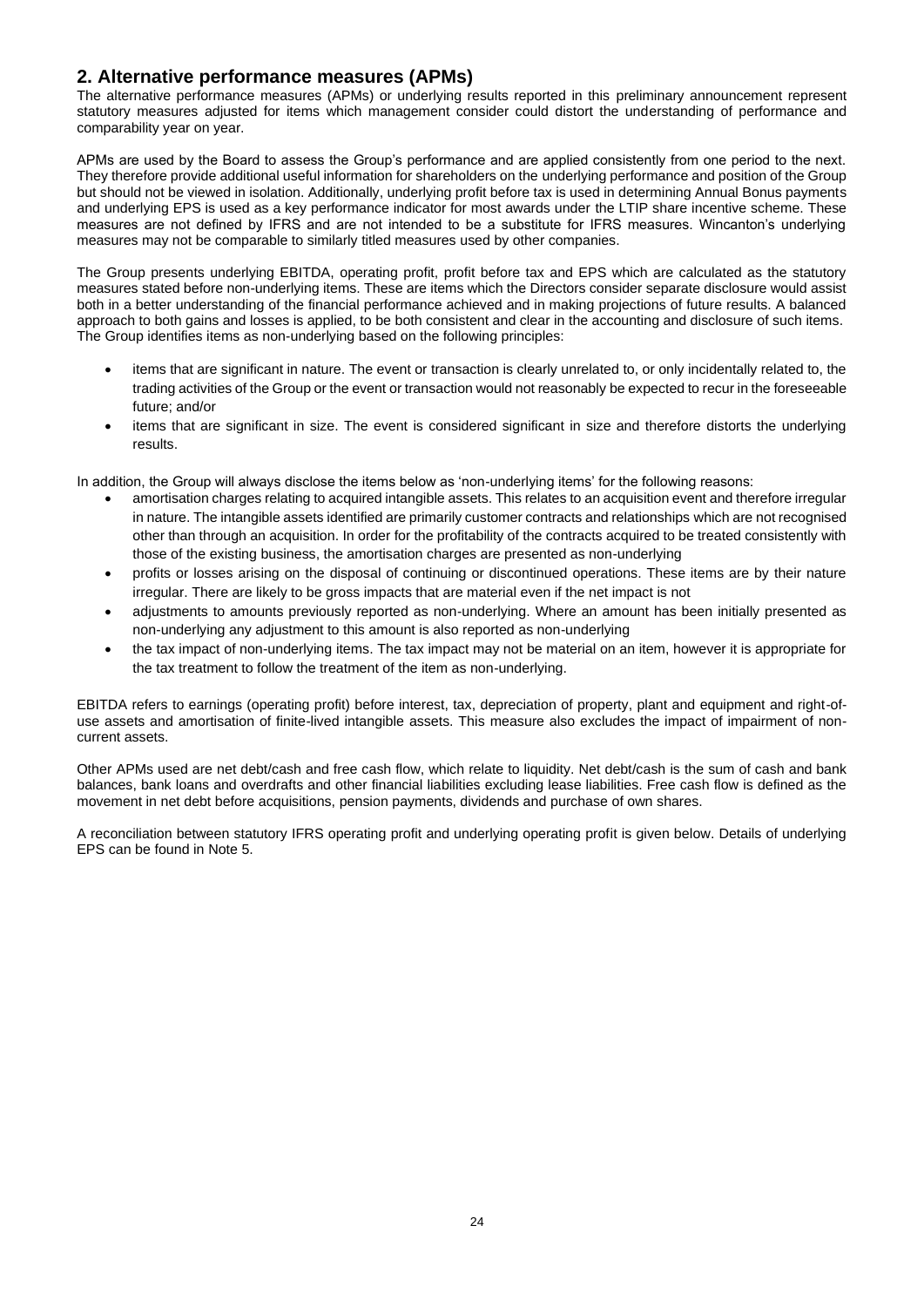|                                              | <b>Underlying</b><br>£m | Non-<br>underlying<br>£m | £m        | <b>Total Underlying</b><br>£m | Non-<br>underlying<br>$(Restated)^1$<br>£m | <b>Total</b><br>$(Restated)^1$<br>£m |
|----------------------------------------------|-------------------------|--------------------------|-----------|-------------------------------|--------------------------------------------|--------------------------------------|
| Revenue                                      | 1,421.4                 | -                        | 1.421.4   | 1,221.9                       | $\qquad \qquad$                            | 1,221.9                              |
| Cost of sales                                | (1, 339.5)              | -                        | (1,339.5) | (1, 149.3)                    | $\overline{\phantom{m}}$                   | (1, 149.3)                           |
| Gross profit                                 | 81.9                    |                          | 81.9      | 72.6                          |                                            | 72.6                                 |
| Other income and gains on disposal of assets | 4.1                     | 1.4                      | 5.5       | 0.8                           | 1.7                                        | 2.5                                  |
| Administrative expenses                      | (21.3)                  | (4.7)                    | (26.0)    | (21.7)                        | (2.7)                                      | (24.4)                               |
| Share of results of associate                |                         |                          |           | 0.1                           |                                            | 0.1                                  |
| Operating profit                             | 64.7                    | (3.3)                    | 61.4      | 51.8                          | (1.0)                                      | 50.8                                 |

**2022 2021**

1 Comparatives have been restated due to a required change in accounting policy as explained in Note 1 'Accounting policies'.

## **Non-underlying items**

Non-underlying items are as follows:

|                                                              | 2022<br>£m | 2021<br>$(Restated)^1$<br>£m |
|--------------------------------------------------------------|------------|------------------------------|
| Cloud computing configuration and customisation costs        | (4.1)      | (2.2)                        |
| Acquisition related costs                                    | (1.0)      | $0.2^{\circ}$                |
| Amortisation of acquired intangibles                         | (0.6)      |                              |
| Release of warranty provision                                | 1.0        |                              |
| Gain on disposal of businesses                               | 0.9        | 0.4                          |
| Net profit on disposal of assets including freehold property | 0.5        | 1.3                          |
| Pension Scheme – Guaranteed Minimum Pension (GMP)            |            | (0.7)                        |
|                                                              | (3.3)      | (1.0)                        |

1 Comparatives have been restated due to a required change in accounting policy as explained in Note 1 'Accounting policies'.

#### *a) Cloud computing configuration and customisation costs*

Following the IFRS Interpretation Committee agenda decision published in April 2021, the Group has revised its accounting policy regarding the customisation and configuration costs incurred when implementing a SaaS software arrangement.

The Group is currently undertaking a major systems implementation for new cloud computing software, resulting in costs of £4.1m being recognised as an expense. In addition, £2.2m of implementation costs were incurred in the year to 31 March 2021 and comparatives have been restated as detailed in Note 1. The first phase of the implementation has gone live and was achieved on time and to budget. To complete this project over the next twelve months, a similar cost to this year is expected to be incurred which will be treated as a non-underlying cost.

Due to the size and nature of these costs they are presented as a non-underlying item as they are not reflective of underlying performance.

#### *b) Acquisition related costs*

As part of the acquisition of Cygnia, the Group has incurred acquisition related costs, professional fees and integration costs of £1.0m which have been recognised as an expense as required by IFRS 3 Business combinations.

In the prior year, a balance related to estimated costs of aborted M&A activities was released following the conclusion of these bids.

#### *c) Amortisation of acquired intangibles*

As part of the acquisition of Cygnia the Group has recorded finite-life intangible assets identified as part of the purchase price allocation accounting in line with IFRS 3 Business combinations (see Note 11). The amortisation of these finite-life intangibles is presented in non-underlying with a total expense in the period of £0.6m.

#### *d) Release of warranty provision*

The Group has released the value of a potential claim under a historic warranty provision, dating back to 2015, as any outflow of economic benefits is now considered to be remote. As the original provision was recognised as a non-underlying item, the write-back has been recognised in a consistent manner.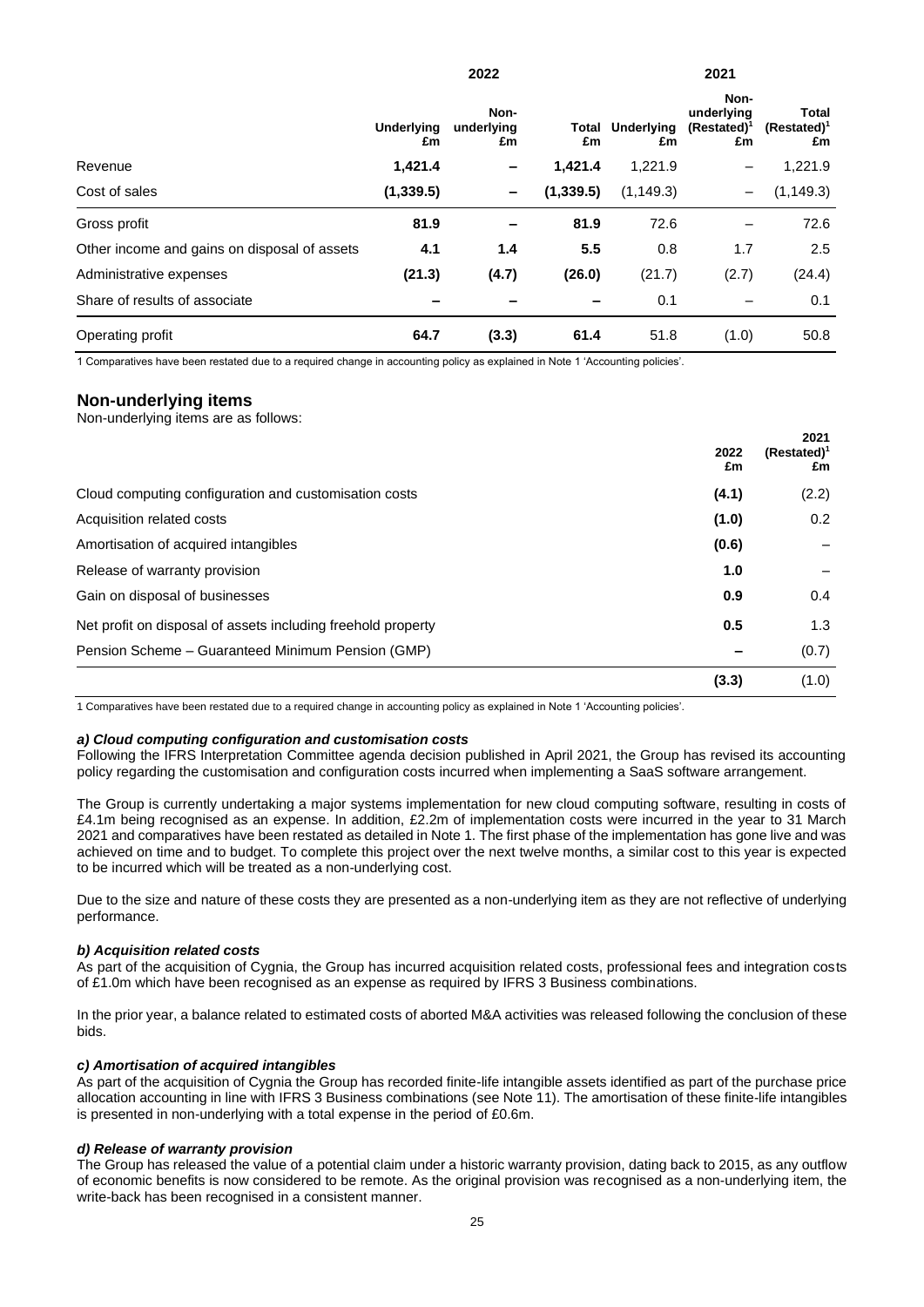### *e) Gain on disposal of businesses*

In the year ended 31 March 2022, £0.9m of contingent consideration was recognised related to the Group's disposal of its Containers business in October 2020, which has been recognised as non-underlying consistent with the presentation of the profit on disposal recognised in the prior year. The contract terms allow for further sums to be received until January 2024.

During the year ended 31 March 2021, the Group disposed of its Containers business for consideration comprising cash plus contingent consideration based on volumes associated with one contract, and the Group also disposed of its Pullman Fleet Services business. A profit on disposal of £0.4m was recognised in the prior year on the disposal of these two businesses.

#### *f) Net profit on disposal of assets including freehold properties*

Profits and losses arising on the disposal of significant assets are considered non-underlying as these transactions are only incidentally related to, the trading activities of the Group. During the current and prior year the Group disposed of a number of specialist vehicles that were not required for ongoing operations. A profit on disposal of £0.5m has been recognised in the year (2021: £0.8m).

In addition, in the prior year, £0.5m of transition costs were released following completion of the disposal of two freehold properties.

### *g) Pension Scheme – Guaranteed Minimum Pension (GMP)*

A past service cost of £0.7m was recognised in the prior year as an estimate of the impact of equalising historic pension benefits for men and women, and this was accounted for as a non-underlying item. This followed the judgement of the High Court of Justice of England and Wales issued In November 2020.

# **3. Net financing costs**

|                                             | Note | 2022<br>£m | 2021<br>£m |
|---------------------------------------------|------|------------|------------|
| Interest income                             |      |            | 0.1        |
| Interest on the net defined benefit pension | 9    | 1.1        | 2.3        |
|                                             |      | 1.1        | 2.4        |
| Interest expense                            |      | (2.1)      | (2.8)      |
| Interest on lease liabilities               |      | (5.2)      | (3.8)      |
| Unwinding of discount on provisions         | 8    | (0.4)      | (0.4)      |
|                                             |      | (7.7)      | (7.0)      |
| <b>Net financing costs</b>                  |      | (6.6)      | (4.6)      |
| 4. Income tax expense                       |      |            |            |

# **Recognised in the income statement**

|                             | 2022<br>£m | 2021<br>£m |
|-----------------------------|------------|------------|
| <b>Current tax expense</b>  |            |            |
| Current year                | 3.5        | 5.0        |
| Adjustments for prior years | 4.5        | (1.1)      |
|                             | 8.0        | 3.9        |
| Deferred tax expense        |            |            |
| Current year                | 3.8        | 3.6        |
| Adjustments for prior years | (4.9)      | (0.4)      |
|                             | (1.1)      | 3.2        |
| Total income tax expense    | 6.9        | 7.1        |

## **Reconciliation of total income tax expense**

|                   | 2022<br>£m | 2021<br>£m |
|-------------------|------------|------------|
|                   |            |            |
| Profit before tax | 54.8       | 48.4       |
|                   |            |            |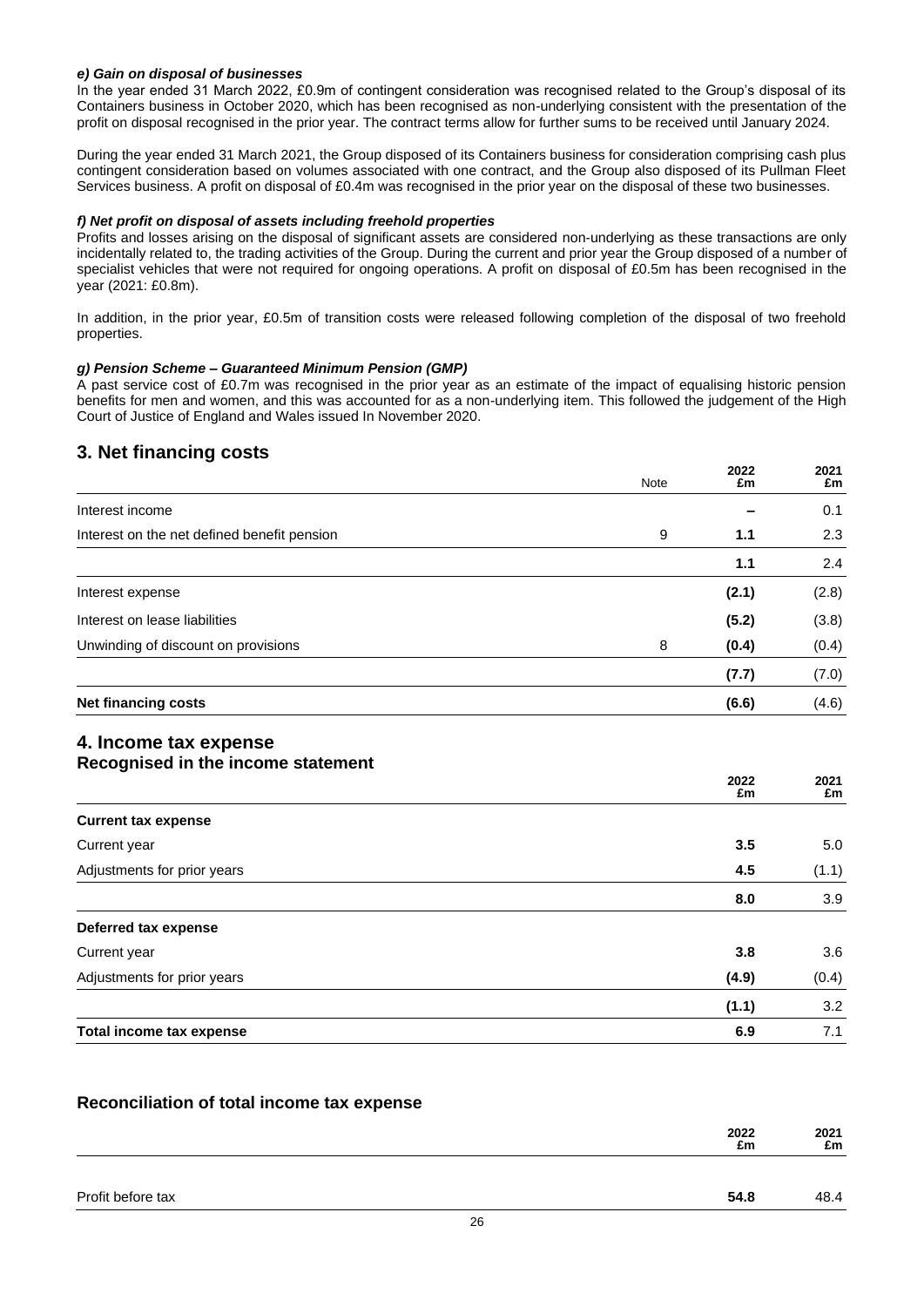| Income tax using the UK corporation tax rate of 19% (2019: 19%)            | 10.4       | 9.2        |
|----------------------------------------------------------------------------|------------|------------|
| Non-deductible expenditure                                                 | 0.1        | 0.2        |
| Prior year research and development tax credits                            |            | (0.2)      |
| Non-taxable income included in non-underlying items                        |            | (0.6)      |
| Tax incentives - super capital allowances                                  | (1.4)      |            |
| Change in UK corporation tax rate                                          | (1.8)      |            |
| Adjustments for prior years                                                |            |            |
| - current tax                                                              | 4.5        | (1.1)      |
| - deferred tax                                                             | (4.9)      | (0.4)      |
| Total tax expense for the year                                             | 6.9        | 7.1        |
| Recognised in other comprehensive income                                   | 2022<br>£m | 2021<br>£m |
| Items which will not subsequently be reclassified to the income statement: |            |            |
| Remeasurements of defined benefit pension liability                        | 11.8       | (12.4)     |
| Impact of change in UK corporation tax rate                                | 2.9        |            |
| Total recognised in other comprehensive income                             | 14.7       | (12.4)     |
| <b>Recognised directly in equity</b>                                       | 2022<br>£m | 2021<br>£m |
| Current tax on share based payment transactions                            | (0.3)      |            |
| Deferred tax on share based payment transactions                           | (0.1)      | (0.5)      |
|                                                                            | (0.4)      | (0.5)      |

The main UK corporation tax rate remained at 19% (2021: 19%). The Finance Bill 2021 increases the corporation tax rate to 25% as from 1 April 2023. This Bill was substantively enacted on 24 May 2021 and therefore has been incorporated into the deferred tax balance at 31 March 2022.

The Group maintains an immaterial provision against tax risks, which is included within income tax payable.

The total tax expense above includes a tax credit on non-underlying items of £0.6m (2021: £0.4m).

# **5. Earnings per share**

The basic earnings per share of 38.6p (2021: 31.5p as restated) is calculated based on the profit attributable to the equity shareholders of Wincanton plc of £48.0m (2021: £39.1m as restated) and the weighted average shares in issue excluding those held within an Employee Benefit Trust throughout the year as calculated below of 124.1m (2021: 124.0m). The diluted earnings per share calculation is based on there being 1.4m (2021: 1.4m) additional shares deemed to be issued at £nil consideration under the Company's share option schemes.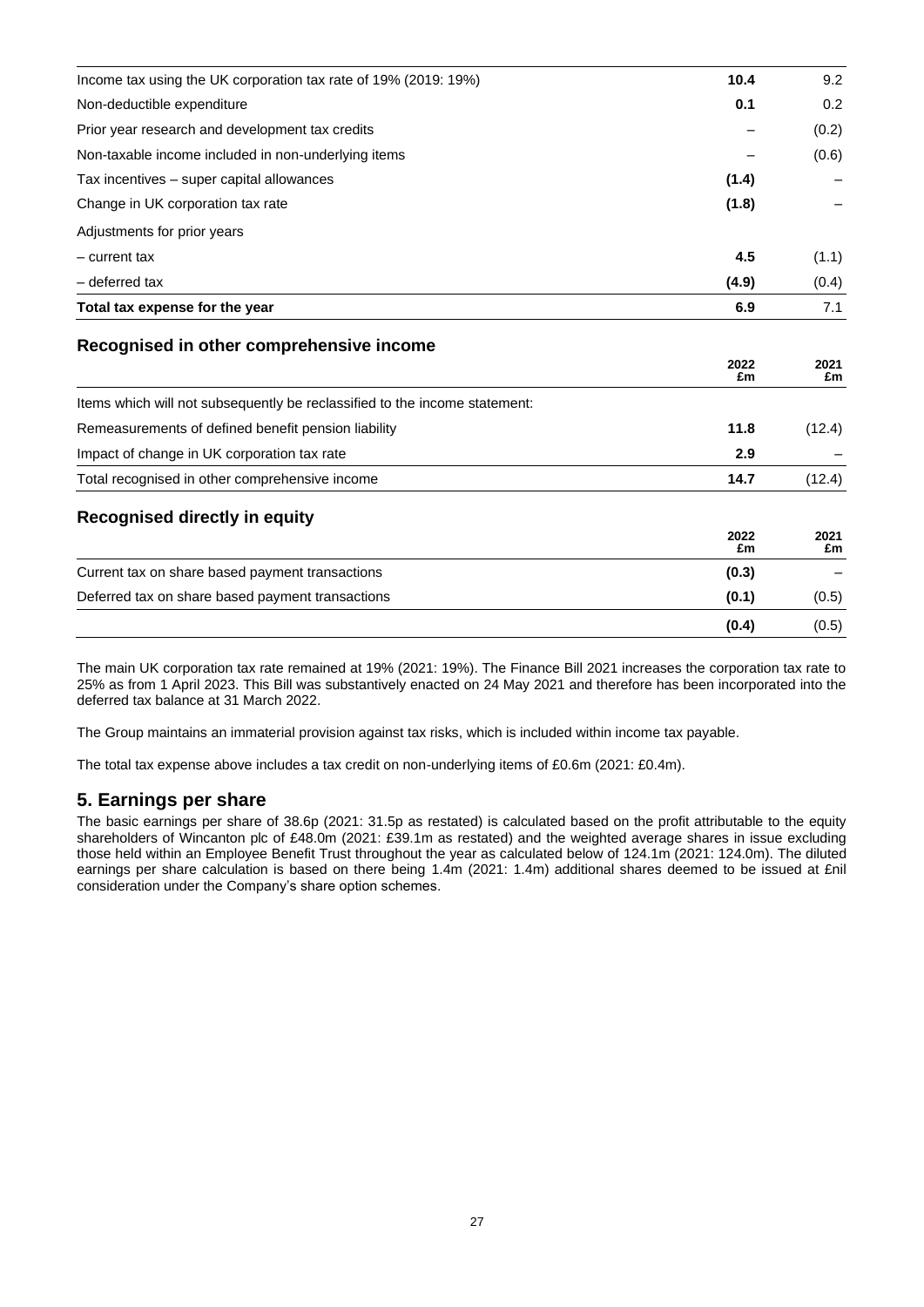|                                                                    | 2022<br>millions | 2021<br>millions |
|--------------------------------------------------------------------|------------------|------------------|
| Weighted average number of Ordinary Shares (basic)                 |                  |                  |
| Issued Ordinary Shares at the beginning of the year <sup>1</sup>   | 124.0            | 123.9            |
| Net effect of shares issued and purchased during the year          | 0.1              | 0.1              |
|                                                                    | 124.1            | 124.0            |
| Weighted average number of Ordinary Shares (diluted)               |                  |                  |
| Weighted average number of Ordinary Shares for the year (as above) | 124.1            | 124.0            |
| Effect of share options in issue                                   | 1.4              | 1.4              |
|                                                                    | 125.5            | 125.4            |

1 The number of shares excludes 0.7m Ordinary Shares (2020: 0.6m) being the weighted average number of the Company's own shares held within an Employee Benefit Trust.

An alternative earnings per share measure is set out below, being earnings before non-underlying items, including exceptional items, amortisation of acquired intangibles and related tax where applicable, since the Directors consider that this provides further information on the underlying performance of the Group:

|                               | 2022<br>pence | 2021<br>pence |
|-------------------------------|---------------|---------------|
| Underlying earnings per share |               |               |
| - basic                       | 40.8          | 32.0          |
| - diluted                     | 40.3          | 31.7          |
|                               |               |               |

Underlying earnings are determined as follows:

|                                                                          | Note | 2022<br>£m | 2021<br>$(Restated)^1$<br>£m |
|--------------------------------------------------------------------------|------|------------|------------------------------|
| Profit for the year attributable to equity shareholders of Wincanton plc |      | 47.9       | 41.3                         |
| Non-underlying items                                                     | 3    | 3.3        | (1.2)                        |
| Tax impact of non-underlying items                                       |      | (0.6)      | (0.4)                        |
| <b>Underlying earnings</b>                                               |      | 50.6       | 39.7                         |

1 The comparatives have been restated due to a change in accounting policy as explained in Note 1 'Accounting policies'.

Underlying earnings and underlying earnings per share for the year ended 31 March 2021 include the results of the Containers and Pullman Fleet Services businesses, which were sold during that year.

# **6. Dividend**

Dividends paid in the year comprise:

|                                                                                    | 2022<br>£m | 2021<br>£m |
|------------------------------------------------------------------------------------|------------|------------|
| Final dividend for the year ended 31 March 2021 of 7.5p per share (2020: £nil)     | 9.4        |            |
| Interim dividend for the year ended 31 March 2022 of 4.00p per share (2020: 2.85p) | 4.9        | 3.5        |
|                                                                                    | 14.3       | 3.5        |

The Directors are proposing a final dividend of 8.0p per share for the year ended 31 March 2022 (2021: 7.5p) which, if approved by shareholders, will be paid on 5 August 2022 to shareholders on the register on 15 July 2022, an estimated total of £10m. The proposed final dividend is subject to approval by shareholders at the Annual General Meeting on 12 July 2022 and in accordance with accounting standards has not been included as a liability in these financial statements.

The Employee Benefit Trust has waived the right to receive dividends in respect of the shares it holds.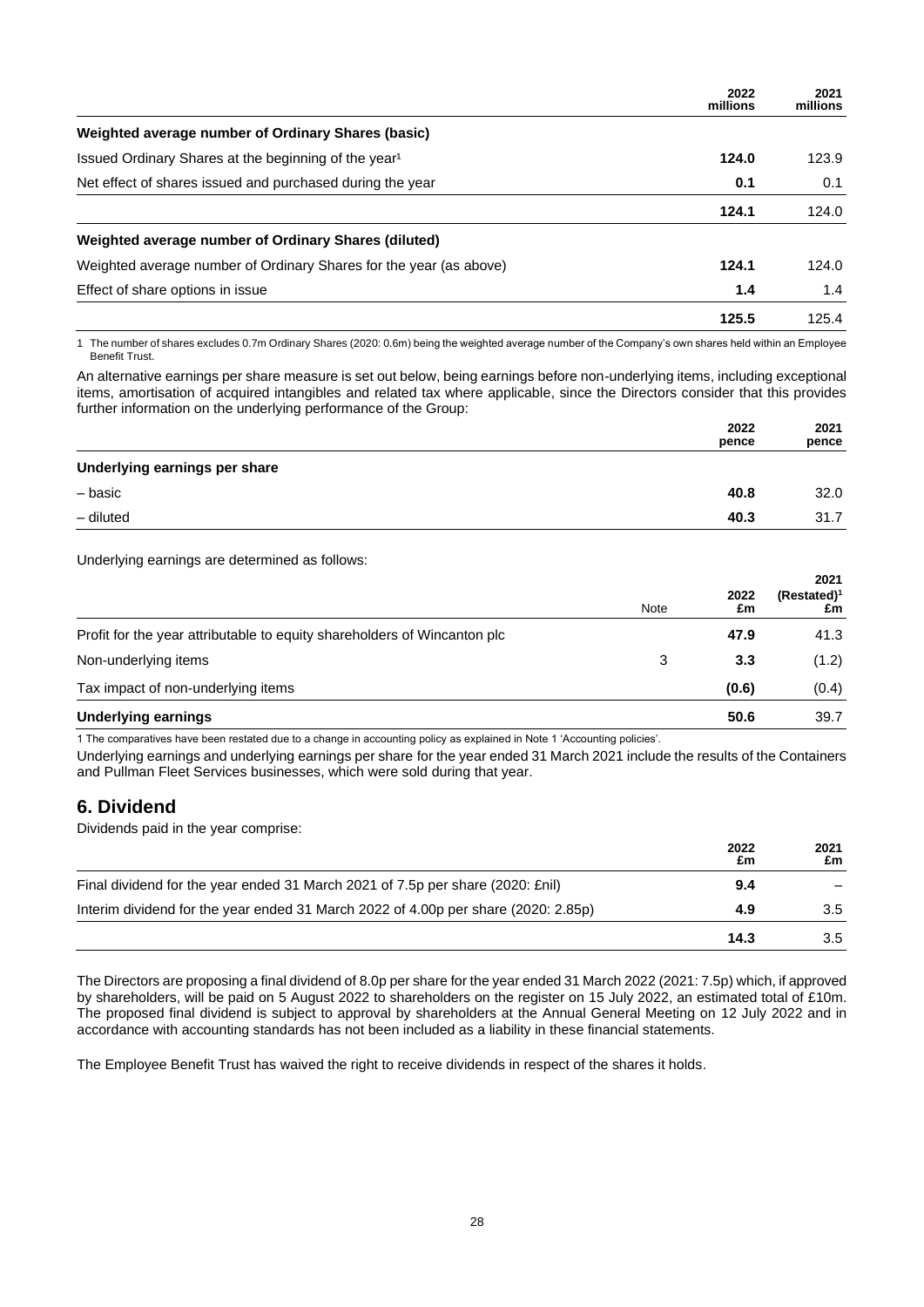# **7. Analysis of changes in net debt**

|                                                         | 31 March 2021<br>£m | Cash flow<br>£m | Non-cash<br>movements<br>£m | 31 March 2022<br>£m |
|---------------------------------------------------------|---------------------|-----------------|-----------------------------|---------------------|
| Bank loans and overdrafts                               | (15.1)              | (9.9)           |                             | (25.0)              |
| Financial liabilities arising from financing activities | (15.1)              | (9.9)           |                             | (25.0)              |
| Cash at bank and in hand                                | 30.6                | (1.9)           |                             | 28.7                |
| Bank overdrafts classed as cash equivalents             | (3.6)               | 3.6             |                             |                     |
| Net cash excluding lease liabilities                    | 11.9                | (8.2)           |                             | 3.7                 |
| <b>Lease liabilities</b>                                | (145.7)             | 42.9            | (100.3)                     | (203.1)             |
| Net debt including lease liabilities                    | (133.8)             | 34.7            | (100.3)                     | (199.4)             |

# **8. Provisions**

|                                     | Note | <b>Insurance</b><br>£m | <b>Property</b><br>£m | Other<br>provisions<br>£m | Total<br>£m |
|-------------------------------------|------|------------------------|-----------------------|---------------------------|-------------|
| At 1 April 2021                     |      | 24.6                   | 9.4                   | 5.0                       | 39.0        |
| Created                             |      | 9.8                    | 3.2                   | 2.2                       | 15.2        |
| Acquired with business combinations | 11   |                        | 4.2                   | 0.6                       | 4.8         |
| Utilised                            |      | (5.4)                  | (2.0)                 | (0.3)                     | (7.7)       |
| Released                            |      | (5.1)                  | (0.2)                 | (3.1)                     | (8.4)       |
| Unwinding of discount               | 3    | 0.2                    | 0.2                   |                           | 0.4         |
| At 31 March 2022                    |      | 24.1                   | 14.8                  | 4.4                       | 43.3        |
| Current                             |      | 7.0                    | 2.6                   | 3.1                       | 12.7        |
| Non-current                         |      | 17.1                   | 12.2                  | 1.3                       | 30.6        |
|                                     |      | 24.1                   | 14.8                  | 4.4                       | 43.3        |

The Group owns 100% of the share capital of an insurance company which insures certain risks of the Group. The insurance provisions in the above table are held in respect of outstanding insurance claims, the majority of which are expected to be paid within one to seven years. Provisions are released when the obligation no longer exists or there is a reduction in management's estimate of the liability. The discount unwinding arises primarily on the employers' liability policy which is discounted over a period of seven years at a rate based on the Group's assessment of a risk-free rate. The Group provides standby letters of credit to the fronting insurer for employers' liability and motor third party claims totalling £19.7m (2021: £18.6m).

The property provisions are determined on a site by site basis and comprise primarily provisions for dilapidations. Dilapidation provisions comprise dilapidation estimates made in the normal course of business. Provisions are released when the obligation no longer exists or there is a reduction in the estimate. There remains a small level of onerous lease provisions relating to short term leases which are utilised over the relevant lease term, with the majority expected to be utilised over the next year. The dilapidations provisions are expected to be utilised at the end of the lease term. Estimated costs have been discounted at a rate based on the Group's assessment of a risk-free rate, with any estimated income being discounted at a rate reflecting an appropriate level of risk.

Other provisions include the estimated costs of the warranties and indemnities provided on disposal of businesses, together with the provision for sundry claims and settlements where the outcome is uncertain.

# **9. Employee benefits**

## **Pension schemes**

Employees of Wincanton participated in funded pension arrangements in the UK and Ireland during the year ended 31 March 2022, details of which are given below.

The principal Wincanton Scheme in the UK (the Scheme) is a funded arrangement which has two defined benefit sections and two defined contribution sections, called the Wincanton Retirement Savings Section and the Wincanton Pension Builder Plan. The employees of Wincanton Ireland Limited are eligible to participate in a separate defined contribution scheme. Assets of these pension arrangements are held in separate Trustee administered funds independent of Wincanton.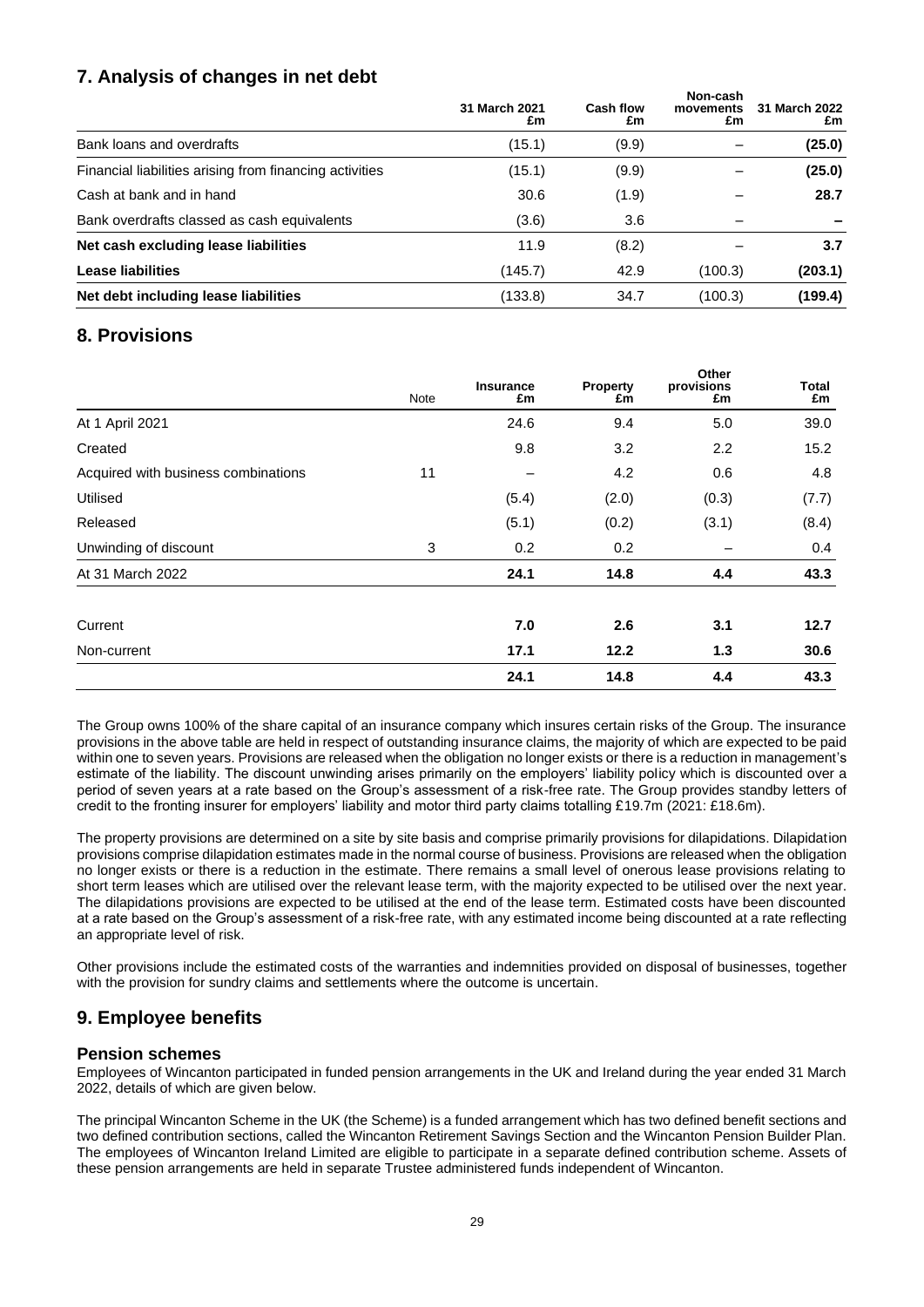## **Triennial valuation**

The latest formal valuation of the Scheme was carried out as at 31 March 2020 by the Scheme actuary, Hymans Robertson, and was agreed with the Trustee in September 2020. The annual deficit funding contributions were agreed at £18.9m per annum from 1 April 2020 increasing in line with the Retail Prices Index over the four years to March 2024, followed by £25.0m per annum from April 2024 increasing annually in line with the Retail Prices Index to March 2027. Since the last triennial valuation as at 31 March 2020, additional protection has been provided to the Scheme in the form of a letter of credit of £3.0m increasing by £3.0m each year to a maximum balance of £9.0m. At 31 March 2022 the letter of credit provided totals £9.0m (2021:£6.0m).The annual deficit funding contributions payable from April 2024 will be reduced by £3.0m if a further letter of credit or similar is provided.

The agreement is also subject to other provisions agreed with the Trustee, being:

- additional contributions become payable if distributions to shareholders (dividends and share buy-backs) grow year on year in excess of 10%. The matching will only be in relation to the distribution amounts above the threshold and are calculated at 50% of the excess or 100% of any distribution growth above 15%.
- additional contribution payments become payable in the event of severe adverse Scheme investment performance where the actual deficit in the Scheme exceeds an agreed threshold above the expected deficit at the end of two consecutive six month reporting periods.
- a one-off payment to the Scheme of £6.0m in any year if both the underlying profit after tax is lower than the level of profit after tax reported in the 2017/18 financial year and the dividend payout ratio increases to over 40% of profit after tax.

As with the previous agreement, it has been agreed that certain administration expenses would be paid directly by the Group and deducted from the deficit funding contributions. The expenses, which amount to £0.7m (2021: £0.7m) are not included in the contributions below.

## **Contributions**

The deficit funding contribution in the year, net of the above expenses was £18.5m (2021: £18.3m). In addition, other administration costs of the Scheme were borne directly by the Group totalling £0.9m (2021: £0.8m).

In the financial year commencing 1 April 2022, the Group is expecting to make deficit funding contributions of £20.1m being the annual deficit contribution of £20.7m less certain administration expenses mentioned above. In addition, other administration costs of the Scheme will be borne directly by the Group; these are expected to total £0.9m.

## **Net defined benefit asset**

The assets and liabilities of the defined benefit sections of the Group are calculated in accordance with IAS 19 Employee Benefits (Revised) and are set out in the tables below.

The calculations under IAS 19 are based on actuarial assumptions which are the best estimates chosen from a range of possible assumptions about the long term future which, unless by chance, will not necessarily be borne out in practice. The fair value of the assets, which are not intended to be realised in the short term, may be subject to significant change before they are realised, and the present value of the liabilities are derived from cash flow projections over long periods and are thus inherently uncertain.

|                                                       | 2022<br>£m | 2021<br>£m |
|-------------------------------------------------------|------------|------------|
| Present value of unfunded defined benefit obligations | (2.5)      | (2.6)      |
| Present value of funded defined benefit obligations   | (1,091.3)  | (1, 161.1) |
| Fair value of Scheme assets                           | 1.208.3    | 1.211.9    |
| Net defined benefit asset                             | 114.5      | 48.2       |

The movement in the net defined benefit asset in the year was primarily the result of the impact of external market factors. Scheme liabilities are calculated using a discount rate based on high quality corporate bond yields while Scheme assets are hedged against movements in gilt yields. Credit spreads on corporate bonds increased due to market uncertainty resulting in a reduction in the liabilities, which has not been matched with a corresponding fall in assets as at 31 March 2022.

The net defined benefit asset, after taking into account the related deferred tax liability, is £85.9m (2021: £39.1m). Deferred tax is recognised at 25% (2021: 19%) as the Group expects the surplus to reduce over timer rather than obtained as a refund of the surplus on winding up.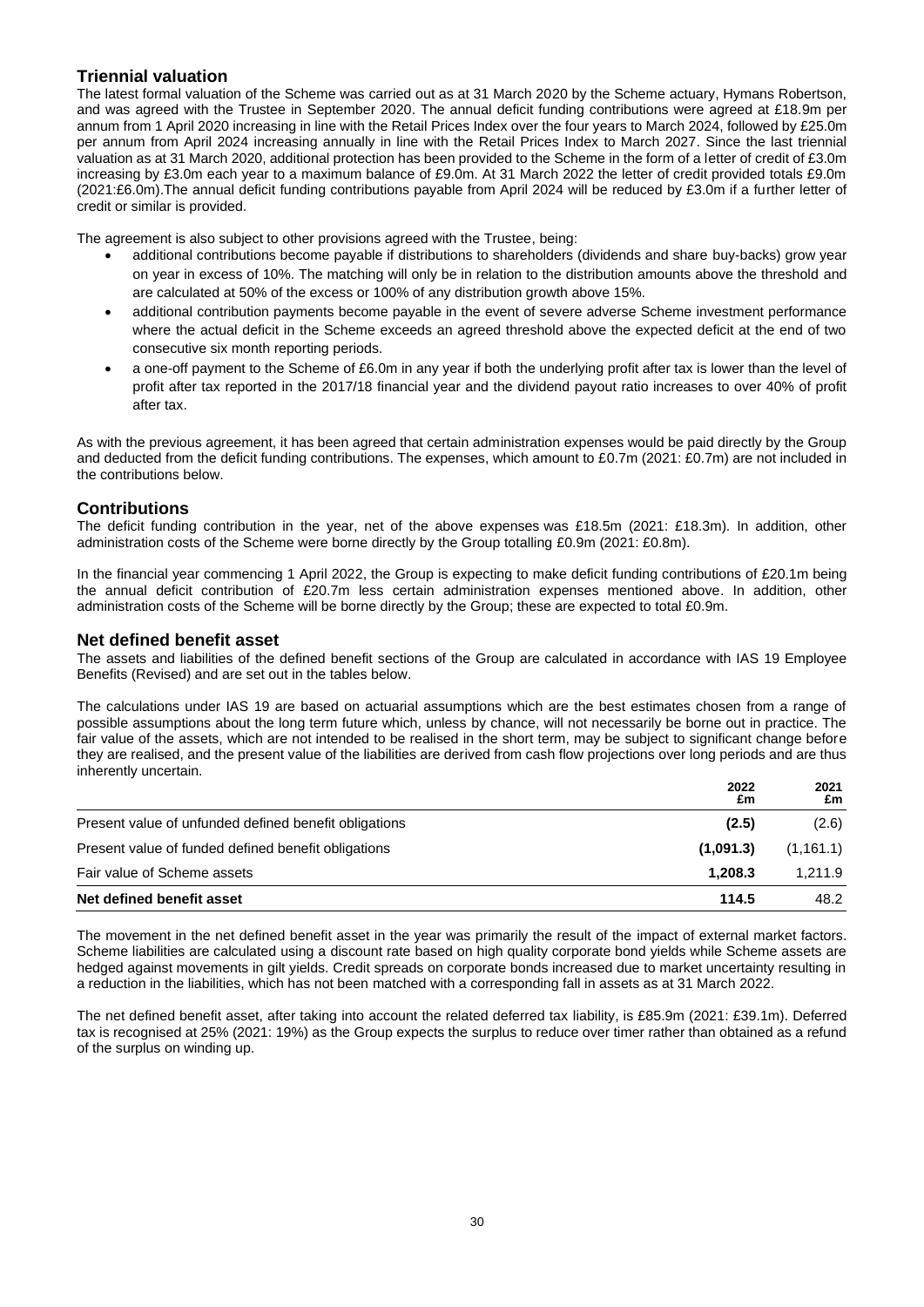# **Movements in the present value of the net defined benefit liability**

| 31 March 2022                                                         | <b>Assets</b><br>£m | <b>Obligations</b><br>£m | <b>Net</b><br>£m | <b>Unfunded</b><br>asset arrangements<br>£m | <b>Total net</b><br>asset<br>£m |
|-----------------------------------------------------------------------|---------------------|--------------------------|------------------|---------------------------------------------|---------------------------------|
| Opening position                                                      | 1,211.9             | (1, 161.1)               | 50.8             | (2.6)                                       | 48.2                            |
| Included in the income statement:                                     |                     |                          |                  |                                             |                                 |
| Administration costs                                                  | (1.7)               |                          | (1.7)            |                                             | (1.7)                           |
| Interest on the net defined benefit asset                             | 24.1                | (23.0)                   | 1.1              |                                             | 1.1                             |
| Cash:                                                                 |                     |                          |                  |                                             |                                 |
| <b>Employer contributions</b>                                         | 19.3                |                          | 19.3             |                                             | 19.3                            |
| Benefits paid                                                         | (34.6)              | 34.6                     |                  |                                             |                                 |
| Included in other comprehensive income:                               |                     |                          |                  |                                             |                                 |
| Changes in financial assumptions                                      |                     | 79.0                     | 79.0             | 0.1                                         | 79.1                            |
| Changes in demographic assumptions                                    |                     | 2.8                      | 2.8              |                                             | 2.8                             |
| Experience adjustments                                                |                     | (23.6)                   | (23.6)           |                                             | (23.6)                          |
| Return on assets excluding amounts included<br>in net financing costs | (10.7)              |                          | (10.7)           |                                             | (10.7)                          |
| <b>Closing defined benefit asset</b>                                  | 1,208.3             | (1,091.3)                | 117.0            | (2.5)                                       | 114.5                           |

### **Actuarial assumptions**

The principal actuarial assumptions for the Scheme and for the UK unfunded arrangement at the balance sheet date were as follows:

|                                                        | 2022<br>$\frac{9}{9}$ | 2021<br>% |
|--------------------------------------------------------|-----------------------|-----------|
| Discount rate                                          | 2.70                  | 2.00      |
| Price inflation rate - RPI                             | 3.85                  | 3.40      |
| Price inflation rate - CPI                             | 3.25                  | 2.80      |
| Rate of increase of pensions in deferment <sup>1</sup> | 2.50-3.25             | 2.50-2.80 |
| Rate of increase of pensions in payment <sup>1</sup>   | 2.20-3.65             | 2.05-3.30 |

1 A range of assumed rates exist due to the application of annual caps and floors to certain elements of service.

On 25 November 2020, the government and UK Statistics Authority published their joint consultation response on RPI reform, confirming their intention to align RPI calculation to that already in use for the calculation of CPIH (including housing) with effect from 2030. As a result, the Group has reduced the post-2030 gap between RPI and CPI to nil, effectively assuming RPI will be aligned with CPI post-2030, resulting in a single weighted average RPI-CPI gap of 0.6% p.a. at 31 March 2022 (2021: 0.60%).

The assumptions used for mortality rates for members of these arrangements at the expected retirement age of 65 years are as follows: **2022 2021**

|                      | 2022<br>Years | 2021<br>Years |
|----------------------|---------------|---------------|
| Male aged 65 today   | 20.7          | 20.7          |
| Male aged 45 today   | 22.1          | 22.0          |
| Female aged 65 today | 23.1          | 23.0          |
| Female aged 45 today | 25.5          | 25.5          |

## **Sensitivity table**

The sensitivities of the present value of the Scheme obligations to changes in the key actuarial assumptions are set out in the following table. The illustrations consider the result of only a single assumption changing with the others assumed unchanged and includes the impact of the interest rate and inflation rate hedging. In reality it is more likely that more than one assumption would change and potentially the results would offset each other; for example, a fall in interest rates will increase the Scheme obligations, but may also trigger an offsetting increase in market value of certain Scheme assets.

|                         |                    | (Increase)/decrease Increase/(decrease) |
|-------------------------|--------------------|-----------------------------------------|
| Change in<br>assumption | in liability<br>£m | in assets<br>£m                         |
|                         |                    |                                         |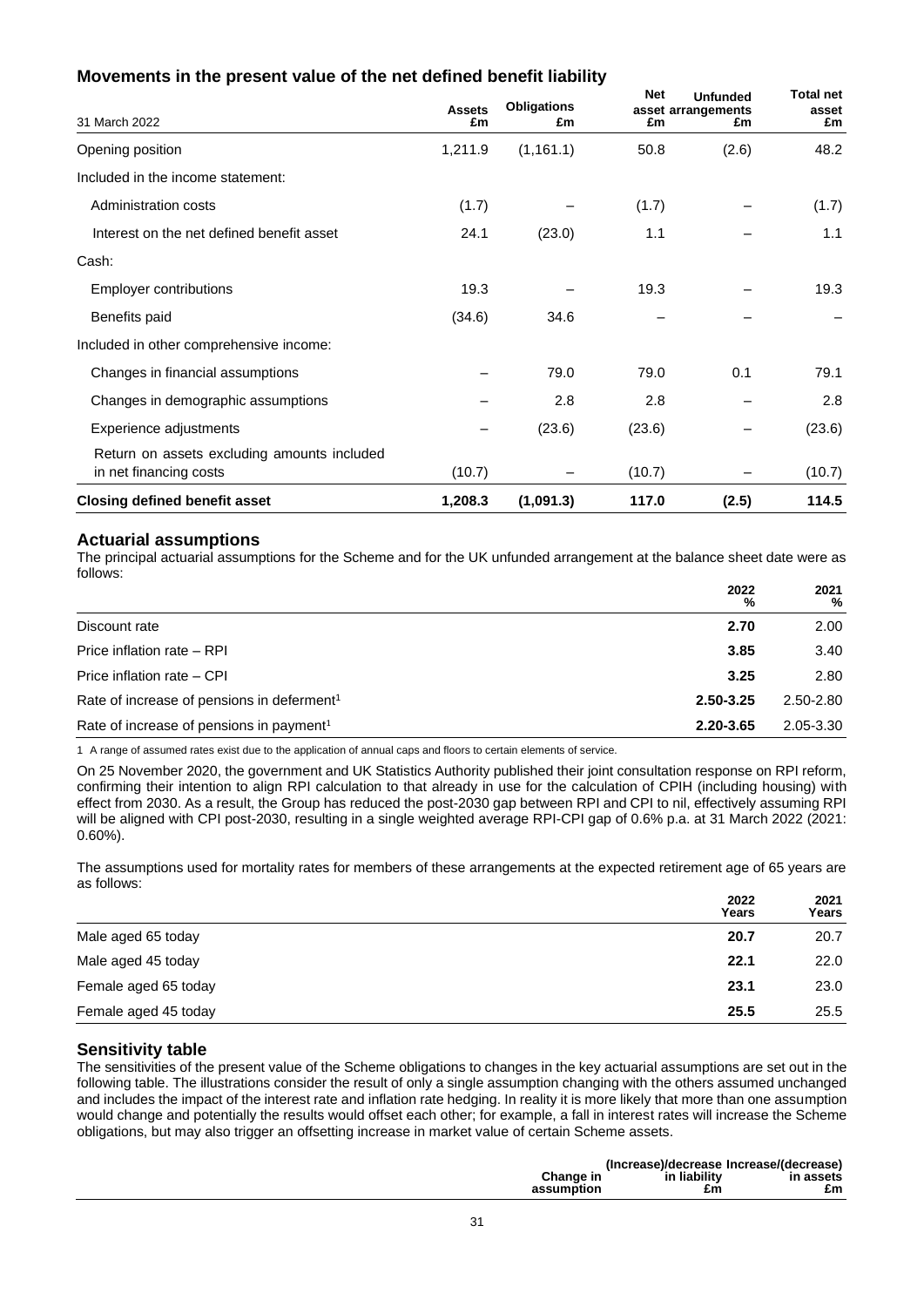| Mortality rate        | + 1 year | 51.0   | $\overline{\phantom{m}}$ |
|-----------------------|----------|--------|--------------------------|
| Price inflation - RPI | $+0.25%$ | (47.0) | 10.0                     |
| Credit spread         | $+0.25%$ | 41.0   | (8.0)                    |
| Discount rate         | $+0.25%$ | 41.0   | (52.0)                   |

## **Defined contribution schemes**

The total expense relating to the Group's defined contribution schemes in the current year was £36.7m (2021: £34.0m).

# **10. Financial Covenants**

The Group's committed facilities at 31 March 2022 comprise a syndicated RCF of £175.0m, agreed in March 2022 and maturing in March 2026. The RCF requires the Group to comply with three financial covenants at 30 September and 31 March each financial year and the Group operates comfortably within these covenants:

| Covenant           | <b>Calculation</b>                                                                                                                | Ratio      | 2022 | 2021 |
|--------------------|-----------------------------------------------------------------------------------------------------------------------------------|------------|------|------|
| Leverage ratio     | Consolidated net borrowings(A)/Consolidated<br>EBITDA (B)                                                                         | $< 3.0:1*$ | 0.7  | 0.3  |
| Interest cover     | Consolidated EBITDA (B)/Consolidated net finance<br>charges (C)                                                                   | >3.5:1     | 38.8 | 29.2 |
| Fixed charge cover | Consolidated EBITDA (B) plus operating lease costs<br>(D) /Consolidated net finance charges (C) plus<br>operating lease costs (D) | >1.4:1     | 2.7  | 2.8  |

\* Leverage ratio was <2.75:1 under the previous RCF agreement.

A reconciliation of these terms to the reported amounts is as follows:

|                                                        | At 31 March 2022 | At 31 March 2021 |
|--------------------------------------------------------|------------------|------------------|
| Reported net cash                                      | (3.7)            | (11.9)           |
| Finance lease liability under IAS 17                   | 15.6             | 1.3              |
| Cash held by captive insurer                           | 9.2              | 6.8              |
| Guarantees provided                                    | 25.9             | 22.9             |
| Consolidated net borrowings for covenant reporting (A) | 47.0             | 19.1             |

|                                                | At 31 March 2022 | At 31 March 2021 |
|------------------------------------------------|------------------|------------------|
| Underlying operating profit                    | 64.7             | 51.8             |
| Depreciation, amortisation and impairments     | 43.6             | 43.4             |
| <b>Underlying EBITDA</b>                       | 108.3            | 95.2             |
| Adjustment to frozen GAAP (IFRS 16 to IAS 17)  | (42.9)           | (37.8)           |
| Share based payment charges                    | 0.5              | 0.9              |
| Consolidated EBITDA for covenant reporting (B) | 65.9             | 58.3             |

|                                                     | At 31 March 2022 | At 31 March 2021 |
|-----------------------------------------------------|------------------|------------------|
| Net interest payable                                | 6.6              | 4.6              |
| Adjustment to frozen GAAP (remove IFRS 16 interest) | (5.2)            | (3.7)            |
| <b>RPF</b> interest                                 | (0.2)            | (0.3)            |
| Arrangement fees                                    | (0.2)            | (0.5)            |
| Interest on net defined benefit asset               | 1.1              | 2.3              |
| Other discount unwinding                            | (0.4)            | (0.4)            |
| Covenant net finance charges (C)                    | 1.7              | 2.0              |
|                                                     |                  |                  |

|                                                  | At 31 March 2022 At 31 March 2021 |      |
|--------------------------------------------------|-----------------------------------|------|
| Operating lease costs for covenant reporting (D) | 35.9                              | 29.6 |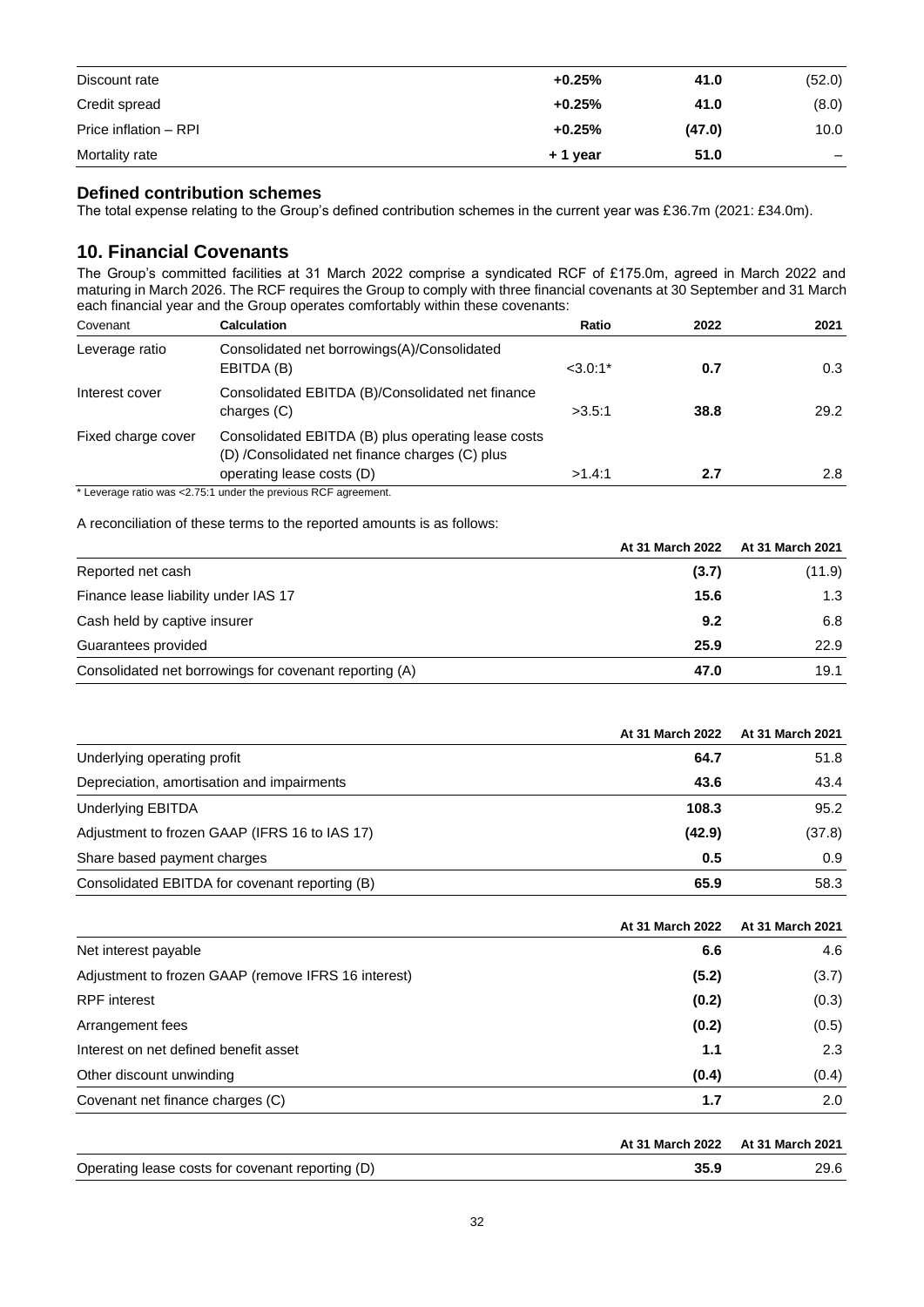# **11. Business combinations**

On 10 September 2021, the Group acquired 100% of the equity shares in Caledonia Bidco Limited and its subsidiaries which include Cygnia Logistics Limited (Cygnia). Cygnia is a specialist mid-market eCommerce and multichannel eFulfilment provider with expertise spanning the full breadth of their customers' requirements, including high volume order fulfilment, returns and carrier management services. The acquisition is in line with the Group's strategic focus on eCommerce and provides access to exciting new growth opportunities in the mid-market sector.

The acquisition has been accounted for as a business combination using the acquisition method of accounting in accordance with IFRS 3 Business Combinations and consequently the Cygnia assets acquired, and liabilities assumed, have been recorded by the Group at fair value, with an excess purchase price over the fair value of the identifiable assets and liabilities being recognised as goodwill.

**Fair value**

The fair values assigned to the Cygnia business combination at the acquisition date are:

|                                                                        | <b>Fall value</b><br>£m |
|------------------------------------------------------------------------|-------------------------|
| Tangible assets                                                        | 3.7                     |
| Right-of-use assets                                                    | 31.1                    |
| Intangible assets                                                      | 7.2                     |
| Inventories                                                            | 0.1                     |
| Trade and other receivables                                            | 7.1                     |
| Cash and cash equivalents                                              | 2.4                     |
| Trade and other payables                                               | (4.2)                   |
| Deferred tax liability                                                 | (1.9)                   |
| Financial liabilities – interest bearing borrowings                    | (14.0)                  |
| Provisions                                                             | (5.6)                   |
| Lease liabilities                                                      | (30.2)                  |
| Fair value of net liabilities acquired                                 | (4.3)                   |
| Purchase consideration:                                                |                         |
| Cash paid                                                              | 16.0                    |
| Amounts eligible for repayment upon settlement of acquired liabilities | (0.3)                   |
| Total purchase consideration                                           | 15.7                    |
| Excess of purchase consideration over net liabilities acquired         | 20.0                    |

The estimated fair value and useful lives of intangible assets as at the acquisition date are as follows:

|                                    | <b>Fair value</b><br>£m | <b>Useful</b><br>lives<br>years |
|------------------------------------|-------------------------|---------------------------------|
| Customer-related intangible assets | 4.8                     |                                 |
| Cygnia trade name                  | 2.0                     | 5                               |
| Software                           | 0.4                     | 3                               |

The fair value attributed to intangible assets was £7.2m and primarily represents existing customer relationships and contracts. These were fair valued using the excess earnings method, which uses a number of estimates regarding the amount and timing of future cash flows. The key assumptions in the cash flows are forecasted revenue, customer attrition rate and forecast profit margins. In accordance with the Group's policy on impairment assessments per Note 1, the assets were assessed for impairment at the year end.

Goodwill amounting to £20.0m was recognised on acquisition and is underpinned by a number of elements, which individually could not be quantified. Most significant amongst these is the premium attributable to a pre-existing, well-positioned business in the eCommerce and multichannel eFulfilment markets with a highly skilled workforce and established reputation. Goodwill is not expected to be deductible for tax purposes.

Total acquisition related costs of £1.0m have been incurred by the Group, which include advisory, legal, integration and other professional fees. These costs are presented within non-underlying expenses (see Note 2).